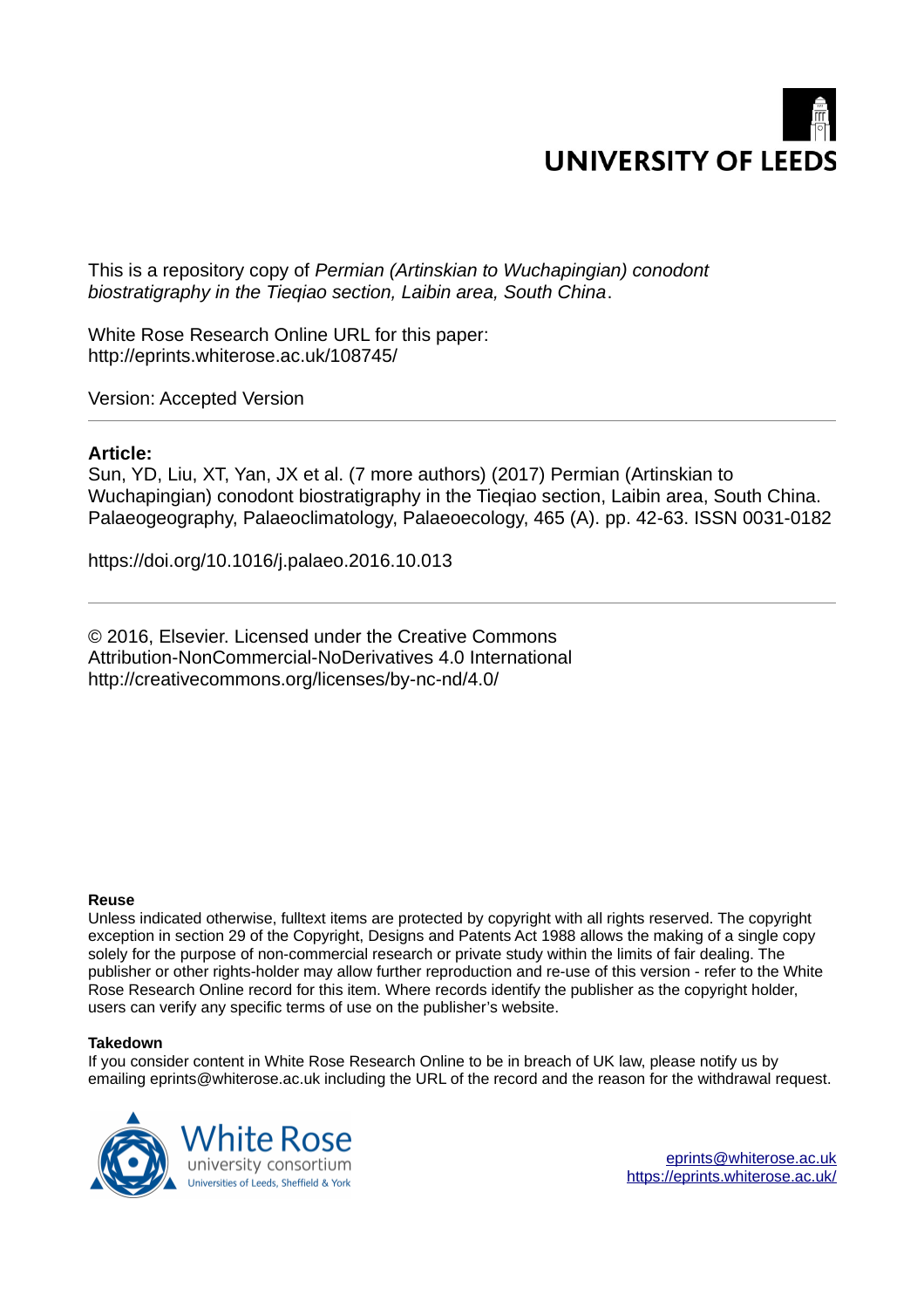| $\mathbf{1}$   | Early-Middle Permian conodont biostratigraphy in the Tieqiao                                                                                                                          |
|----------------|---------------------------------------------------------------------------------------------------------------------------------------------------------------------------------------|
| 2              | section, Laibin area, South China                                                                                                                                                     |
| 3              | Y.D. Sun <sup>1,2*</sup> , X.T. Liu <sup>3</sup> , J.X. Yan <sup>1</sup> , B. Li <sup>4</sup> , B. Chen <sup>5</sup> , D.P.G. Bond <sup>6</sup> , M.M. Joachimski <sup>2</sup> , P.B. |
| $\overline{4}$ | Wignall <sup>7</sup> , X.L. Lai <sup>1*</sup>                                                                                                                                         |
| 5              | 1. Key Laboratory of Geobiology and Environmental Geology, China University of                                                                                                        |
| 6              | Geosciences, Wuhan 430074, P.R. China                                                                                                                                                 |
| 7              | 2. GeoZentrum Nordbayern, Universität Erlangen-Nürnberg, Schlossgarten 5, 91054                                                                                                       |
| 8              | Erlangen, Germany                                                                                                                                                                     |
| 9              | 3. Key Laboratory of Marine Geology and Environment, Institute of Oceanology, Chinese                                                                                                 |
| 10             | Academy of Sciences, Qingdao 266071, China                                                                                                                                            |
| 11             | 4. Key Laboratory of Marine Mineral Resources, Guangzhou Marine Geological Survey,                                                                                                    |
| 12             | Ministry of Land and Resources, Guangzhou 510075, China                                                                                                                               |
| 13             | 5. State Key Laboratory of Palaeobiology and Stratigraphy, Nanjing Institute of Geology                                                                                               |
| 14             | and Palaeontology, 39 East Beijing Road, Nanjing 210008, R.P. China                                                                                                                   |
| 15             | 6. Department of Geography, Environment and Earth Sciences, University of Hull, Hull HU6                                                                                              |
| 16             | 7RX, UK                                                                                                                                                                               |
| 17             | 7. School of Earth and Environment, University of Leeds, Leeds LS2 9JT, UK                                                                                                            |
| 18             | * Corresponding author: E-mail: yadong.sun@cug.edu.cn (Y.D. Sun); xllai@cug.edu.cn (X.L.                                                                                              |
| 19             | Lai)                                                                                                                                                                                  |
| 20             | 1                                                                                                                                                                                     |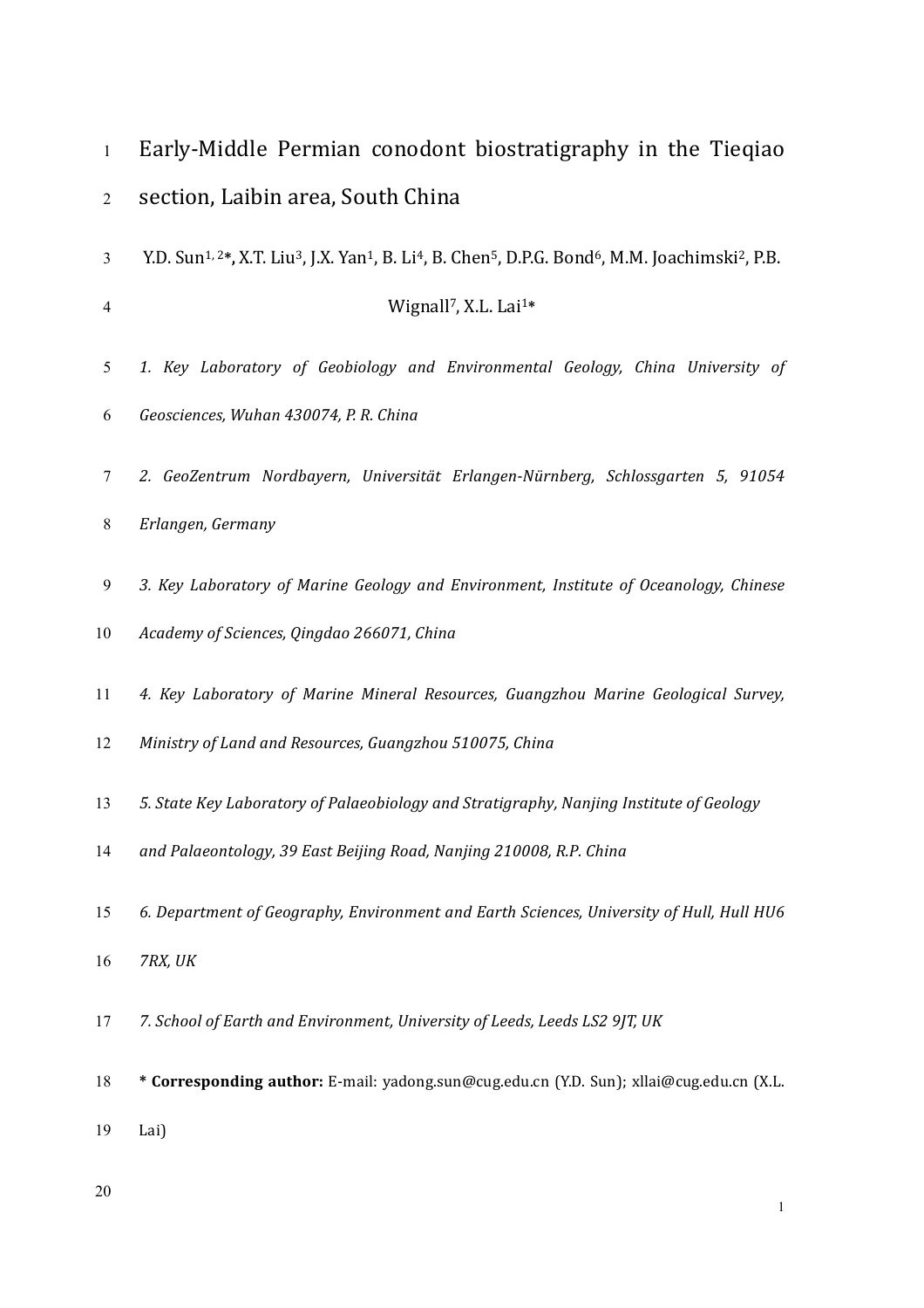21 Abstract

22 **Permian strata from the Tieqiao section (Jiangnan Basin, South China)** 23 contain several distinctive conodont assemblages. Early Permian (Cisuralian) 24 assemblages are dominated by the genera *Sweetognathus, Pseudosweetognathus* 25 and *Hindeodus* with rare *Neostreptognathodus* and *Gullodus*. Gondolellids are 26 absent until the end of the Kungurian stage—in contrast to many parts of the 27 world where gondolellids and *Neostreptognathodus* are the dominant Kungurian 28 conodonts. A conodont changeover is seen at Tieqiao and coincided with a rise of 29 sea level in the latest Kungurian: the previously dominant sweetognathids were 30 replaced by mesogondolellids. The Middle and Late Permian (Guadalupian and 31 Lopingian Series) witnessed a dominance of gondolellids (*Jinogondolella* and 32 *Clarkina*), the common presence of *Hindeodus* and decimation of *Sweetognathus*.

33 Twenty one main and six subordinate conodont zones are recognized at 34 Tieqiao, spanning the lower Artinskian to lowermost Wuchiapingian Stage. The 35 main (first occurrence) zones are, in ascending order by stage: the *Sweetognathus (Sw.) whitei*, *Neostreptognathodus (N.) pequopensis-Sw. toriyamai*, and *Sw. asymmetrica* n. sp. Zones for the Artinskian; the *N*. *prayi*, *Sw. guizhouensis*, *Sw. iranicus*, *Sw. adjunctus*, *Sw. subsymmeticus*, *Sw. hanzhongensis*, *Mesogondolella (M.) idahoensis* and *M. lamberti* Zones for the Kungurian; the *Jinogondolella (J.) nankingensis* Zone for the Roadian; the *J. aserrata* Zone for the Wordian; the *J. postserrata*, *J. shannoni*, *J. altudaensis*, *J. prexuanhanensis*, *J. xuanhanensis*, *J. granti* and *Clarkina (C.) hongshuiensis* Zones for the Capitanian and the *C. postbitteri*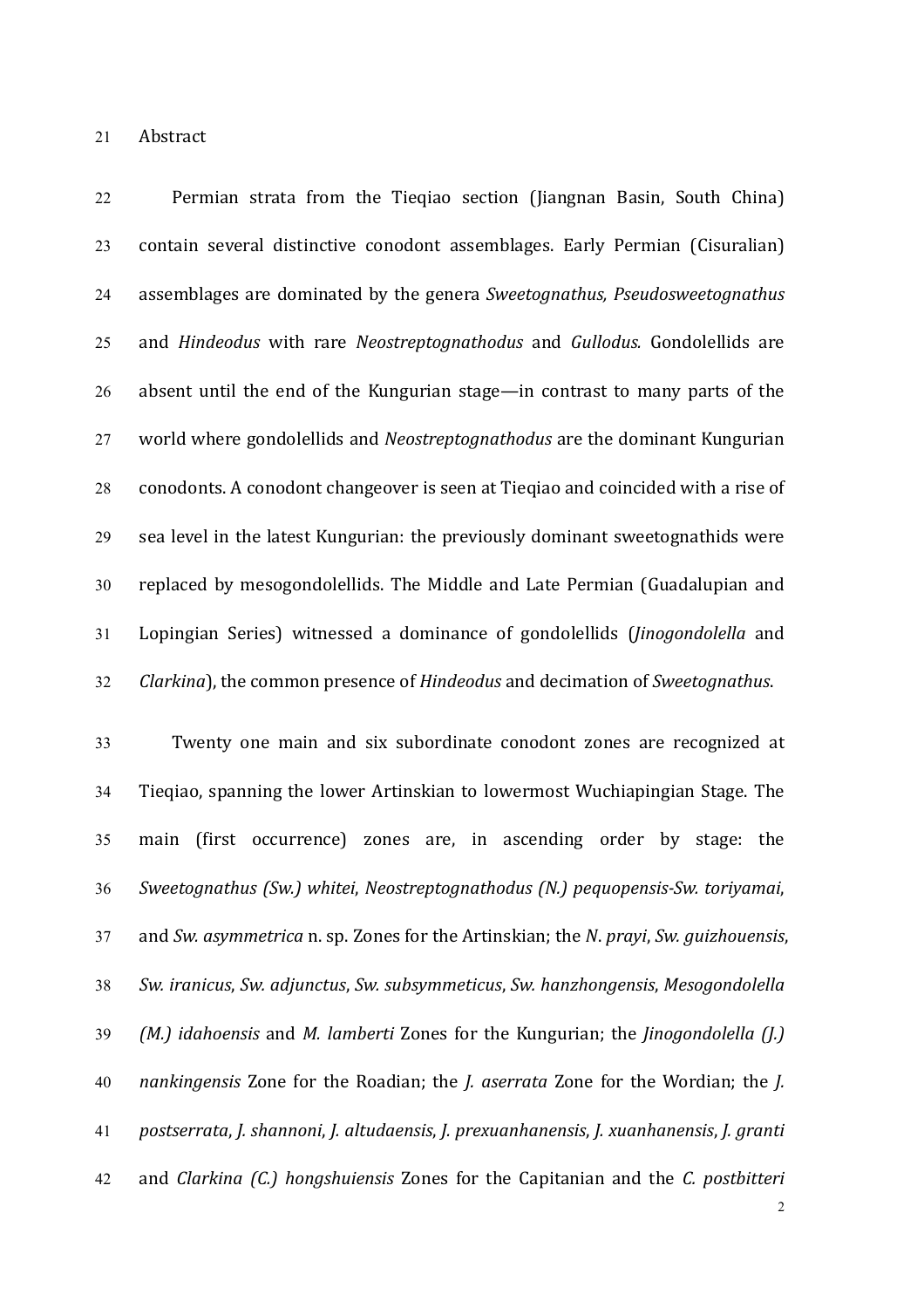43 Zone for the base of the Wuchiapingian. The subordinate (interval) zones are the *Pseudosweetognathus costatus, Pseduosweetognathus monocornus, Hindeodus (H.) gulloides*, *Pseudohindeodus ramovsi*, *Gullodus sicilianus*, *Gullodus duani* and *H. excavates* Zones.

47 In addition, three new species, *Gullodus tieqiaoensis* n. sp., *Pseudohindeodus* 48 *ellipticae* n. sp. and *Sweetognathus asymmetrica* n. sp. are described. Age 49 assignments for less common species e.g., *Pseudosweetognathus monocornus* are 50 reassessed based on a rich conodont collection.

51 Key words: conodont, Permian, biostratigraphy, Cisuralian, Guadalupian, 52 Kungurian, South China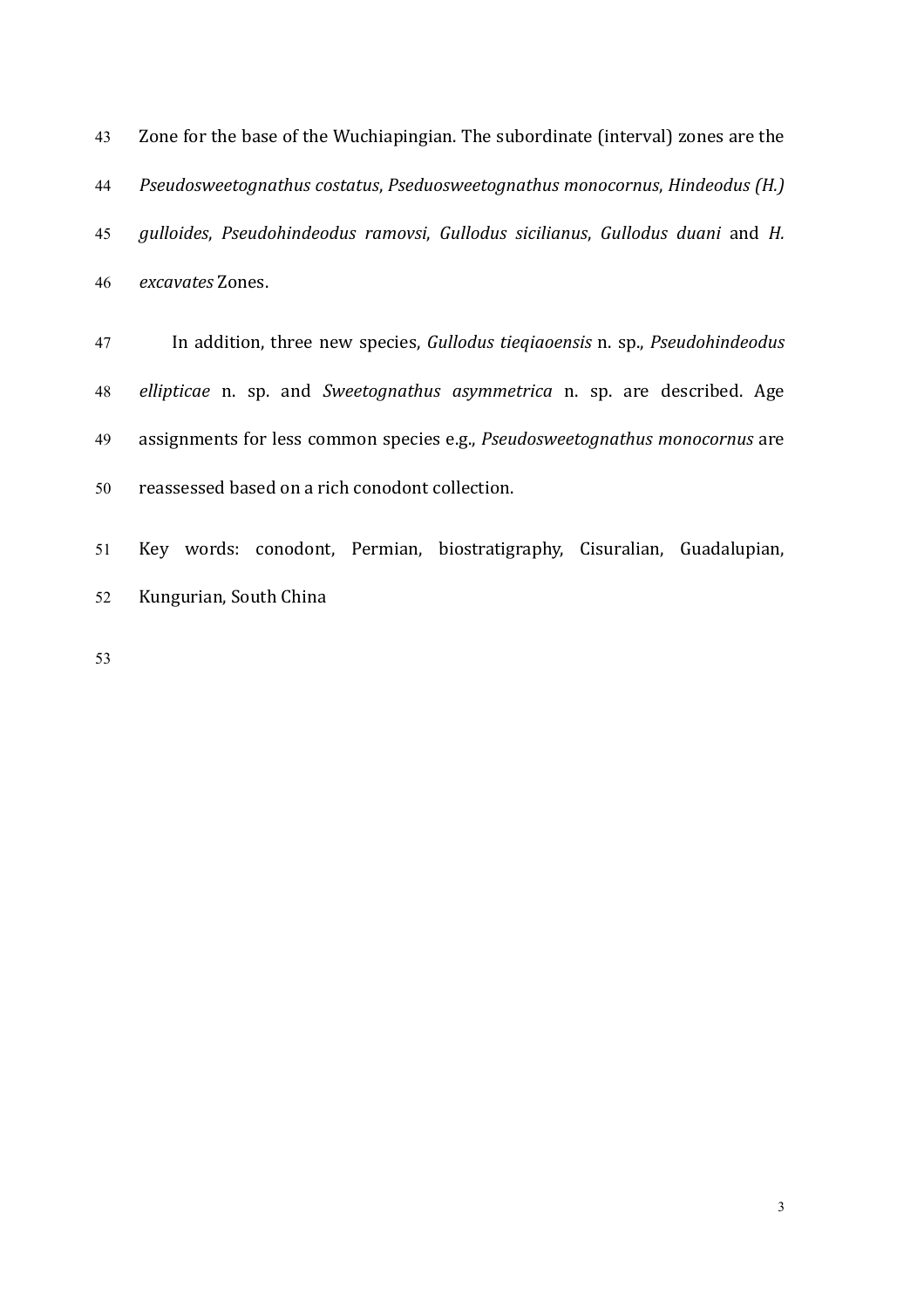# 54 **1. Introduction**

55 Conodonts are important index fossils in the Palaeozoic and Triassic, due to 56 their high speciation rates, geographically widespread distribution and in part 57 high abundance in marine sediments. Conodont biostratigraphy provides the 58 best method for high-resolution, supra-regional correlations of Permian strata, 59 because other key taxa such as ammonoids are often scarce in many locations, 60 whilst foraminifers and brachiopods are generally long ranging and facies 61 controlled and thus less useful for age diagnosis. As a consequence, Permian 62 conodont taxonomy and biostratigraphy have been the topics of extensive study 63 since the 1950s (e.g., Youngquist et al., 1951; Clark and Behnken, 1971; Ritter, 64 1986; Wardlaw and Grant, 1990; Mei et al., 1994a; Wardlaw, 2000; Nestell et al., 65 2006; Lambert et al., 2010; Shen et al., 2012). The importance of conodonts in 66 stratigraphy is exemplified by their use at Global Boundary Stratotype Section 67 and Points: as of 2016, conodonts define of the bases of all but one of the 29 68 stages between the Pragian (Lower Devonian) and Rhaetian (Upper Triassic), 17  $69$  of which have been ratified by the International Commission on Stratigraphy.

70 The diversity of Permian conodonts is generally low in comparison to that 71 observed for other time periods, with typically less than five genera and two 72 dozens of species occurring in any given Permian stage. Conodont zones are also 73 relatively long for some intervals. For instance, though substantial investigations 74 have been carried out in West Texas (e.g., Wardlaw, 2000; Nestell et al., 2006; 75 Nestell and Wardlaw, 2010a; Wardlaw and Nestell, 2010), only one standard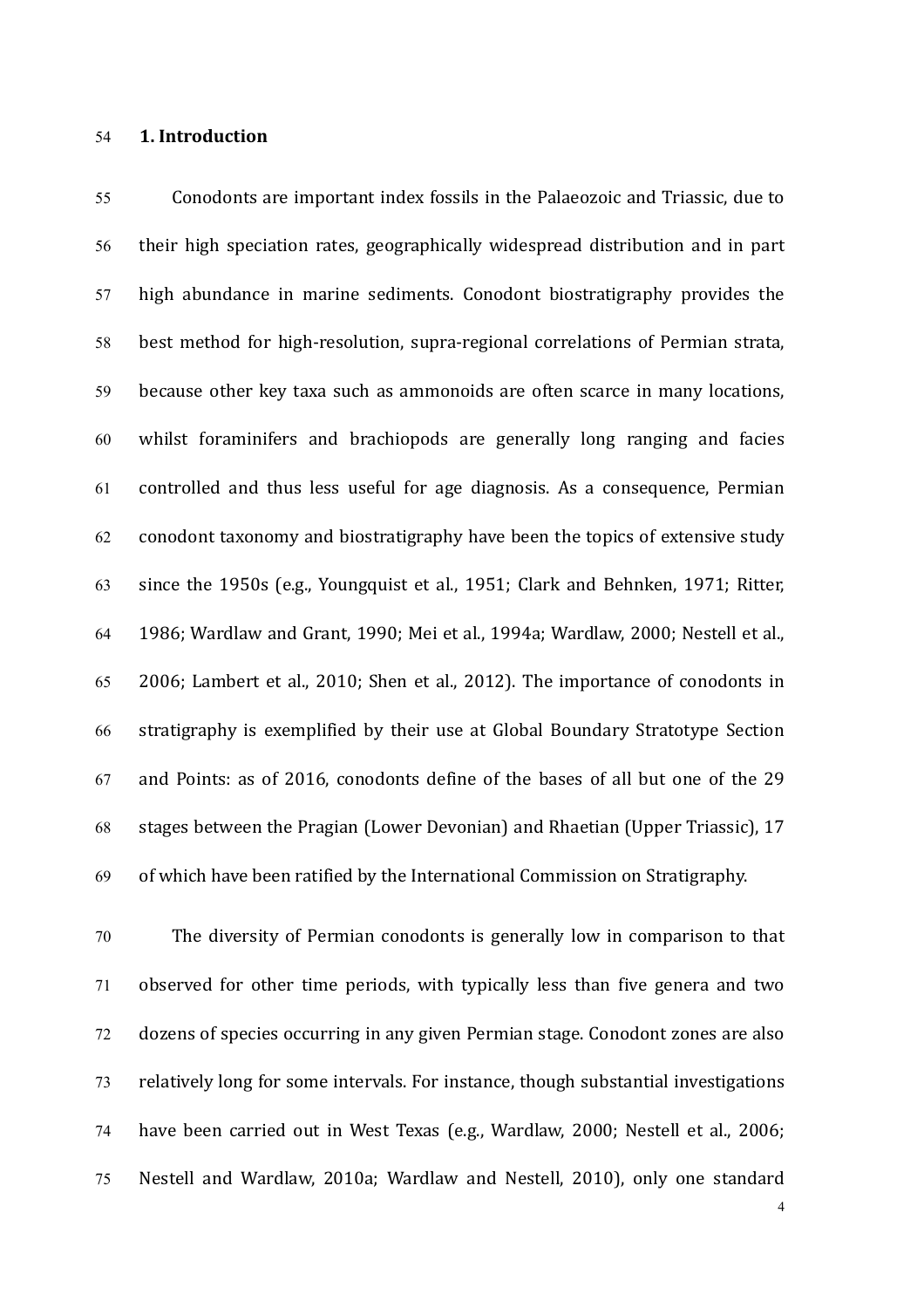76 conodont zone has been established for the Roadian and Wordian stages 77 (Henderson et al., 2012). This reflects a true low point in the diversity of 78 conodonts during their long evolutionary history. A further complication is that 79 minor changes in Permian conodont morphology require a careful taxonomic 80 examination of different species. New species are rarely reported from regions 81 other than West Texas and South China, perhaps owing to a decrease in research 82 effort and a substantial loss of expertise in recent years.

83 Establishing a robust biostratigraphic scheme in different areas is essential 84 for supra-regional correlation. Permian conodonts have been best studied in the 85 Urals of Russia (Early Permian), West Texas (Middle Permian) and South China 86 (Late Permian and the Permo-Triassic boundary) (e.g., Chuvashov et al., 1990; 87 Mei et al., 1994b; Zhang et al., 1995; Wardlaw, 2000; Lambert et al., 2002; Jiang et 88 al., 2007; Nestell and Wardlaw, 2010b). The Early to Middle Permian of South 89 China has attracted comparatively little research attention and is less 90 systematically studied.

91 This study presents a high-resolution conodont record for the Tieqiao 92 section, Guangxi, South China. New data, spanning the Artinskian (Early Permian) 93 to the early Wuchiapingian (Late Permian), substantially improve existing 94 records of the section, first described two decades age in the context of the 95 Capitanian-Wuchiapingian (Guadalupian-Lopingian) transition (Mei et al., 1994c; 96 Wang, 2002).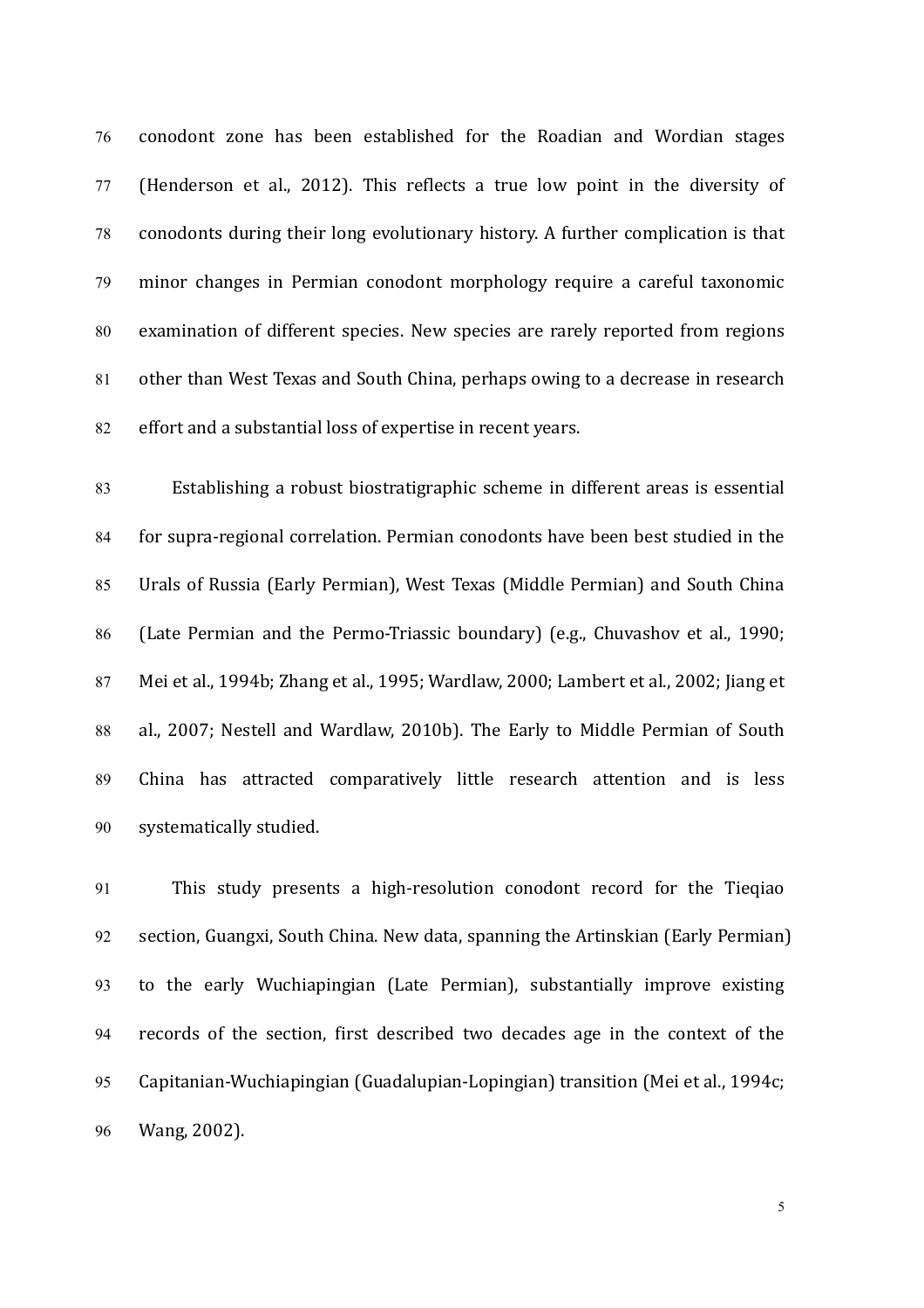# 97 **2. Geological Setting**

98 The Yangtze region was a large isolated platform situated within the Permian 99 equatorial Tethys (Fig. 1) with extensive carbonate deposition and diverse 100 sedimentary facies. It is an ideal location for conodont studies. The Laibin area is 101 located in the Jiangnan Basin towards the southwestern margin of the Yangtze 102 Platform (Wang and Jin, 2000). A series of superb sections are exposed along the 103 banks of Hongshui River (Shen et al., 2007) and these have been 104 comprehensively studied for the Capitanian-Wuchiapingian transition (e.g., Mei 105 et al., 1994c; Wang et al., 2004; Jin et al., 2006; Wignall et al., 2009b; Chen et al., 106 2011). 

107 The Permian strata of the region consist of thick Early Permian platform 108 carbonates, subordinate Middle Permian slope as well as basinal carbonates and 109 cherts. Late Permian rocks are geographically more variable, including coal 110 seams, reef build-ups and radiolarian cherts (Sha et al., 1990; Shen et al., 2007; 111 Qiu et al., 2013).

112 The studied section at Tieqiao  $(23^\circ, 42.733'$  N,  $109^\circ, 13.533'$  E) is exposed on 113 the northern bank of the Hongshui River, southeast of the town of Laibin (Figs. 1, 114  $\,$  2). The Permian strata measure 1307 m thick and comprise the Maping, Chihsia, 115 Maokou, Heshan, Wuchiaping and Talung Formations, spanning the earliest 116 Permian (Asselian) to the Permian-Triassic boundary (Sha et al., 1990). The 117 section is very fossiliferous with foraminifers, calcareous algae, crinoids, sponges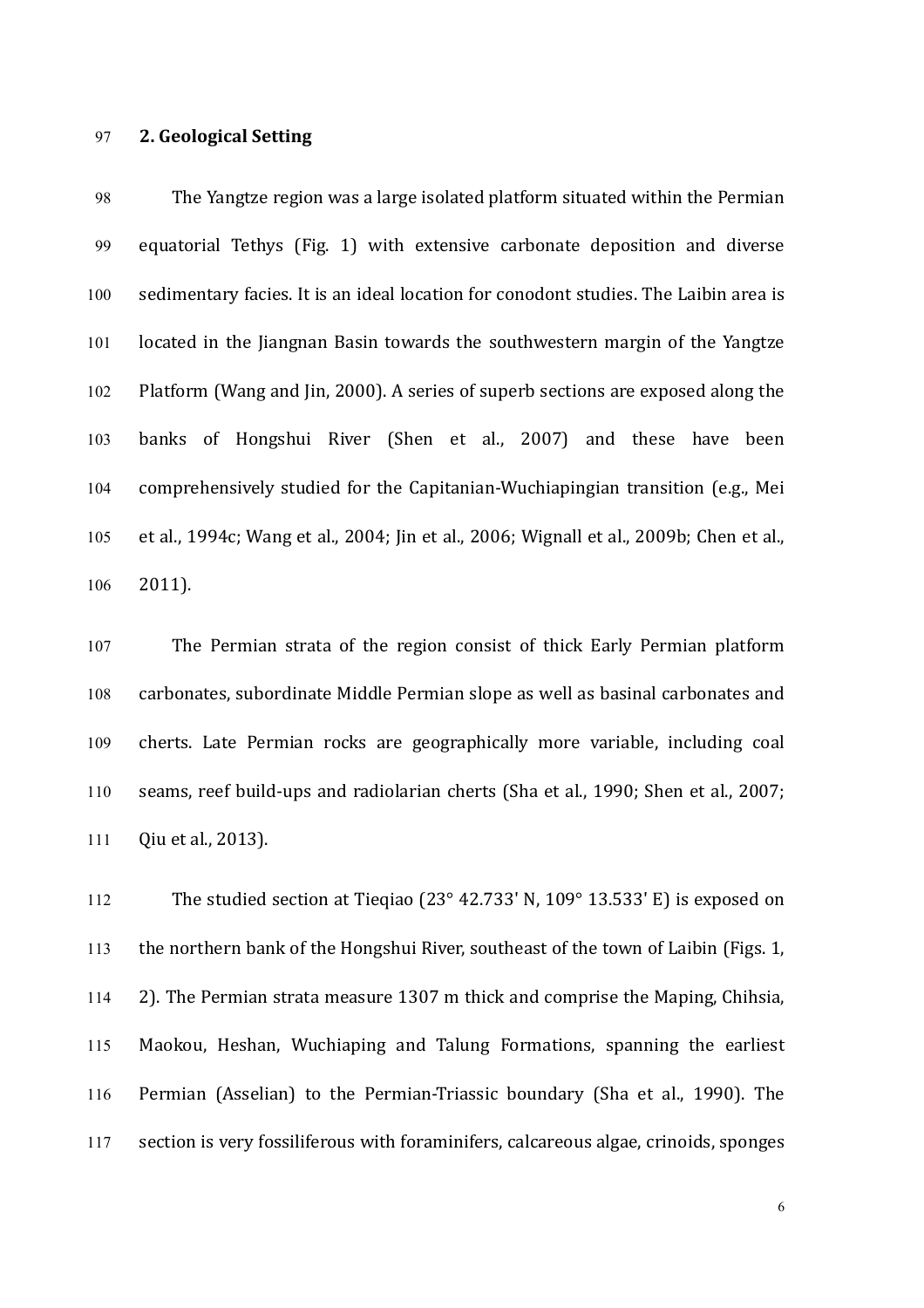118 and corals being prolifically abundant (e.g., Wang and Sugiyama, 2000; Bucur et 119 al., 2009; Zhang et al., 2015), whilst bivalves and ammoinods occur less 120 frequently. Well-preserved *Zoophycos* trace fossils are also abundant (Gong et al., 121 2010).

122 Sha and colleagues (1990) pioneered the study of the Tieqiao section and 123 subdivided the section into 15 Members and 139 Beds. Our study follows these 124 subdivisions (Figs. 3-5) for consistency and focuses on the stratigraphy and 125 conodont zonation of the Chihsia and Maokou formations (Bed 1 to Bed 109). 126 The Chihsa Fm. generally records deposition in a carbonate ramp setting, whilst 127 the Maokou Fm. comprises slope to basin transition facies. The two formations 128 are overall 710 m thick and range from the Sakmarian (?) to the 129 Capitanian-Wuchiapingian boundary (Figs. 3-5).

# 130 **3. Materials and Methods**

131 The section was sampled over four field campaigns between 2005-2010. 132 During the spring of 2010, the water of the Hongshuihe River fell to its lowest 133 level of the past ten years due to a severe drought, which allowed us to describe 134 and sample several normally submerged parts of the section (e.g., Bed 17 and 135 Bed 112). A total of 374 rock samples were collected with a sampling resolution 136 of  $\sim$ 1-2 m for most parts of the section. Cherts and grainstones bearing abundant 137 corals and fusulinid foraminifers were avoided during sampling due to 138 complications in conodont extraction and low conodont yields. Each sample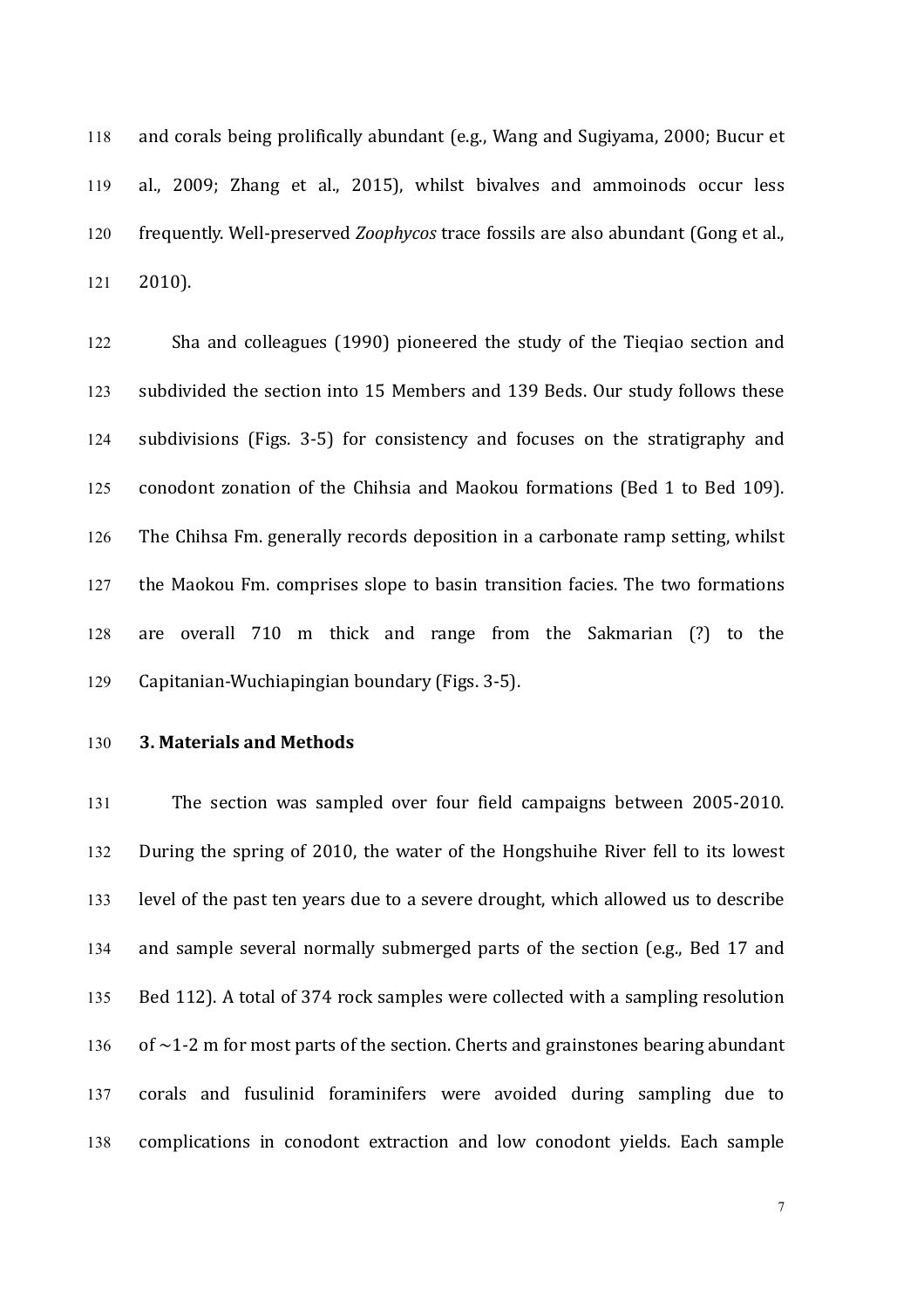139 weighed between 2.5 and 8 kg.

140 Three hundred and eleven samples were processed in the micropaleontology 141 laboratory at China University of Geosciences (Wuhan) and 63 samples were 142 processed at the GeoZentrum Nordbayern, Universität Erlangen-Nürnberg. All 143 samples were dissolved using 7-10% diluted acetic acid, wet sieved and air-dried. 144 The insoluble residues were separated by using heavy liquid fractionation (Jiang 145 et al., 2007). Conodont specimens were hand picked using a binocular. Conodonts 146 from Tieqiao are generally well preserved with colour alternation index ranging 147 from 1.5 to 2.5. A total of 8 733 specimens were obtained from sample process at 148 Wuhan lab and about  $\sim$  3 000 specimens was recovered at Erlangen. Results from 149 both laboratories were cross checked.

# 150 **4. Stratigraphy and Conodont Zonation**

151 4.1 Sakmarian (?)

152 The lowermost part of the studied section (Beds 1 to 16, Chihsia Fm.) 153 consists mainly of thin-to-medium bedded dark-grey bioclastic micrites, marls 154 and black shales (Fig. 2). Brachiopods, gastropods, crinoids, bryozoans and 155 sponges are the most abundant fossils. Age assignment for this part of the section 156 is controversial. Sha et al. (1990) suggested an Asselian age for the underlying 157 Maping Fm. and reported the occurrence of the fusulinacean *Eoparafusulina* sp., 158 Nankinella sp., *Pamirina* sp., *Staffella* sp. and *Pseudofusulina* sp. from Bed 1 to Bed 159 16, implying a possible Sakmarian age for the unit. Mei et al. (1998) inferred this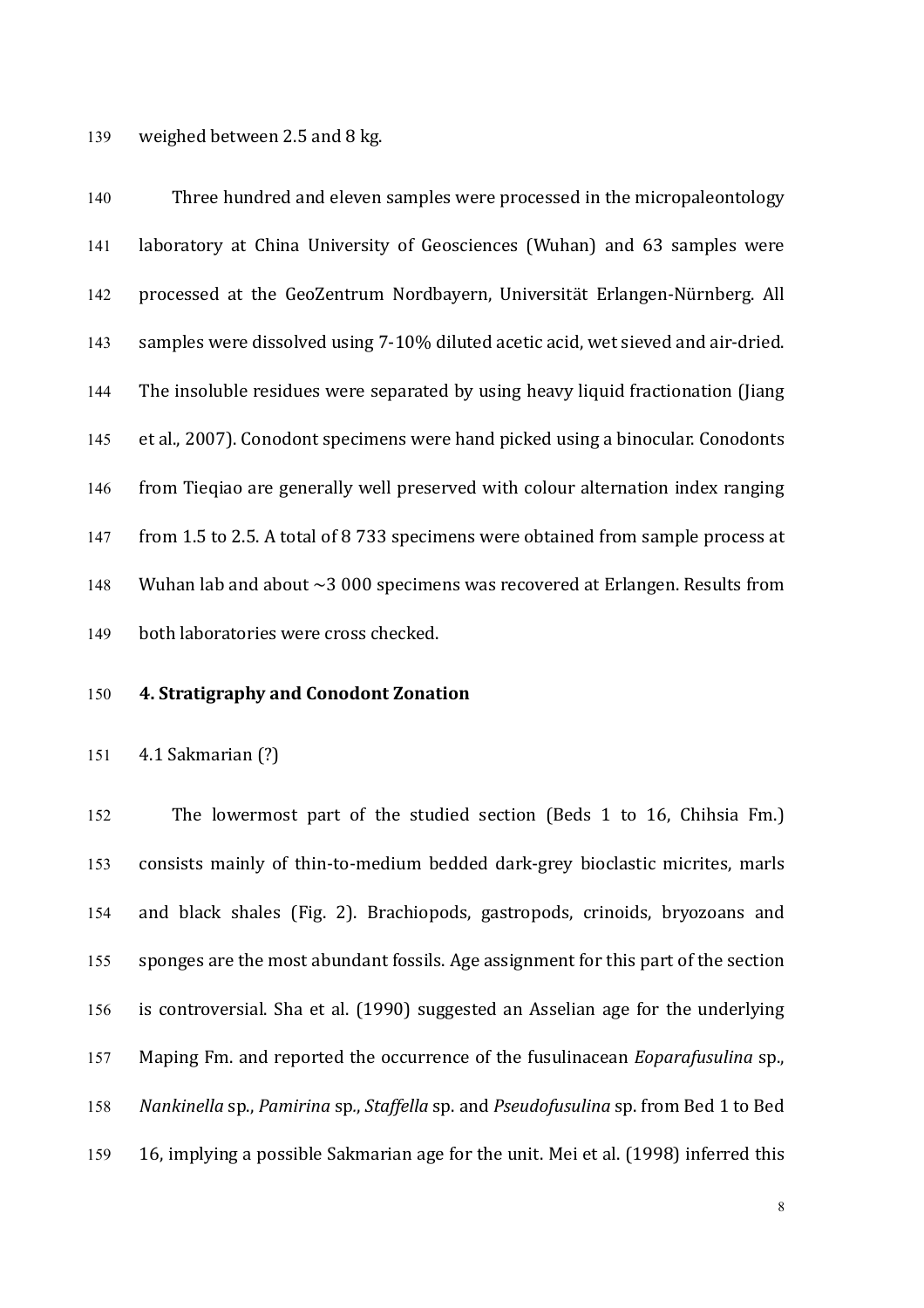160 unit to be of "Longlinian" age—a Chinese equivalent of the Artinskian by original 161 definition (Sheng and Jin, 1994; Jin et al., 1997), now re-defined as Sakmarian 162 (Fig. 24.1 in Henderson et al., 2012). Based on consideration of all published 163 fossil materials, Shen et al. (2007) tentatively assign this part of the section to the 164 Artinskian.

165 Few conodonts were recovered from this part of the section, despite great 166 efforts. Many ramiform elements were recovered from Bed 8, but none is 167 age-diagnostic. The precise age of this unit therefore remains unresolved.

168 4.2 Artinskian

169 Beds 17 to 26 consist mainly of dark-grey to grey bioclastic pack- and 170 grainstones. The conodont assemblage is dominated by *Sweetognathus whitei*  171 and affinitive species and thus indicates an Artinskian age. *Neostreptognathodus* 172 and *Hindeodus* are rare whilst gondolellids are absent. The base of the Artinskian 173 stage cannot be precisely defined because the first appearance datum (FAD) of 174 *Sweetognathus whitei* cannot be ascertained due to the inaccessibility of the 175 submerged lower part of Bed 17 and the absence of diagnostic conodonts from 176 beds below this level. In ascending order, three conodont zones were established 177 for the Artinskian.

178 1). *Sweetognathus whitei* Zone

179 The lower limit of this zone is not defined. The upper limit is defined by the 180 FAD of *Sweetognathus* (*Sw.*) *toriyamai* and *Neostreptognathodus ex gr.*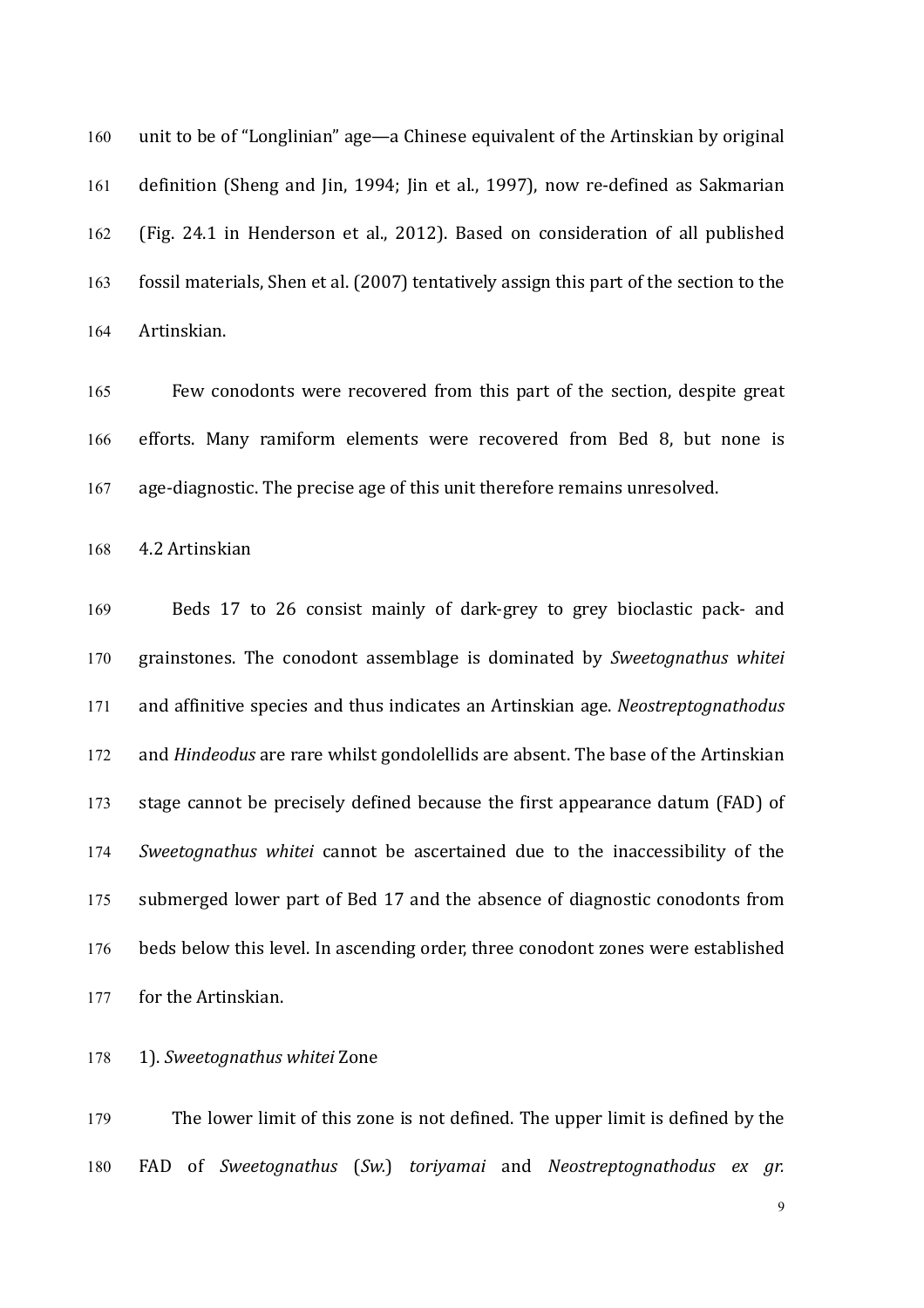181 *pequopensis*.

182 *Sw. whitei* was one of the most cosmopolitan conodonts during the Early 183 Permian (Mei et al., 2002). It is known e.g. from North and South China, Japan, 184 U.S.A., Canada and Colombia. (Rhodes, 1963; Igo, 1981; Orchard, 1984; Ritter, 185 1986; Ding and Wan, 1990; Ji et al., 2004) and is considered a good marker for 186 the base of Artinskian.

187 2). *Neostreptognathodus ex gr. pequopensis* - *Sweetognathus toriyamai* Zone

188 Lower limit: FAD of *Sw. toriyamai* and *Neostreptognathodus (N.) ex gr.* 189 *pequopensis* with both taxa first occurring at the same level. Upper limit: FAD of 190 *Sw. asymmetrica* n. sp. The FAD of *Sw. bogoslovskajae* occurs in this zone. Sw. 191 *bogoslovskajae* is known to co-exist with *N. pequopensis* in Nevada and has a 192 range restricted to the upper "Baigendzhinian" (equivalent to uppermost 193 Artinskian to lower Kungurian) (Ritter, 1986). Wang (2002) reported the 194 occurrence of *Sw. variabilis* in this zone (in Bed 18 of Tieqiao). We have found 195 morphotypes which are similar to *Sw. variabilis* but the specimens are not 196 sufficiently well-preserved to make an identification.

197 3). *Sw. asymmetrica* n. sp. Zone

198 Lower limit: FAD of *Sw. asymmetrica* n. sp. Upper limit: FAD of 199 *Neostreptognathodus prayi*. *Hindeodus catalanoi* and *Sw.*cf. *windi* co-occur in this 200 zone. This zone probably straddles the Artinskian-Kungurian boundary due to 201 the absence of the *N. pnevi* zone at Tieqiao.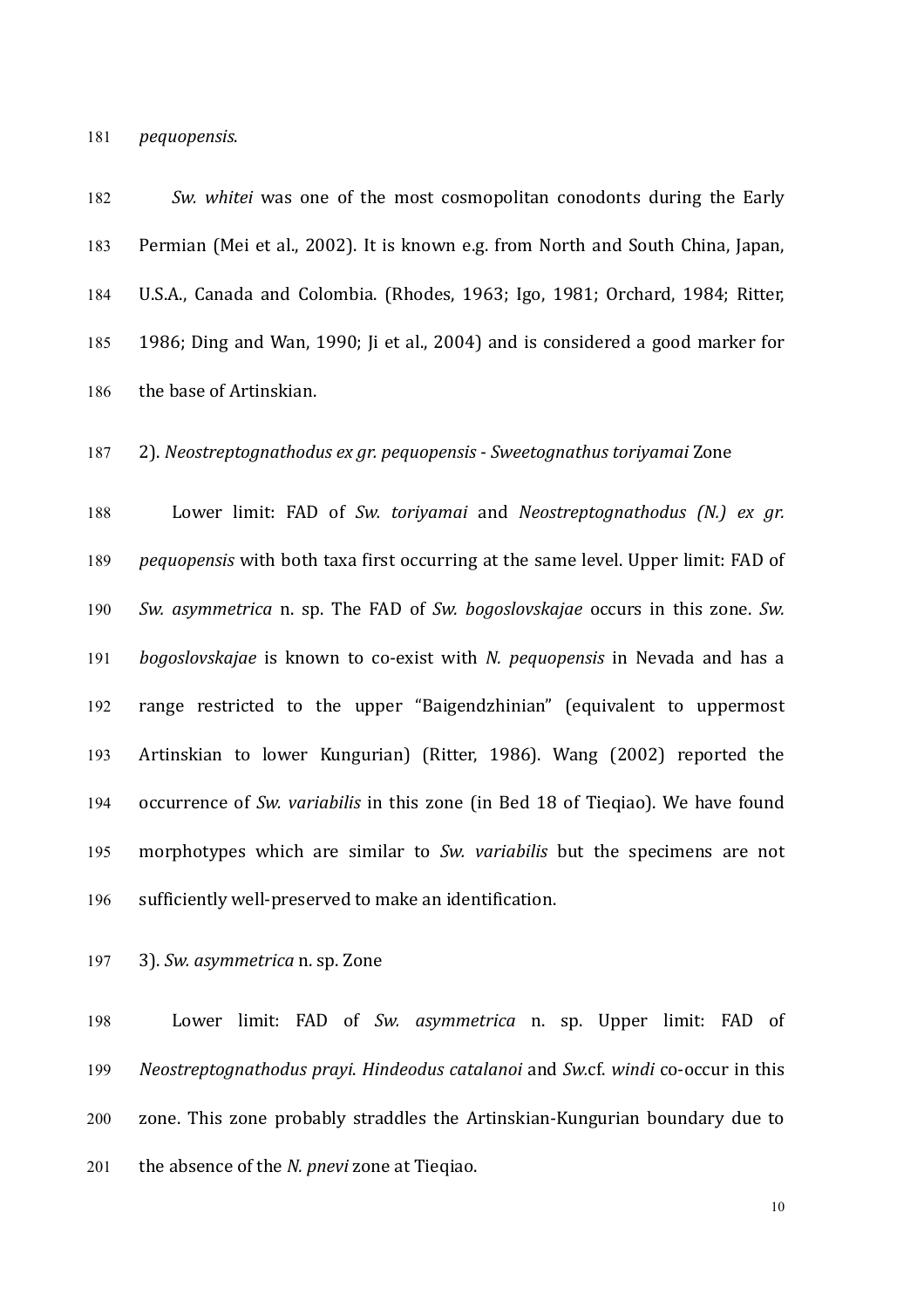202 4.3 Kungurian

203 Kungurian rocks, spanning from Bed 27 to the lower part of Bed 109, consist 204 mainly of medium-to-thick bedded fossiliferous pack- and grainstones with 205 common chert nodules in the lower part. Medium to thin bedded lime mudstones  $206$  and wackestones were gradually developed higher in the Kungurian strata, with a 207 notable shift in fossil assemblages from a bryozoan- and calcareous 208 algae-dominated shallow water facies (Beds 89-99) to a sponge spicule and 209 radiolarian rich deeper water facies (Beds 100-111).

210 The conodont biostratigraphy of the basal Kungurian stage has been a matter  $211$  of debate (Wang et al.,  $2011$ ). Kozur et al. (1995) suggested the cline 212 *Neostreptognathodus pequopensis*-*N. pnevi* to be suitable for a definition for the 213 Artinskian-Kungurian boundary. Mei et al. (2002) proposed the FAD of *N.* 214 *pequopensis* or *Sw. quizhouensis* to define the base of the Kungurian whereas 215 Chuvashov et al. (2002) formally proposed the FAD of *N. pnevi* as diagnostic of 216 the base of the Kungurian, a definition that has been generally accepted 217 (Henderson et al., 2012). However, due to the absence of *N. pnevi* at Tieqiao, we 218 alternatively suggest the base of the Kungurian be defined by the FAD of *N. prayi*.  $219$  Eight conodont zones were established for the Kungurian, described in ascending 220 order below:

221 4). *Neostreptognathodus prayi* Zone

222 Lower limit: FAD of *Neostreptognathodus prayi*. Upper limit: FAD of *Sw.*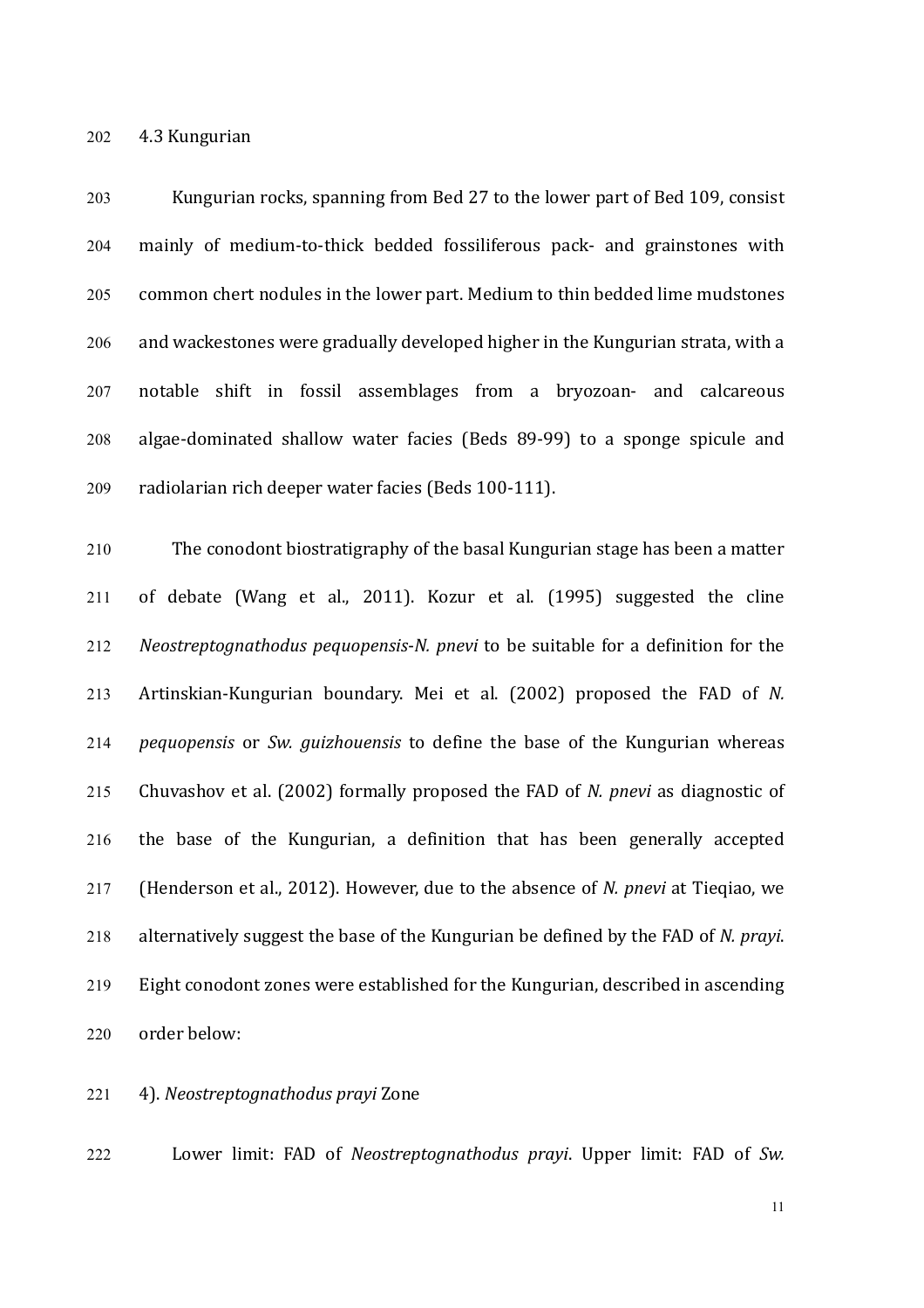223 *guizhouensis*. The *N. prayi* Zone is the second oldest zone of the Kungurian in the 224 standard Permian conodont zonation (Henderson et al., 2012) and so the *N. prayi* 225 zone at Tiegiao does not indicate the "true" earliest Kungurian (Fig. 6). *Sw. clarki,* 226 a species most commonly seen in the late Artinskian (Beauchamp and Henderson, 227 1994), also occurs in this zone. The first occurrence (FO) of *Sw. clarki* at Tieqiao 228 is only slightly lower than that of *Sw. guizhouensis*.

229 5) *Sw. guizhouensis* Zone

230 Lower limit: FAD of *Sw. guizhouensis.* Upper limit: FAD of *Sw. iranicus*. Except 231 for in the lower part of this  $\sim$ 180 m thick conodont zone, conodonts are 232 relatively rare. The long-ranging species *Pseduosw. costatus* is the only species 233 that was sparsely recovered in the upper part of this zone.

234 6) *Sw. iranicus* Zone

235 Lower limit: FAD of *Sw. iranicus.* Upper limit: FAD of *Sw. subsymmetricus.* As 236 with the *Sw. guizhouensis* Zone, both conodont diversity and abundance are very  $237$  low. A major stratigraphic complication at this level of the section is that Beds 238 76-88 are a tectonic repetition of older beds (also see Sha et al., 1990).

239 7) *Sw. adjunctus* Zone

240 Lower limit: FAD of *Sw. adjunctus*. Upper limit: FAD of *Sw. subsymmetrics. Sw.* 241 cf. *paraguizhouensis* appears in this zone. Sha et al. (1990) reported the 242 occurrence of "Neogondolella" bisselli in this zone (Bed 91). However, "N". bisselli 243 is an older species which often co-occurred with the Artinskian *Sw. whitei* group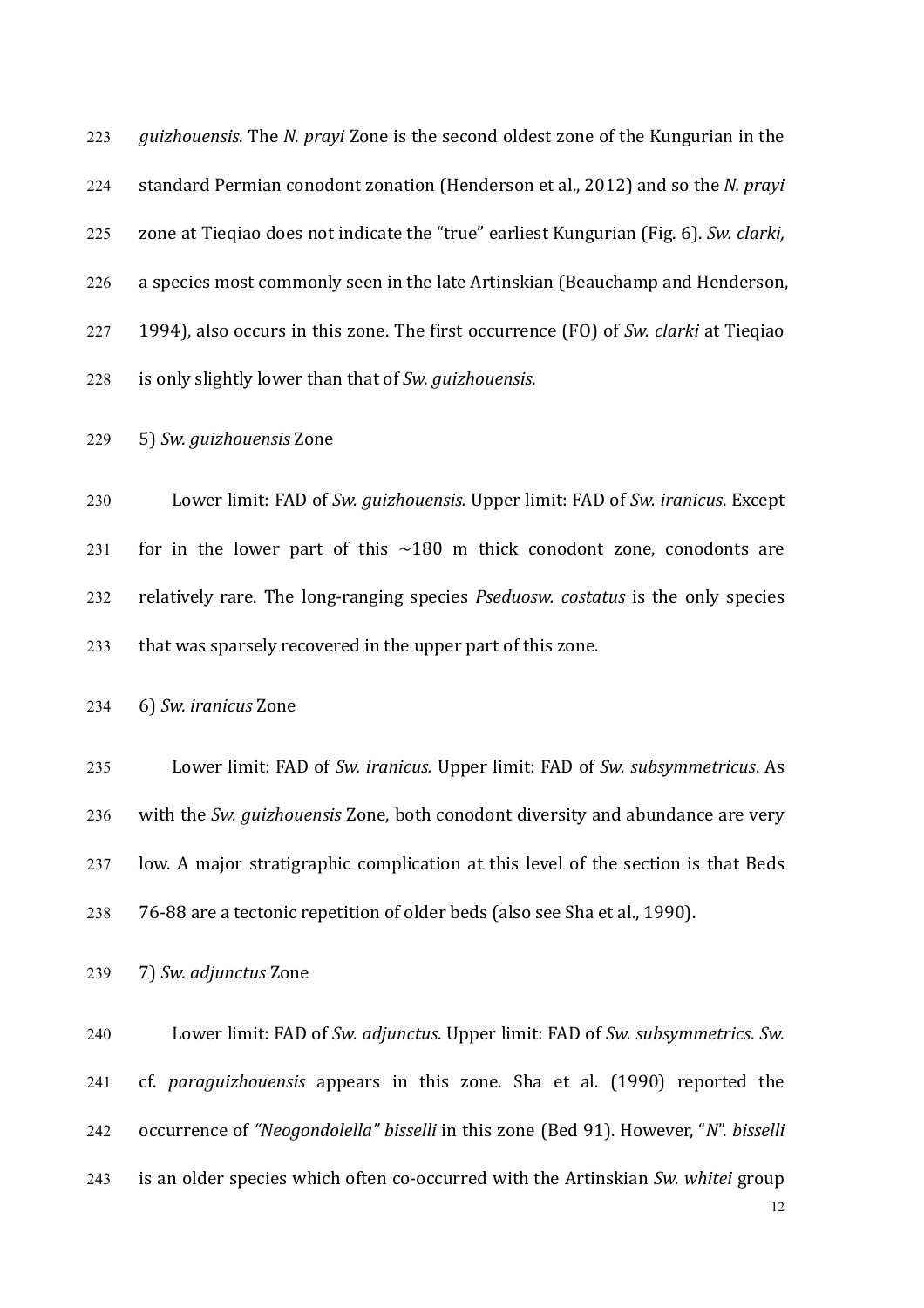244 (e.g., Behnken, 1975; Clark et al., 1979; Orchard, 1984; Wang, 1994; Mei et al., 245 2002). The occurrence of *bisselli* obviously contradicts a Kungurian age of the 246 host strata and also is not confirmed by our dataset.

247 Sw. *adjunctus* is also known from the uppermost Victorio Peak Formation 248 from Texas and the upper Pequop Formation from Nevada, USA (Behnken, 1975) 249 as well as from south-central British Columbia, Canada (Orchard and Forster, 250 1988): All of these occurrences are dated to be of late Leonardian age in the  $251$  Permian regional stratigraphy (=middle to late Kungurian). Because of the wide 252 distribution of *Sw. adjunctus*, this zone therefore has high potential for 253 super-regional correlation.

# 254 8) *Sw. subsymmetricus* Zone

255 Lower limit: FAD of *Sw. subsymmetricus.* Upper limit: FAD of *Sw.* 256 *hanzhongensis.*  This zone correlates to the Kungurian "*M. siciliensis*-*Sw.*  257 *subsymmetricus*" zone in southern Guizhou (Mei et al., 2002).

258 *Sw. subsymmetricus*  is well known from the Kungurian of Guizhou and 259 Guangxi in South China, as well as from Thailand and Oman (Mei et al., 2002 and 260 this study; Henderson and Mei, 2003; Metcalfe and Sone, 2008; Burrett et al., 261 2015). The assertion that *Sw. subsymmetricus* is restricted to the Roadian (Kozur,  $262$  1993) is incorrect.

263 9) *Sw. hanzhongensis* Zone

13 264 Lower limit: FAD of *Sw. hanzhongensis.* Upper limit: FAD of *M. idahoensis.* The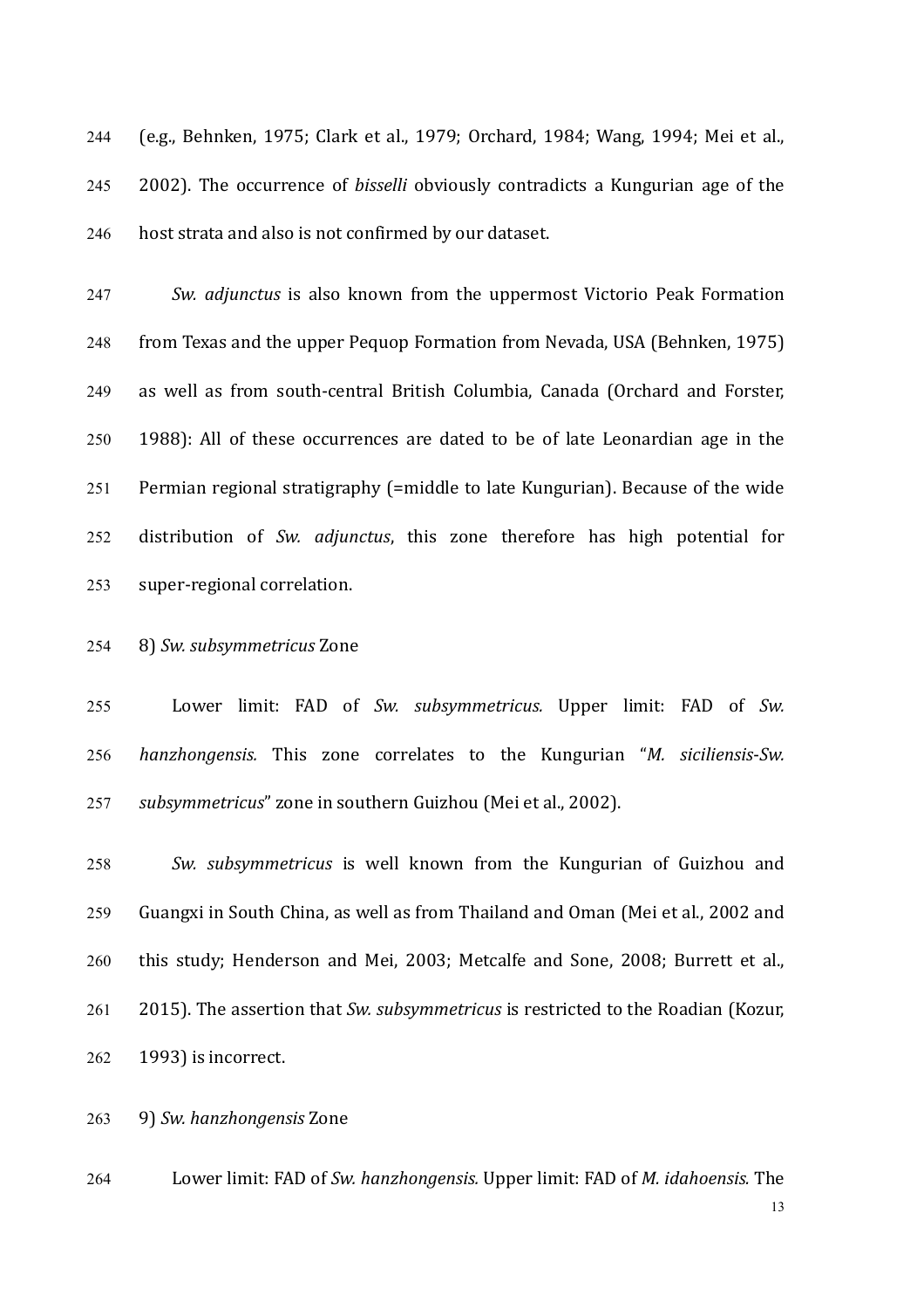265 FAD of *Pseudohindeodus augustus* and *Pseudohindeodus ramovsi* occurs in the 266 middle part of this zone. A turnover in the dominant conodont fauna initiated 267 during this zone. *Hindeodus* becomes abundant whilst the abundance and the 268 diversity of *Sweetognathus* decreases. *Hindeodus permicus, H. gulloides* and *H. aff.* 269 *wordensis* all occur in this zone.

# 270 10) *Mesogondolella idahoensis* Zone

271 Lower limit: FAD of *M. idahoensis.* Upper limit: FAD of *M. lamberti.* Conodont 272 faunas change from *Hindeodus-Pseduohindeodus-Sweetognathus*- dominated and 273 gondolellid-free assemblages to gondolellid-dominated assemblages in this zone 274 (Bed 109). This shift in conodont assemblage coincides with a lithological change 275 from thick- and medium- bedded wackestones to more cherty, medium- to thin-276 bedded wacke- and carbonate mudstones.

277 11) *M. lamberti* Zone

278 Lower limit: FAD of *M. lamberti.* Upper limit: FAD of *J. nankingensis.* 279 Carbonate of the M. lamberti Zone (Beds 110-111) are more thinly bedded with 280 an increasing abundance of sponge spicules and radiolarian tests, indicating  $281$  deepening and a relative sea level rise in the latest Kungurian.

282 4.4 Roadian

283 The Roadian strata consist of less than 5 m thick finely laminated and thinly 284 bedded carbonate mudstones starting at the top of Bed 111 (Fig. 2B). A major 285 sea-level rise is known from the Early-Middle Permian transition and is manifest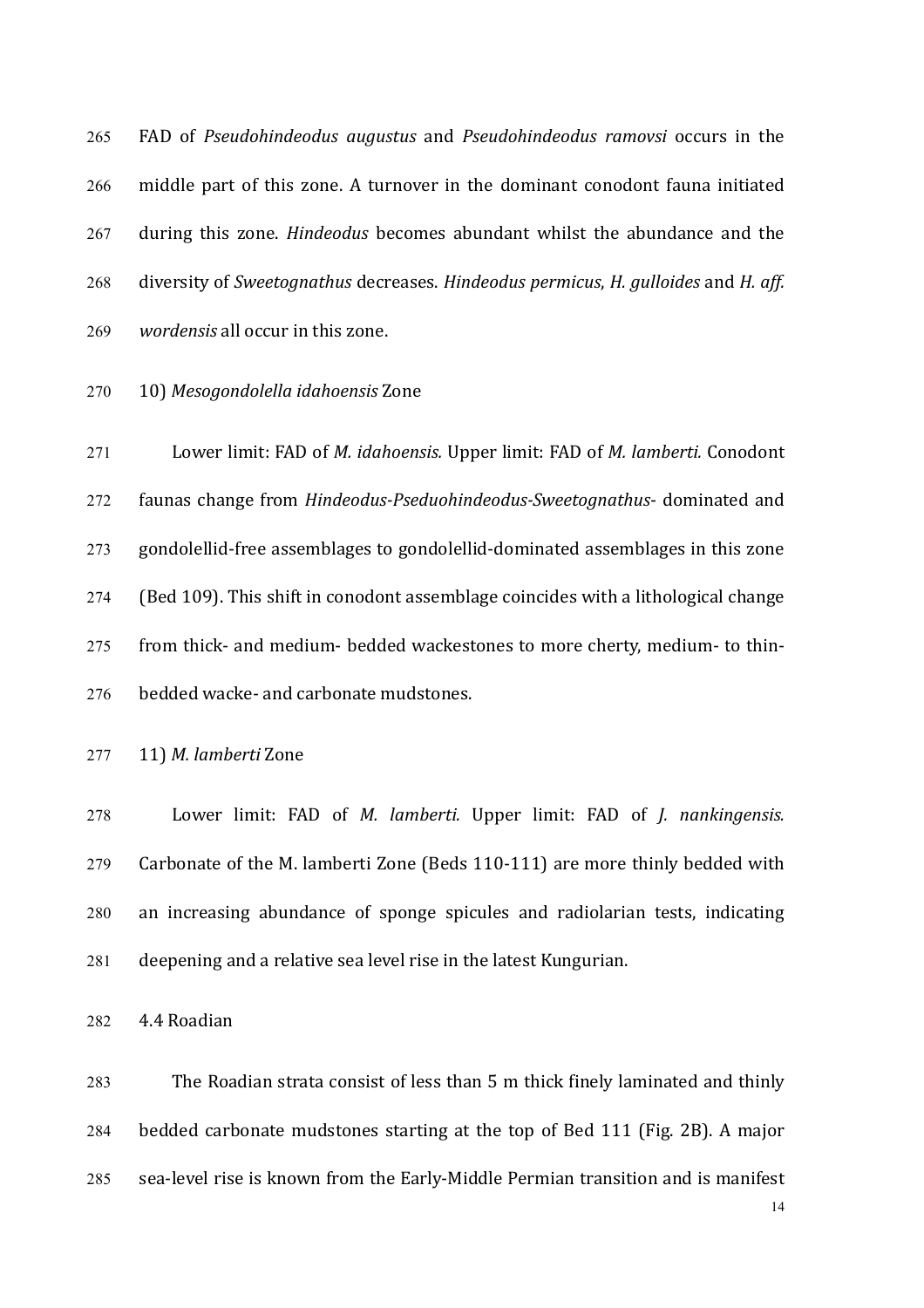286 at Tieqiao by a transition to thinly bedded radiolarian cherts by Bed 112 287 (Wordian age). By this time, deep, basinal sedimentation was established in the 288 region. The minor thickness of the Roadian strata may be attributed either to 289 condensation during this sea level rise or to hiatus resulting in a loss of strata 290 (due to sudden loss of carbonate production below the carbonate compensation 291 depth). Only one conodont zone is recognized.

292 12) *Jinogondolella nankingensis* Zone

293 Lower limit: FAD of *J. nankingensis.* Upper limit: FAD of *J. aserrata.* 294 *Pseudohindeodus ramovsi* are abundant. Fine lamination in the upper (Roadian) 295 part of Bed 111 indicates minor bioturbation.

296 4.5 Wordian

297 Wordian strata are presented by Bed 112 to lowermost part of Bed 116. The 298 sediments consist of thinly bedded radiolarian cherts in the lower part (Beds 299 112-113), thickly bedded bioclastic wacke- and packstones in the middle (Bed 300 114, also known as "the Great White Bed") and alternation of cherts and lime 301 mudstones in the upper part (Bed 115-116). One conodont zone is recognized.

302 13) *J. aserrata* Zone

303 Lower limit: FAD of *I. aserrata*. Upper limit: FAD of *I. postserrata*. The FAD of *I.* 304 *palmata* occurs at the same level as the FAD of *J. aserrata*. This is generally 305 consistent with the record in west Texas where the FAD of *J. palmata* was 306 reported very close to the FAD of *J. aserrata* (Nestell and Wardlaw, 2010a).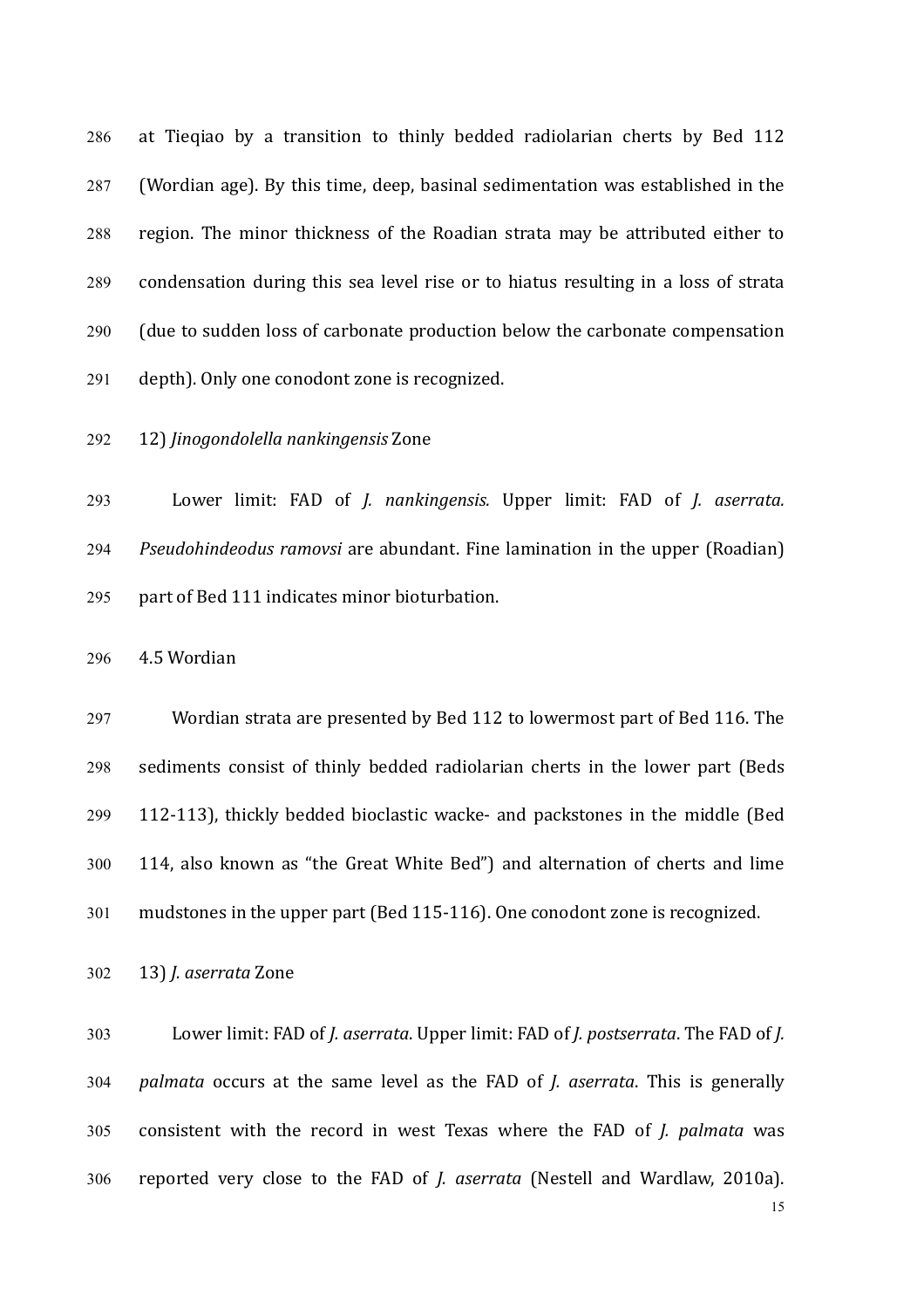| 307 | Several species, such as <i>J. errata, Gullodus duani</i> and the long ranging species Sw. |
|-----|--------------------------------------------------------------------------------------------|
| 308 | <i>hanzhongensis</i> and <i>Pseudohin, ramovsi</i> appear in the middle-upper part of this |
| 309 | zone.                                                                                      |

310 4.6 Capitanian

| 311 | The Capitanian (Beds 116-119) is the most intensively studied interval in the        |
|-----|--------------------------------------------------------------------------------------|
| 312 | Laibin area (Mei et al., 1994c; Jin et al., 2006; Chen et al., 2009; Wignall et al., |
| 313 | 2009b). Strata of this age consist of medium bedded alternating cherts and lime      |
| 314 | mudstones in the lower part (Beds 116-118) overlain by pack- to grainstones          |
| 315 | (Laibin Limestone Member, Bed 119). Here we only give a brief description of the     |
| 316 | conodont zones of this stage since they have been well studied.                      |

317 14) *J. postserrata* Zone

318 Lower limit: FAD of *J. postserrata*. Upper limit: FAD of *J. shannoni*.

319 15) *J. shannoni* Zone

320 Lower limit: FAD of *J. shannoni*. Upper limit: FAD of *J. altudaensis*.

321 16) *J. altudaensis* Zone

322 Lower limit: FAD of *J. altudaensis*. Upper limit: FAD of *J. prexuanhanensis*. This 323 interval is characterized by higher extinction rates as well as the onset of 324 Emeishan volcanism (Wignall et al., 2009a; Sun et al., 2010). Losses include many 325 foraminifers, calcareous algae in the equatorial realm and many brachiopods in 326 the boreal realm (Bond et al., 2010; Bond et al., 2015). Though there are no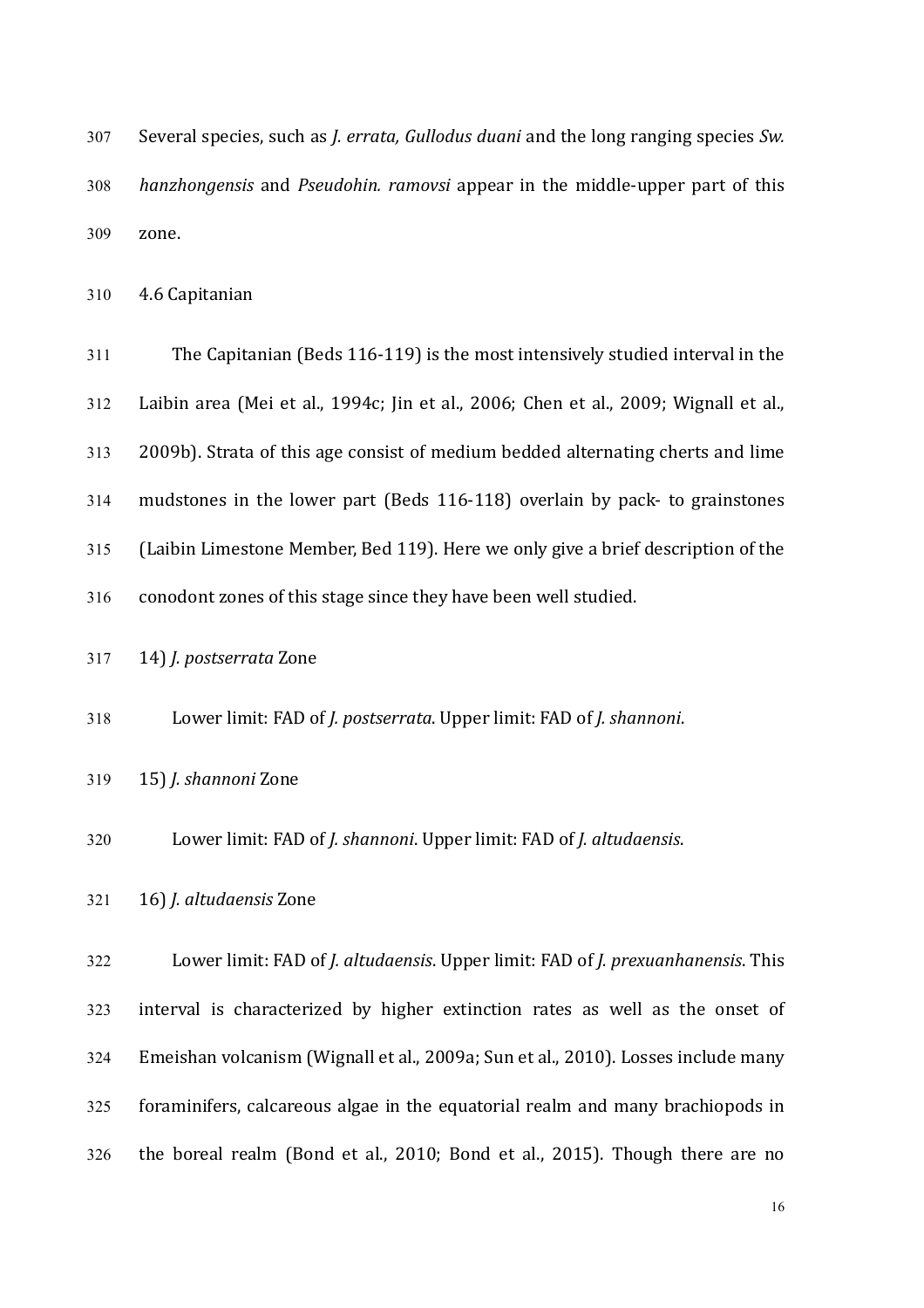327 obvious lithological changes in the *J. altudaensis* Zone at Tieqiao, the last 328 appearances of several long-ranging conodonts, such as *Gullodus duani*, *Sw.* 329 *hanzhongensis* and *Pseudohind. ramovsi*, are all recorded in this zone.

330 17) *J. prexuanhanensis* Zone

331 Lower limit: FAD of *J. prexuanhanensis*. Upper limit: the FAD of *J.* 332 *xuanhanensis*. This zone has not been recognized in western Texas (Lambert et al.,  $333$  2002). However, it is also distinguishable in the Tieqiao (Guangxi, this study) and 334 at Dukou (Sichuan, Mei et al., 1994a) sections. In condensed sections in Guizhou, 335 the *J. prexuanhanensis* zone is often combined with the younger *J. xuanhanensis* 336 zone as the *J. prexuanhanensis-J. xuanhanensis* assemblage zone (Sun et al., 2010).

337 Sw. *fengshanensis* occurs in this zone. *Sw. fengshanensis* was established in 338 the late Capitanian strata at Fengshan, northwestern Guangxi (Mei et al., 1998). 339 At the Penglaitan section, *Sw. fengshanensis* spans from the upper *J. postserrata* 340 zone to the lower *J. xuanhanensis* zone, representing the last in the evolutionary 341 lineage of sweetognathids in South China (Mei et al., 2002).

342 18) *J. xuanhanensis* Zone

343 Lower limit: FAD of *J. xuanhanensis*. Upper limit: FAD of *J. granti*. Many 344 mature morphotypes of *J. shannoni* occur in the lowermost part of this zone and 345 are very similar to their counterparts from West Texas (Lambert et al., 2002; 346 Wardlaw and Nestell, 2010). Volcaniclastic material starts to be deposited during 347 this zone and becomes more common in the overlying *J. granti* Zone, presumably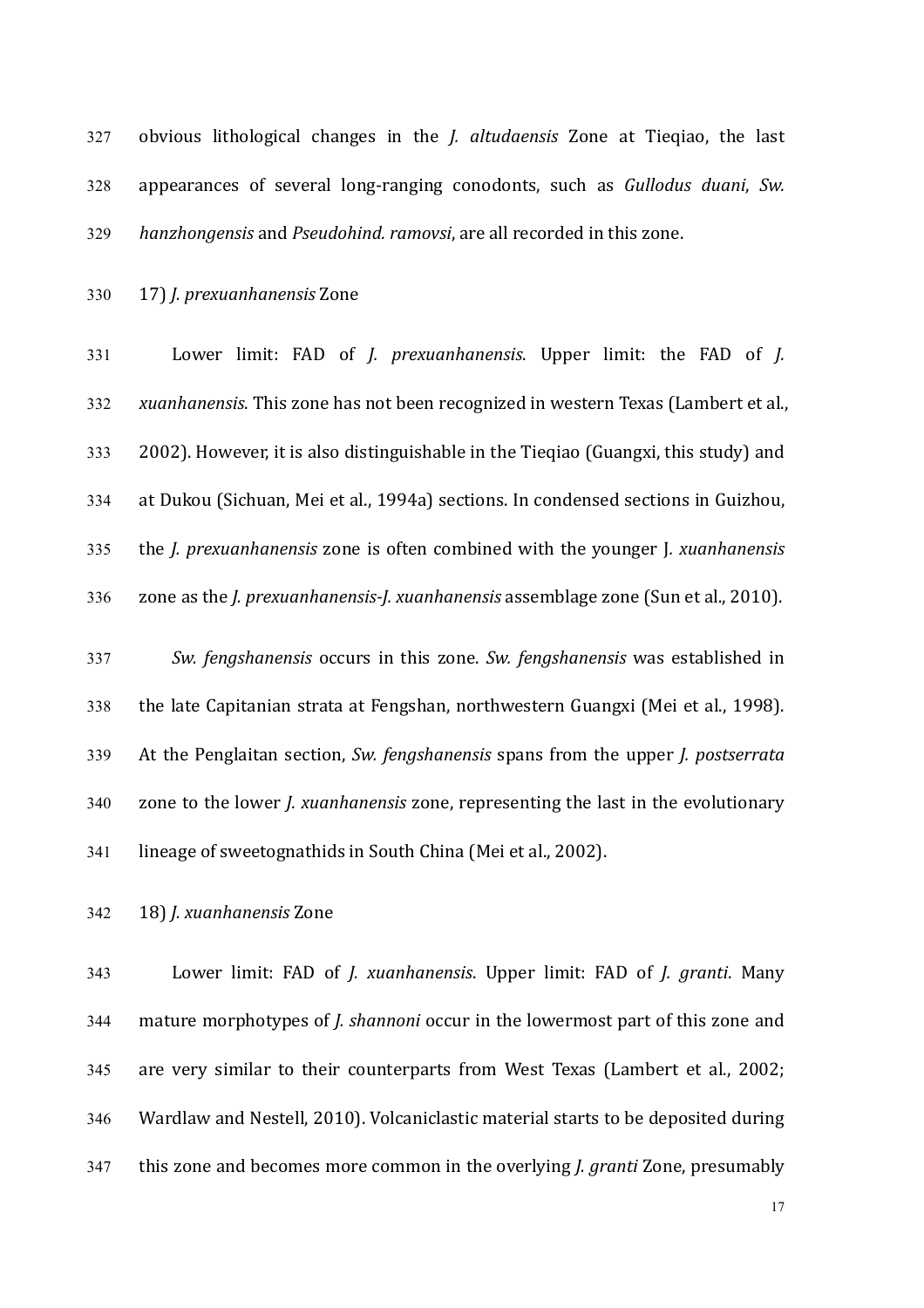348 corresponding to the large scale of explosive eruptions of the Emeishan Traps 349 (e.g., Sun et al., 2010).

350 19) *J. granti* Zone

351 Lower limit: FAD of *J. granti*. Upper limit: FAD of *Clarkina hongshuiensis*. 352 Conodonts are prolifically abundant in this zone with a typical yield rate of  $\sim$ 100 353 specimens per kg rock.

354 20) *Clarkina hongshuiensis* Zone

355 Lower limit: FAD of *C. hongshuiensis*. Upper limit: FAD of *C. postbitteri*.

356 4.7 Wuchiapingian

357 The early Wuchiapingian (Bed 120) is characterized by deposition of 358 extensive bedded cherts with intercalated pinkish limestone lenses. Evidence for 359 a relative sea level fall towards the end of Wuchiapingian is indicated by a 360 reduction of chert thickness up-section with carbonate sedimentation increasing. 361 Eventually, this basinal setting evolved into a sponge reef facies (Beds 124-132) 362 in the middle-late Wuchiapingian lacking conodonts. *Clarking transcaucasica* was 363 found in Bed 134. One conodont zone is established for the earliest 364 Wuchiapingian at Tieqiao:

365 21) *Clarkina postibitteri* Zone

366 Lower limit: FAD of *C. postbitteri*. Upper limit: not determined.

367 **5. Subordinate zones and reassessment for age assignments of rare species**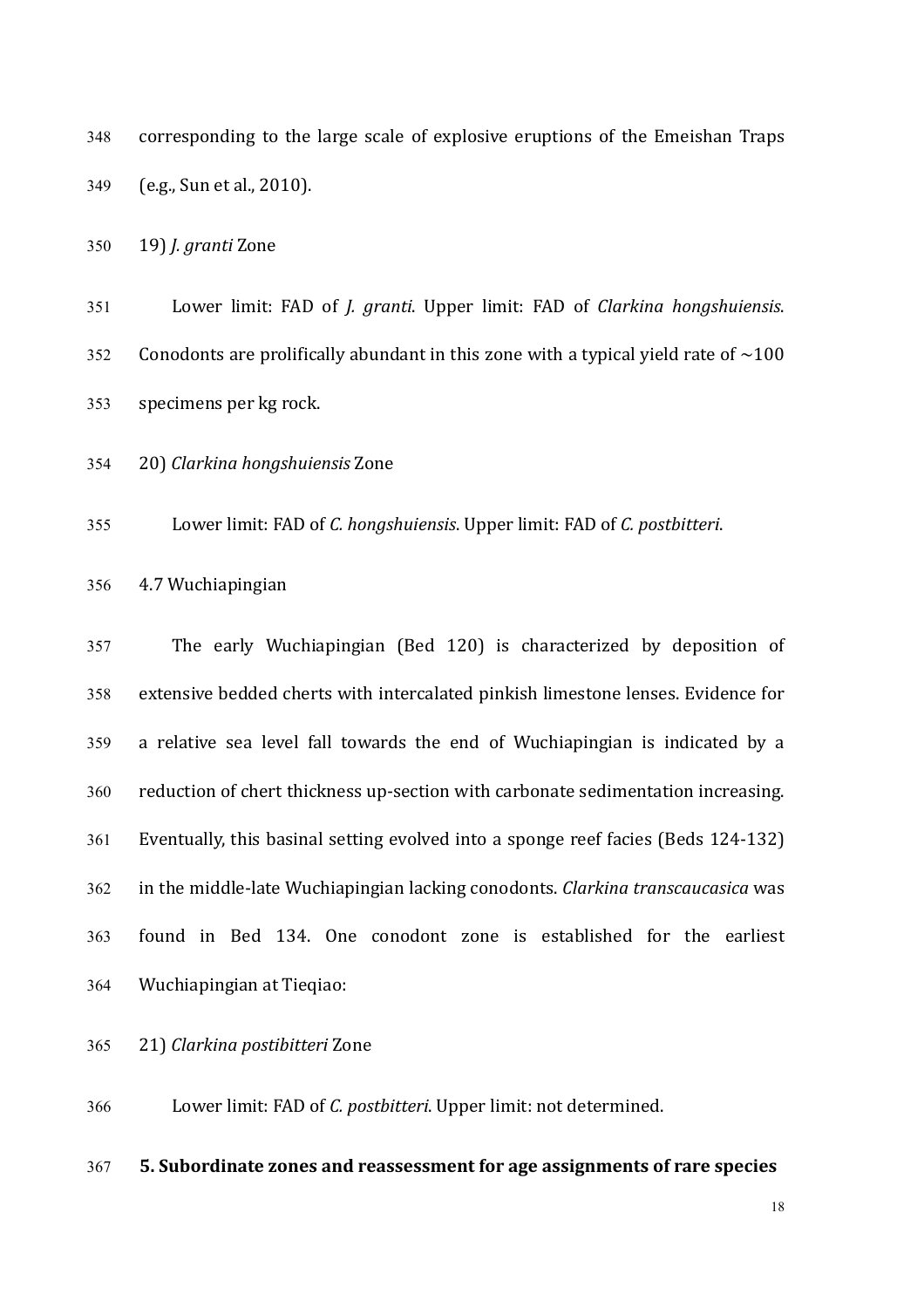368 Seven subordinate zones are established at Tieqiao, representing interval 369 zones based on occurrences of long ranging species. The subordinate zones are 370 less effective for stratigraphic correlation but can provide a valuable reference 371 for cases when a single conodont assemblage is obtained from an age-ambiguous 372 lithologic unit (e.g., Burrett et al., 2015). In the following section, we first 373 describe the ranges of these subordinate zones in the Tieqiao section, followed 374 by comments on the range of the zonal species. A correlation with the main 375 conodont zones is shown in figure. 6. Note that the range of the species can be 376 much longer than the respective zone.

# 377 1) *Pseudosweetognathus* (*Pseudosw.*) *costatus* Interval Zone

378 Lower limit: FAD of *Pseudosw. costatus.* Upper limit: FAD of *Pseudosw.* 379 *monocornus*. The *Pseudosw. costatus* Zone spans the early Artinskian to middle 380 Kungurian (Bed 19 to Bed 94). Elements of long-ranging species *H. minutus* are 381 abundant in the lower part of this zone and there is a single occurrence of *H.* aff. 382 *catalanoi* in the lowermost.

383 *Pseudosweetognathus costatus* was established in Artinskian strata of South 384 China (Wang et al., 1987) and also reported from Thailand, co-existing with a 385 typical Kungurian taxon *Sw. subsymmetricus* (Metcalfe and Sone, 2008). Our data 386 confirm former observations and indicate that the range of *Pseudosw. costatus* 387 extends from the Artinskian *Sw. asymmetrica* n. sp. Zone to the Kungurian *Sw.* 388 *adjunctus* Zone. In the middle Kungurian, *Pseudosw. costatus* was replaced by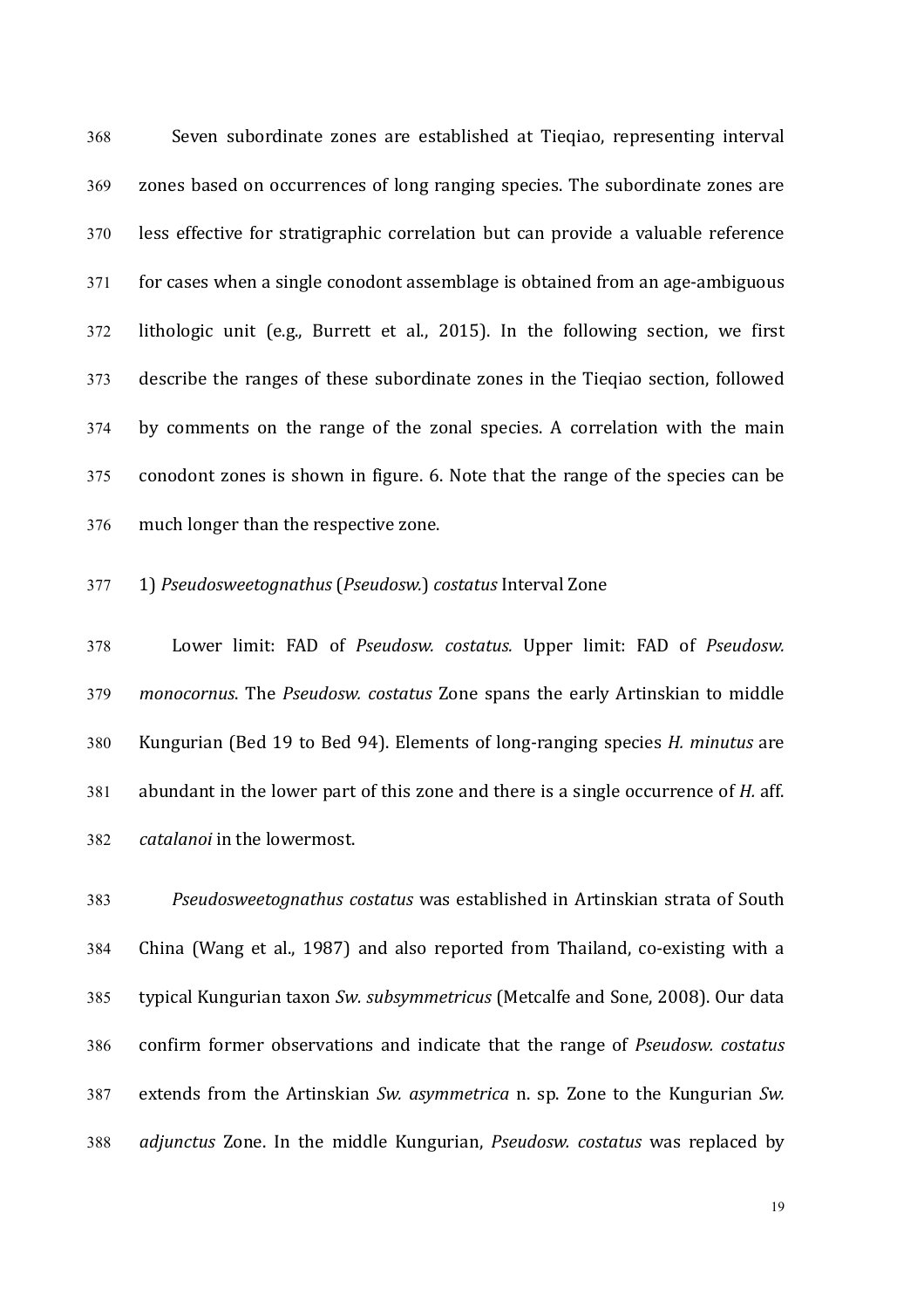#### 389 *Pseudosw. monocornus*.

## 390 2) *Pseudosweetognathus monocornus* Interval Zone

391 Lower limit: FAD of *Pseudosw. monocornus.* Upper limit: FAD of *H. gulloides.* 392 This zone comprises Bed 94 to Bed 102 at Tieqiao, and is of late Kungurian age.

393 Li et al. (1989) established the species *Pseudosweetognathus monocornus* 394 (under the genus "Sichuanognathodus") from the upper part of Maokou Fm. at 395 Shangsi. A later and detailed study of the same section reported a *Jinogondolella* 396 and *Hindeodus* dominated fauna which indicates an early Capitanian age for the 397 upper Maokou Fm. (Sun et al., 2008).

398 *Pseudosweetognathus monocornus* is found in the upper part of Chihsia Fm. 399 and lower part of Maokou Fm. at Tieqiao and here is reassigned a 400 middle-Kungurian to early-Roadian age. This species only occurred with shallow 401 water, high energy assemblage composed of calcareous algae, corals and 402 foraminifers found in thickly bedded bioclastic pack- and grainstones. We thus 403 speculate that the occurrence of *Pseudosw. monocornus* might be facies-related, 404 and its presence in Wordian to lower Capitanian strata elsewhere (Li et al., 1989) 405 cannot be excluded.

## 406 3) *Hindeodus gulloides* Interval Zone

407 Lower limit: FAD of *H. gulloides*. Upper limit: FAD of *Pseudohindeodus ramovsi*. 408 This zone occupies Bed 102 and correlates to the middle part of Sw. 409 *hanzhongensis* zone, representing a Late Kungurian age.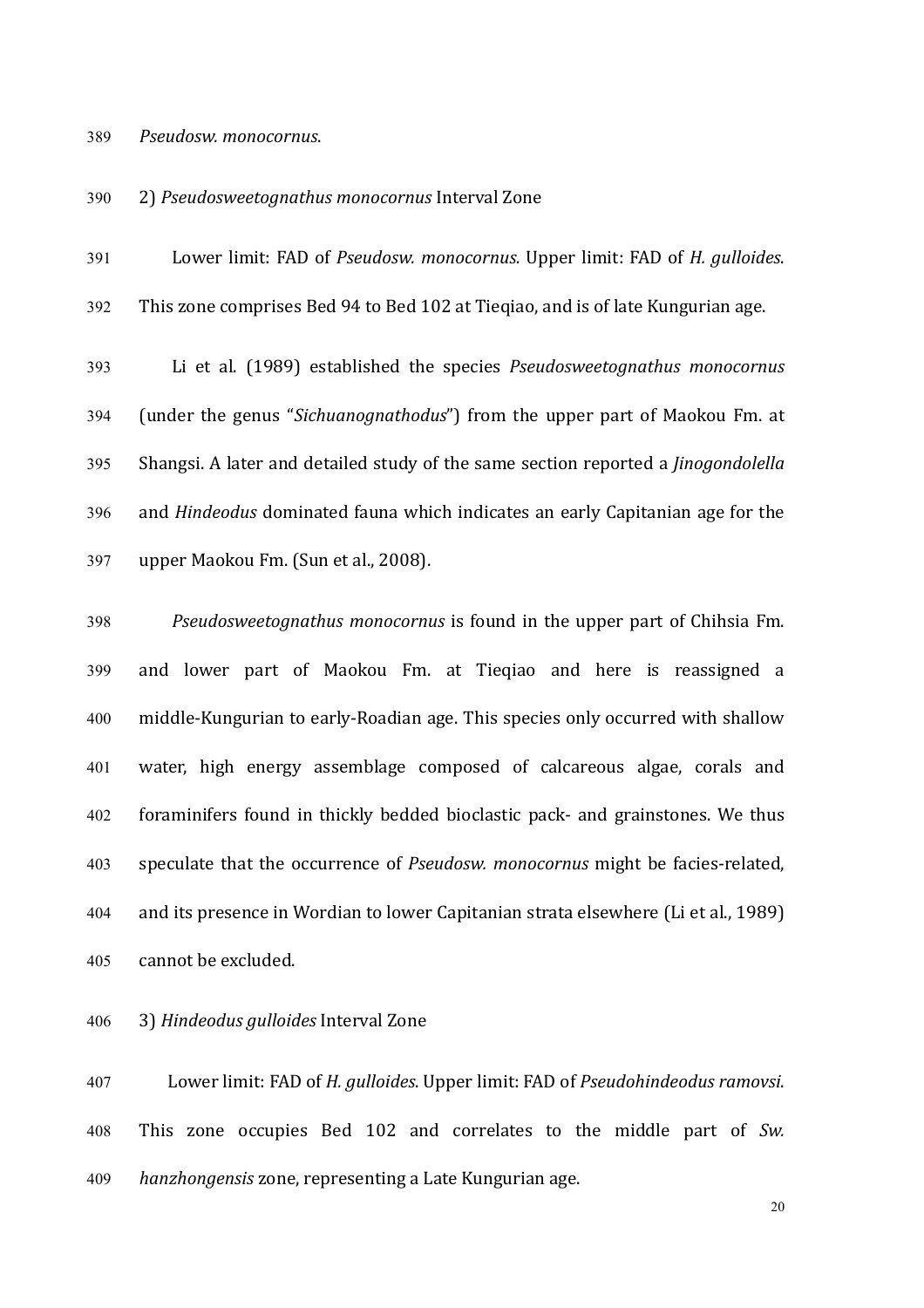410 The species *H. gulloides* Kozur and Mostler, 1995, ranges from upper 411 Kungurian to Roadian. In northeast Thailand, *H. gulloides*  occurs at an 412 age-equivalent level as in South China and co-existed with a typical late 413 Kungurian assemblage which consists of species *Mesogondolella siciliensis,*  414 *Pseudohindeodus oertlii* (= *angustus*) and *Sw. subsymmetricus* (Burrett et al., 415 2015). In west Texas, the species was recovered from the upper part of Road 416 Canyon Fm., representing a late Roadian age (Kozur and Mostler, 1995).

417 4) *Pseudohindeodus ramovsi* Interval Zone

418 Lower limit: the FAD of *Pseudohindeodus ramovsi*. Upper limit: the 419 occurrence of *Gullodus sicilianus*. This zone spans from Bed 103 to Bed 115, 420 representing a latest Kungurian to Wordian age.

421 The species *Pseudohindeodus ramovsi* Gullo and Kozur, 1992 has a much 422 longer range than the Interval Zone. Wardlaw (2000) reported sporadic 423 occurrences of this species from the Kungurian to Capitanian. Our data are 424 consistent with Wardlaw (2000), suggesting that *Pseudohindeodus ramovsi* 425 spanned from the late Kungurian *Sw. hanzhongensis* to the middle Capitanian *J.* 426 *altudaensis* Zone.

427 Another associate species in this zone is *Pseudosw. augustus* (Igo, 1981). This 428 species has been reported from coeval Kungurian strata in Japan (Igo, 1981; Shen 429 et al., 2012), but can also occur in much older strata such as in the Artinskian 430 (Orchard and Forster, 1988).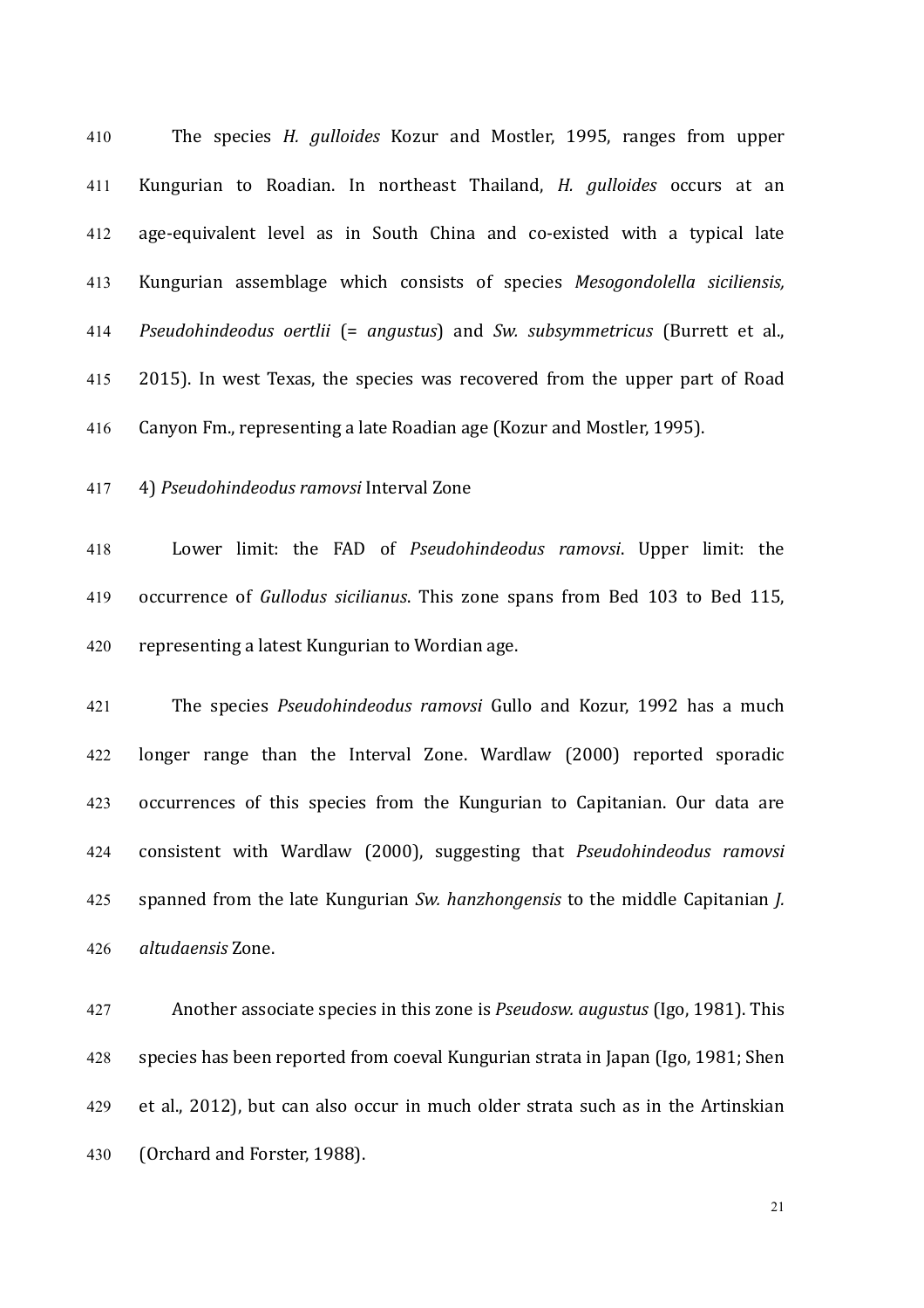### 431 5) *Gullodus sicilianus* Interval Zone

432 Lower limit: FO of *G. sicilianus.* Upper limit: FAD of *Gullodus duani*. This zone 433 covers the middle part of Bed 115, representing a middle-late Wordian age. 434 *Gullodus sicilianus* (Bender and Stoppel, 1965) ranges from the Roadian to 435 Wordian (Kozur, 1993). It is a rare taxon that is known mostly from the Tethys 436 realm during the Wordian (Kozur, 1995). 437 6) *Gullodus duani* Interval Zone 438 Lower limit: FAD of *Gullodus duani*. Upper limit: prolific occurrence of *H.* 439 *excavatus.*  This zone comprises Bed 115 to Bed 118, covering much of the 440 Capitanian. An associated taxon *Hindeodus catalanoi* ranges through the upper 441 part of this zone. Though Gullo and Kozur (1992) assigned a Wordian age for *H.* 442 *catalanoi*, this form is found in the Capitanian at Tieqiao, suggesting a longer 443 range of the species than its original definition.

444 **Gullodus duani Mei et al. 2002** is a rather rare species in the Guadalupian. 445 This species was originally recovered from the Maokou Fm. from Guangxi and is 446 only known from South China. At Tieqiao, this species is known from uppermost 447 Wordian to middle Capitanian strata.

448 7) *H. excavatus* Interval Zone

449 Lower limit: the prolific occurrence of *H. excavatus.* Upper limit: FAD of *C.* 450 *postbitteri* (the Capitanian-Wuchiapingian boundary). At Tieqiao, this zone is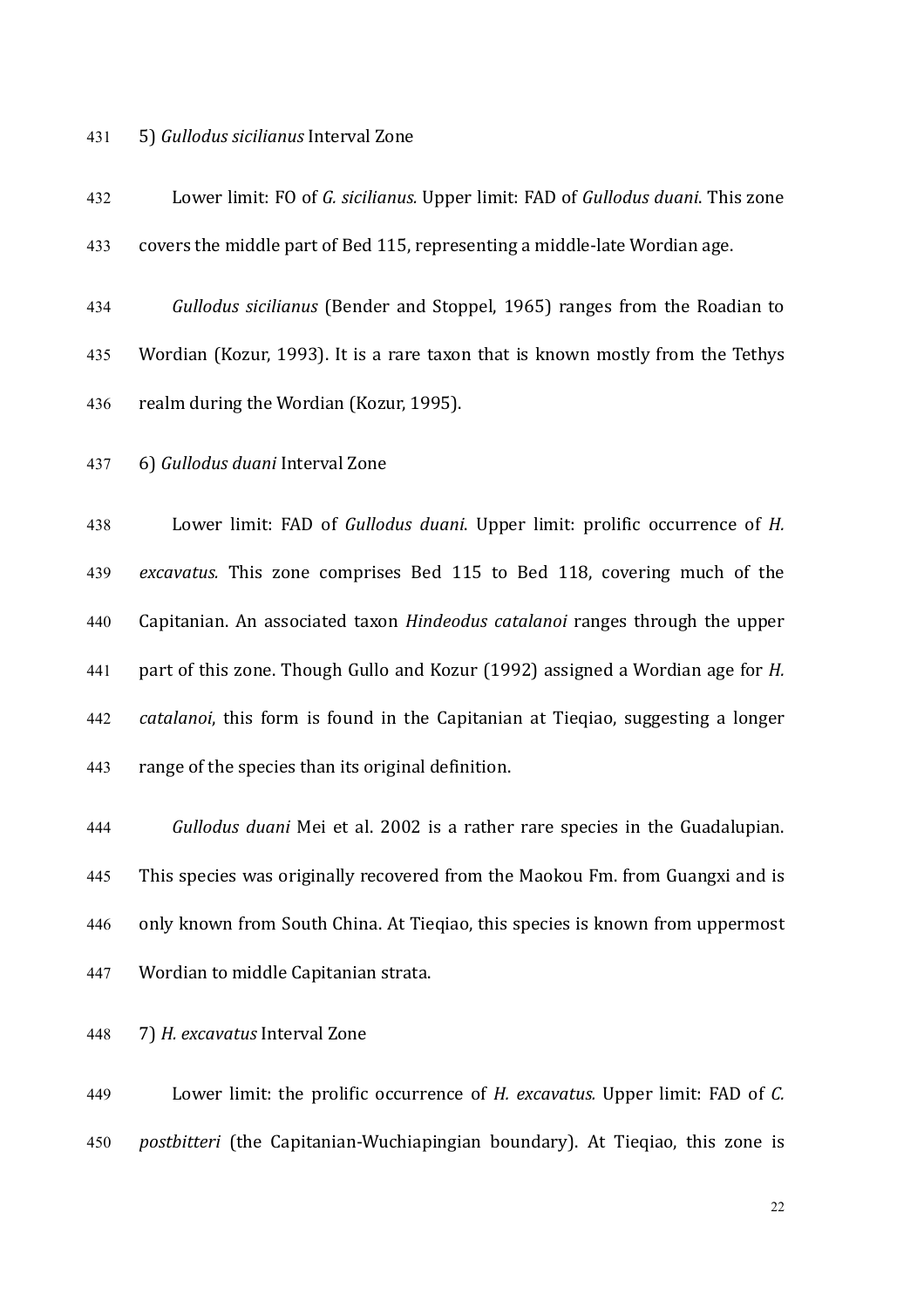451 represented by the Laibin Limestone Member (Bed 119) of a late Capitanian age.

452 *Hindeodus excavatus* is another long-ranging species in the Permian, but its 453 use as a zonal fossil derives from its prolific abundance in the late Capitanian.

# 454 **6. Systematic palaeontology**

# 455 **Genus** *Gullodus* **Kozur, 1993**

456 *Emended diagnosis:*  Spathognathodiform elements with a medium to long 457 anterior blade and a posteriorly positioned, strongly expanded basal cavity. 458 Denticles occur on the blade and above the basal cavity and are in most cases 459 without ornamentations. Denticles are generally 10-15 in number and those 460 above the basal cavity can be expanded and form a carina-like structure or 461 narrow transverse ridges. Small coalesced denticles are sometimes developed on 462 the anterior edge forming an "anterior blade". Length/height ratio is between 1.5 463 and 3. Basal cavities are greatly expanded, non-ornamented and occupy  $1/3$  to  $464$   $2/3$  of the full body.

465 Remarks: the diagnosis of this genus (Kozur, 1993) should be emended because it 466 is often hard to differentiate between *Gullodus* and *Hindeodus*. The emended 467 diagnosis also includes wider variability of *Gullodus* species. Key differences 468 between *Gullodus* and *Hindeodus* are the shape and position of the basal cavity 469 and the length/height ratio: *Hindeodus* has a more centrally positioned basal 470 cavity and lower length/height ratio. A key difference between *Gullodus*  and 471 *Sweetognathus* is that denticles of *Gullodus* are not ornamented while those of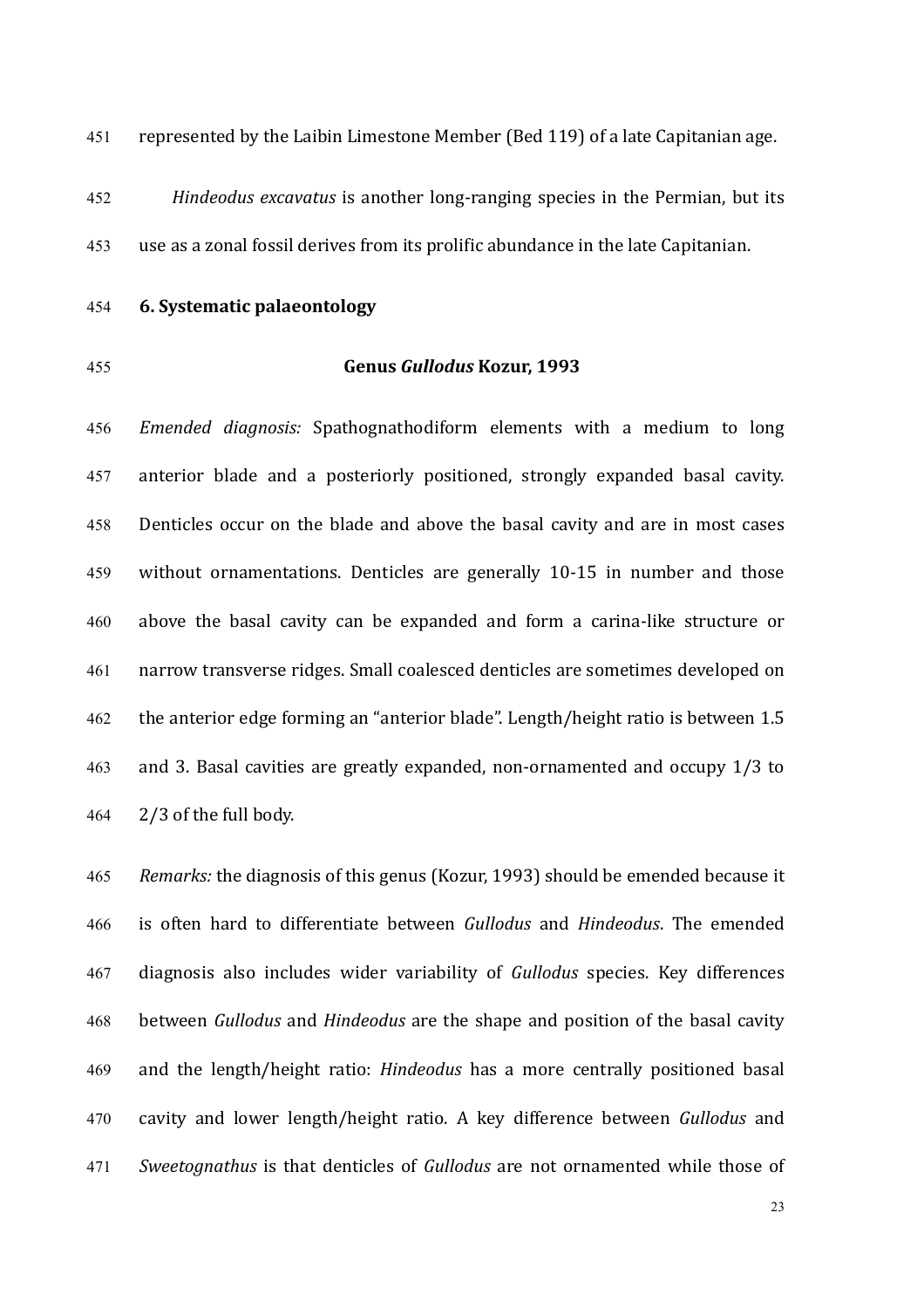*Sweetognathus* develop nodes. *Gullodus* can be differentiated from *Pseudohindeodus* because the basal cavity of the latter is more (horizontally) 474 expanded and ornamented with a surface apron and occupies  $\geq$  2/3 of the full element length.

 Based on the revised diagnosis, *Gnathodus sicilianus*  Bender and Stoppel, 1965 should remain as *Gullodus sicilianus* as suggested by Kozur (1993)*.* However, *Pseudohindeodus catalanoi* Gullo and Kozur (1992) and *Gullodus hemicircularis* Kozur, 1993 should belong to *Hindeodus*, rather than *Pseudohindeodus* or *Gullodus*.

- *Occurrence:* Kungurian to Capitanian
- 
- *Gullodus tieqiaoensis* **n. sp. Sun and Lai**
- **Plate 4, figs. 6, 7.**

485 No reported specimens are similar to this species.

*Etymology:* From the name of the section from where the species is described.

- *Holotype:* Specimen S1 060 (Pl. 4, fig.6) from sample 41-1 of Bed 41, Chihsia Fm.,
- 488 Tieqiao Section, South China.

*Paratype:* Specimen S1 062 (Pl. 4, fig.7) from sample 41-2 of Bed 41, Chihsia Fm.,

- 490 Tieqiao Section, South China.
- *Diagnosis:* A *Gullodus* species with a high length/height ratio and a robust cusp.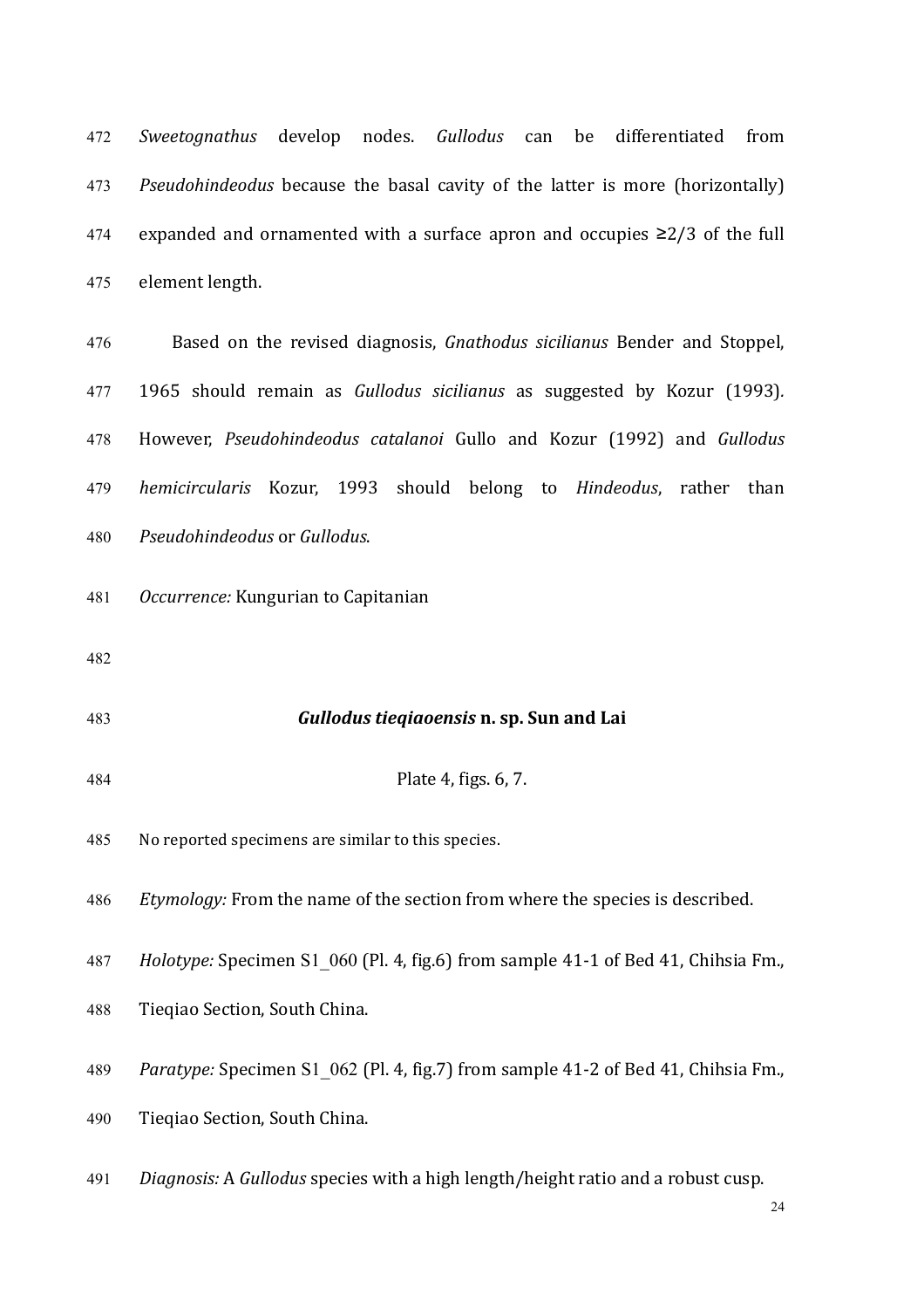| 492 | Description: Body slim and elongated. Length/height ratio is $\sim$ 2. The cusp is tall, |
|-----|------------------------------------------------------------------------------------------|
| 493 | wide and robust, normally twice as high as the denticles and three times wider           |
| 494 | than the denticles. 13-17 densely arrayed denticles decease in height posteriorly.       |
| 495 | Posterior denticles on the basal cavity are more expanded and thus wider than            |
| 496 | the rest. They can be lower and more fused. The basal cavity is expanded, leaf or        |
| 497 | irregular shaped and occupies the posterior 2/3 of the element. The widest point         |
| 498 | is in the posterior $1/4$ to $1/3$ .                                                     |
| 499 | Remarks: This species has a very high length/height ratio and a posteriorly              |
| 500 | positioned, expanded but non-ornamented basal cavity that extends to the                 |
| 501 | posterior end. It thus belongs to Gullodus rather than Hindeodus or                      |
| 502 | Pseudohindeodus.                                                                         |
| 503 | Occurrence: lower Chihsia Fm. (early Kungurian), Tieqiao, South China                    |
| 504 |                                                                                          |
| 505 | <b>Genus Hindeodus Rexroad &amp; Furnish, 1964</b>                                       |
| 506 | <b>Hindeodus catalanoi Gullo and Kozur, 1992</b>                                         |
| 507 | Plate 7, Figs. 6-8.                                                                      |
| 508 | Pseudohindeodus catalanoi Gullo and Kozur, 1992 p. 225, pl. 5, fig. A.                   |
| 509 | Hindeodus gulloides Burrett et al. 2015, p. 111-113, Fig. 6, figs. J-I.                  |
| 510 | Diagnosis: A Hindeodus species that is triangular shaped with 2 to 3 anterior            |
| 511 | coalesced denticles and 12-15 densely arrayed denticles.                                 |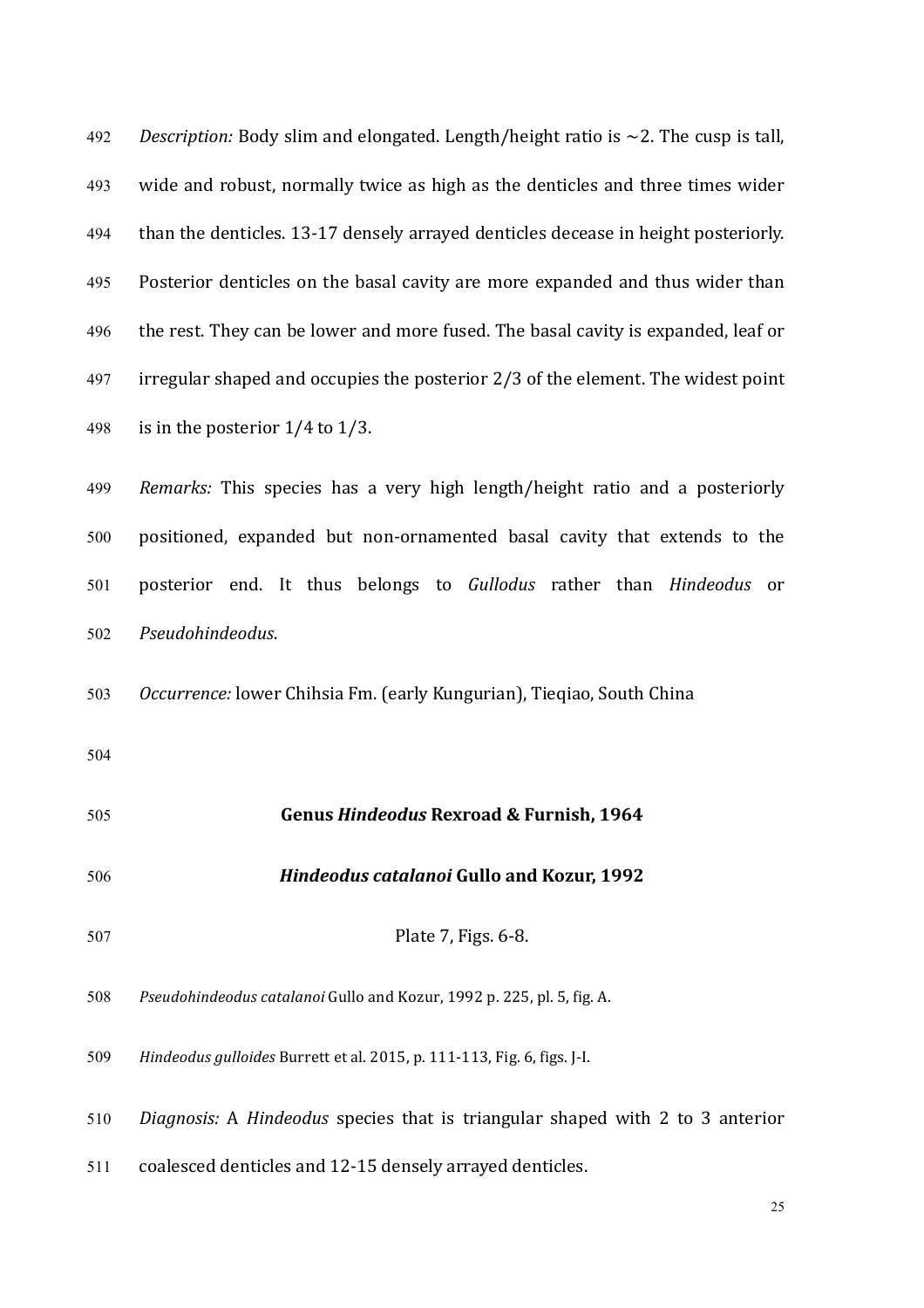| 512 | Remarks: The species resembles its Artinskian-Kungurian and "Roadian"                     |
|-----|-------------------------------------------------------------------------------------------|
| 513 | predecessors H. hemicircularis Kozur 1993 and H. gulloides Kozur and Mostler,             |
| 514 | 1995. They all have two to three anterior denticles. However, <i>H. hemicircularis</i> is |
| 515 | sub-semicircular shaped and has fewer but wider denticles while H. gulloides is           |
| 516 | more elongated and has a much broader cusp than the current species.                      |
| 517 | Occurrence: upper Maokou Fm. (middle-late Capitanian), Tieqiao, South China;              |
| 518 | Wordian of Sicily.                                                                        |
| 519 | Hindeodus sp. A Sun and Lai                                                               |
| 520 | Plate 4, Figs. 23, 26.                                                                    |
| 521 | Diagnosis: A Hindeodus species whose outline is close to that of an isosceles             |
| 522 | triangle.                                                                                 |
| 523 | Description: Body triangular shaped with a long anterior edge. Anterior angle is          |
| 524 | around 45°-60°. Two or three small coalesced denticles may develop on the                 |
| 525 | anterior edge. Medium sized cusp followed by three low denticles. Posterior               |
| 526 | denticles are taller and wider and decrease in height towards the posterior end.          |
| 527 | The basal cavity is medially expanded and central positioned.                             |
| 528 | Remarks: The species resembles H. permicus but differs by its outline and shapes          |
| 529 | of denticles.                                                                             |
| 530 | Occurrence: upper Kungurian, basal Maokou Fm. of South China                              |
| 531 | <b>Genus Pseudohindeodus Gullo and Kozur, 1992</b>                                        |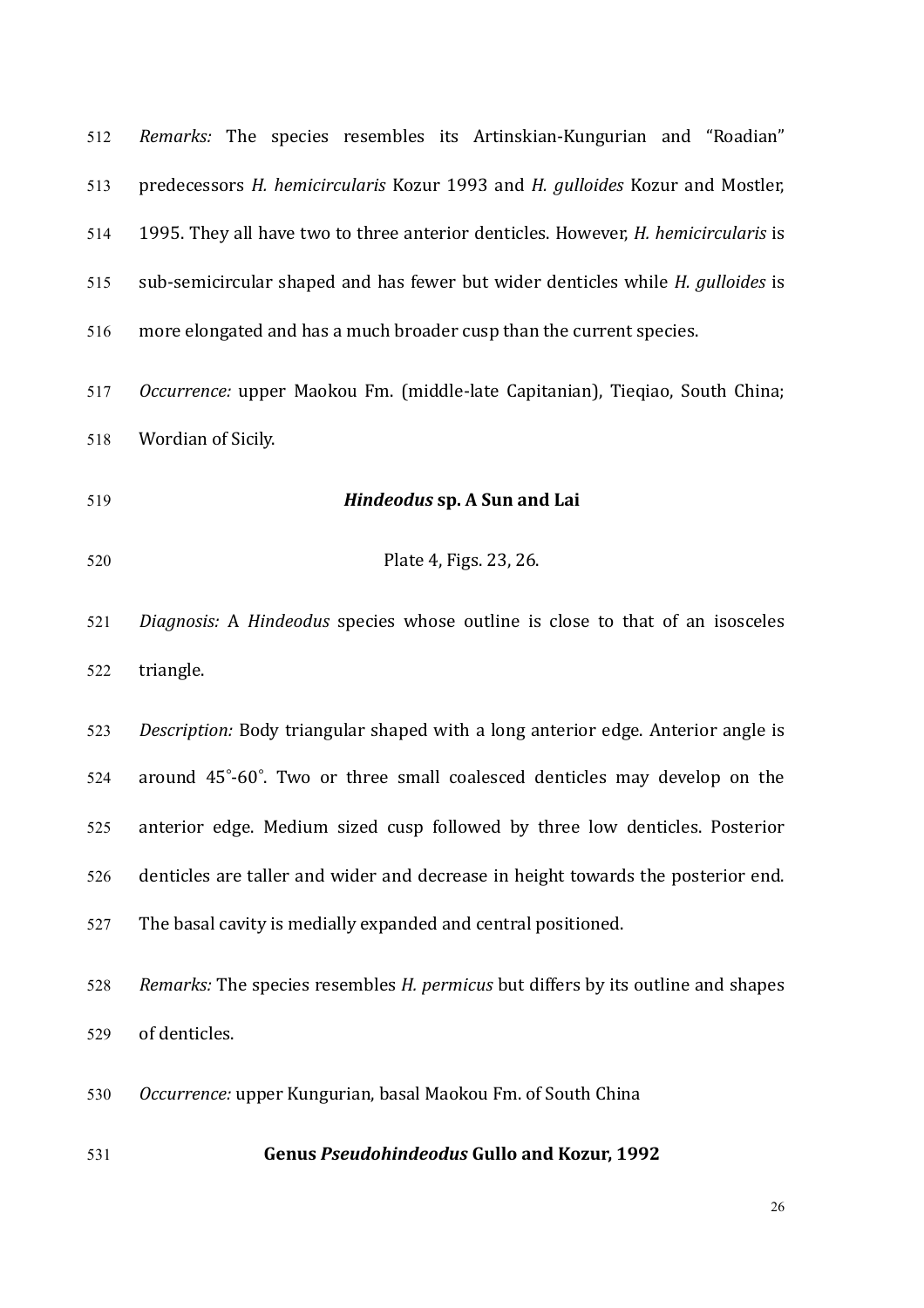532 *Pseudohindeodus ellipticae* **n. sp. Sun and Lai** 533 **Plate 4. fig. 13: Plate 7. fig. 14.** 534 Pseudohindeodus sp. Wang, 1995, pl. 1, figs. 1a, 1b.

535 *Etymology:* From the oval shape of the basal cavity of the species.

536 Holotype: Specimen S7 001 (Pl. 7, fig. 14) from sample 104-2 of Bed 104, Maokou

537 Fm., Tieqiao Section, South China.

538 Paratype: Specimen S2 075 (Pl. 4, fig. 13) from sample 104-2 of Bed 104, Maokou

539 Fm., Tieqiao Section, South China.

540 *Diagnosis:* A *Gullodus* species with an asymmetrical basal cavity that is near oval 541 in shape.

542 *Description:* Element is small and rounded. Cusp is large, robust and higher and 543 broader than any following denticles. The 5-8 denticles immediately behind the 544 cusp are thin and more fused with each other and thus can appear as a ridge. The 545 last 4-6 denticles are the largest amongst all denticles. They are lower, more  $546$  rounded in shape and relatively evenly spaced with each other with a small gap 547 in between. The basal cavity is decorated with an apron, horizontally expanded, 548 asymmetrical and very rounded. The outline of the basal cavity is close to an oval. 549 Remarks: the species resembles *Pseudohindeodus ramovsi*. However, *ramovsi* has 550 a near triangular basal cavity whilst *Pseudohindeodus ellipticae* n. sp. has a more 551 rounded basal cavity.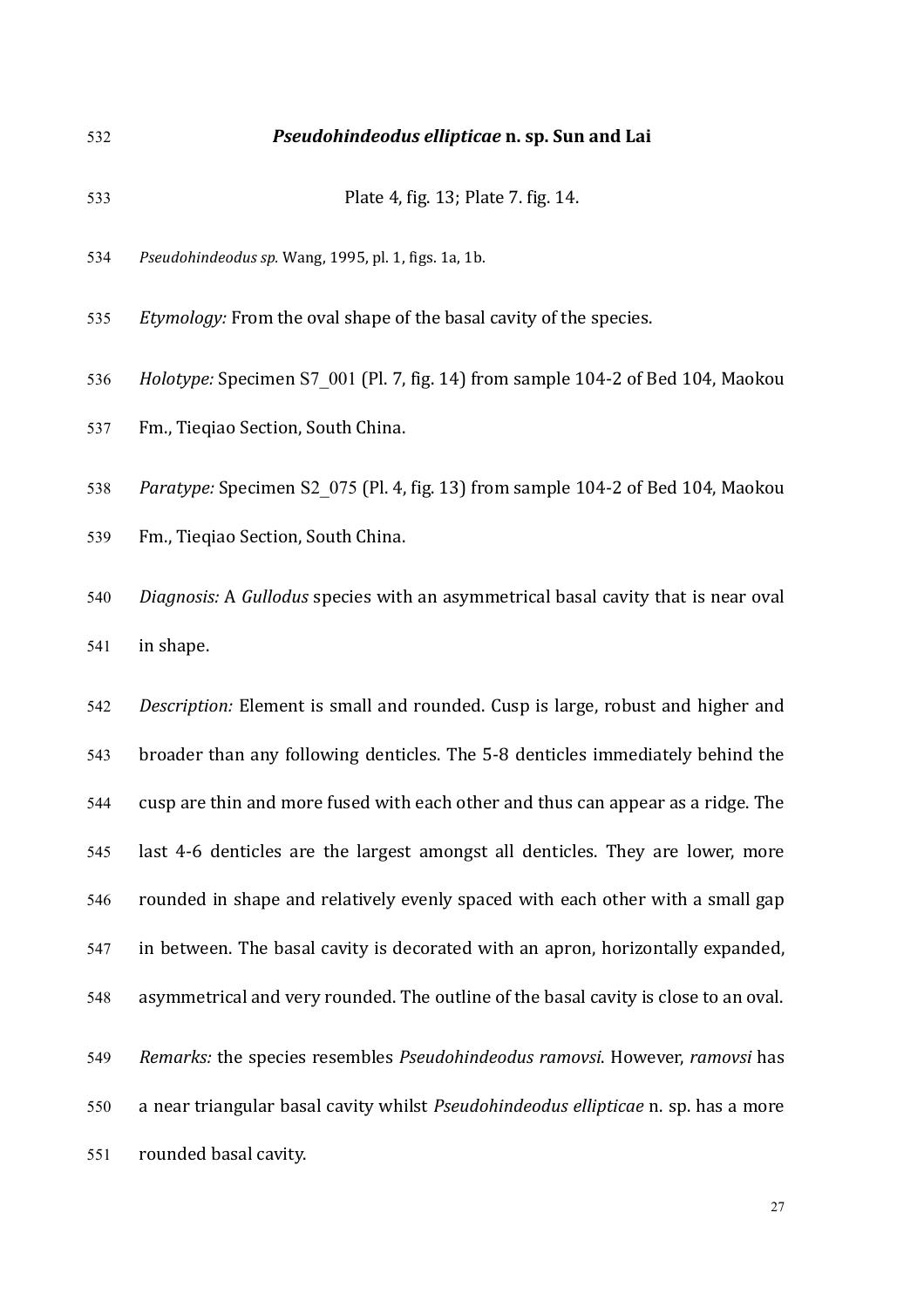| 552 | Occurrence: upper Kungurian to lowermost Roadian, basal Kufeng Fm. and lower       |
|-----|------------------------------------------------------------------------------------|
| 553 | Maokou Fm. of South China.                                                         |
| 554 |                                                                                    |
| 555 | <b>Genus Sweetognathus Clark, 1972</b>                                             |
| 556 | Sweetognathus asymmetrica n. sp. Sun and Lai                                       |
| 557 | Plate 1, Figs. 1, 7, 14, 17.                                                       |
| 558 | Etymology: The species name refers to its asymmetric anterior transverse ridges.   |
| 559 | Holotype: Specimen S1_018 (Pl. 1, Fig.1) from sample 18-1 of Bed 18, Chihsia Fm.,  |
| 560 | Tieqiao Section, South China.                                                      |
| 561 | Paratypes: Specimen S1_037 (Pl. 1, Fig.7) from sample 22-2 of Bed 22, Chihsia      |
| 562 | Fm., Tieqiao Section, South China.                                                 |
| 563 | Diagnosis: A Type III sweetognathid (definition follows Ritter, 1986) with short   |
| 564 | blade and asymmetric anterior transverse ridges.                                   |
| 565 | Description: Short blade, often bearing 4-6 denticles; the cusp is moderately big, |
| 566 | the first denticle is the biggest and very often fused with the cusp and forms a   |
| 567 | high robust cusp; the other denticles are much smaller, lower and more fused       |
| 568 | toward to the carina. The first two denticles are occasionally both very high,     |
| 569 | robust and triangular in shape. Transverse ridges are clearly incised. There are   |
| 570 | commonly 6 to 8 transverse ridges. The first one or two ridges are always          |
| 571 | asymmetrically developed—in most cases the left nodes are missing. The widest      |
| 572 | part of the carina is in the middle. The basal cavity is leaf- to heart-shaped and |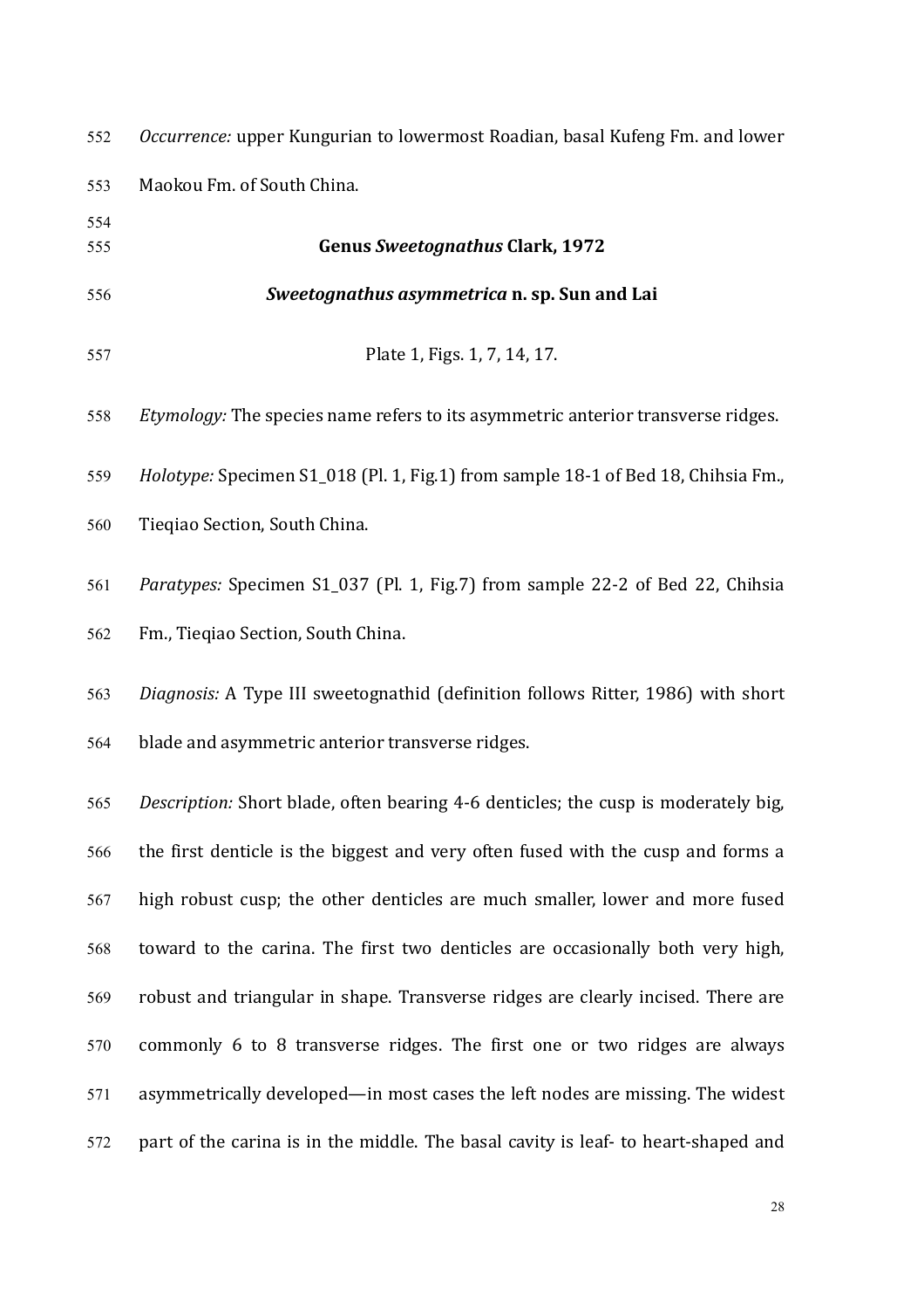573 moderately expanded, occupying the posterior half of the full element length.

574 Remarks: This species is similar to *Sw. subsymmetricus.* Both species developed 575 asymmetric anterior transverse ridges. However, the current species differs from 576 *Sw. subsymmetricus* by: 1) the length ratio of free blade/carina < 1 (most 577 commonly  $1/3$ , whereas that of *Sw. subsymmetricus* is generally  $\geq$  1; 2) the cusp is 578 large tall and robust, whereas that of *Sw. subsymmetricus* is moderately large, 579 compared with other denticles on the blade; 3) an apparent gap between blade 580 and carina; *Sw. subsymmetricus* has low small denticles connecting blade and 581 carina: 4) *Sw. subsymmetricus* has a less expanded basal cavity and a narrower 582 carina, therefore appears more "slim"; 5) gaps between transverse ridges that 583 become lager toward the posterior end.

584 Though *Sw.* subsymmetricus and *Sweetognathus asymmetrica* n. sp. may have 585 close affinities, *Sw. asymmetrica* n. sp. is restricted to the Artinskian to earliest 586 Kungurian whereas *Sw. subsymmetricus* is found in younger rocks of late 587 Kungurian to Roadian age (Kozur, 1995). Many reported occurrences of *Sw.*  588 *subsymmetricus* in pre-middle-Kungurian strata (that have not been illustrated) 589 should be reassessed.

590 The paratype shares a few common features with *Sw. variabilis*. They both  $591$  have two big triangular-shaped denticles. The key difference is the position of the 592 basal cavity. *Sw. variabilis* has a basal cavity near the posterior end. In addition, 593 Sw. variabilis has a long blade (blade/carina ratio  $\geq$ 1) and five transverse ridges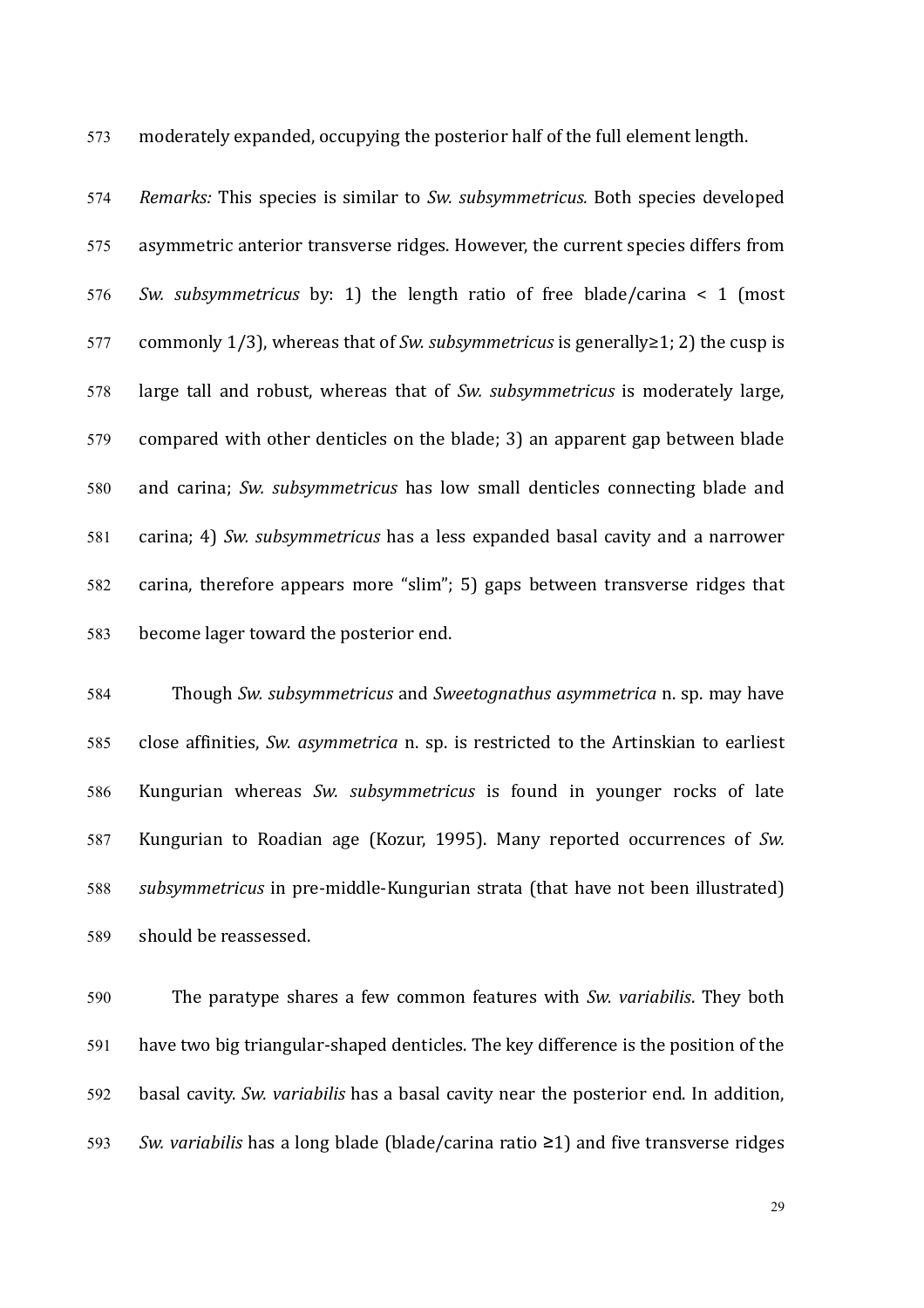594 with the widest being near the posterior end. Sw. asymmetrica n. sp. has a 595 blade/carina ratio always <1, and usually seven or more transverse ridges while 596 the widest occurs near the middle of the body. In addition, neither of *Sw.* 597 *subsymmetricus* and *Sw. variabilis* should be considered as synonyms of *Sw.* 598 *paraguizhouensis* and *Sw. guizhouensis* (Shen et al., 2012). 599 Occurrence: Artinskian-basal Kungurian, basal Chihsia Fm. of South China 600 *Note*: The specimen shown in fig. 3 in Pl. 4 seemly has a gap between blade and 601 carina. This is only because in the lateral view the SEM took the part with missing  $602$  nodes in the asymmetric anterior transverse ridges. 603 **Sweetognathus sp. A** 

605 *Diagnosis:* A Type III sweetognathid with tall and slim denticles and narrow 606 ridges.

607 *Description:* Body elongated with a height/length ratio  $\approx 1/2$ . Cusp tall and slim, 608 at least twice as high as any following denticles. The cusp is immediately 609 followed by five to six very slim denticles. The first and third denticles are the  $610$  lowest. A gap is developed between the fourth and fifth denticles. Nodes are  $611$  short, forming 5-7 low and generally evenly spaced ridges.

- 612 *Sweetognathus toriyamai* **(Igo, 1981)**
- 613 Pl.1, fig. 12, 15.

604 Pl. 1 fig. 9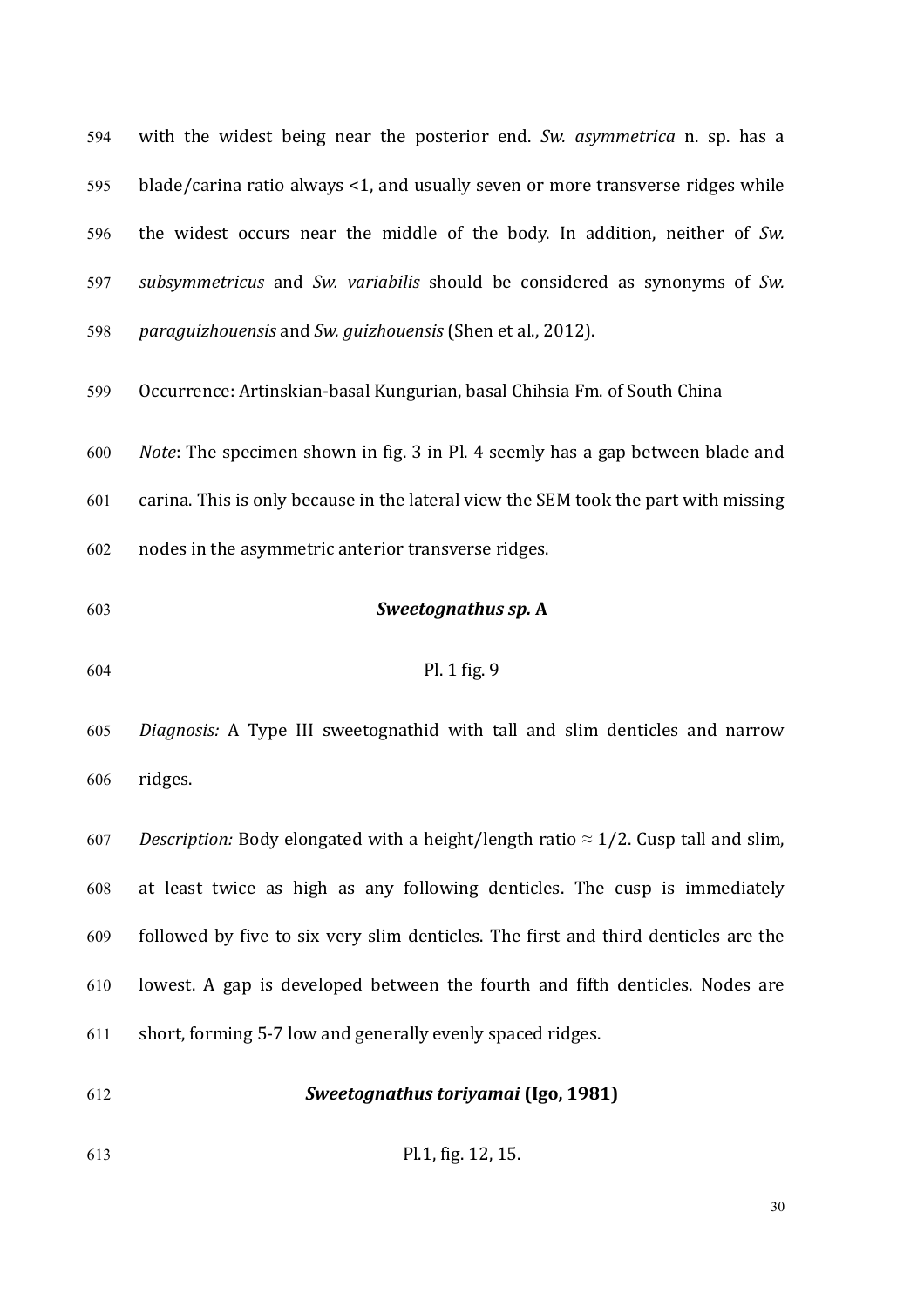614 Neostreptognathodus toriyamai Igo, 1981, p. 42-43, pl. 6, figs. 1-16

## *Sweetognathus whitei* Igo, 1981, Pl. 7, fig.7?

*Remarks:* The denticles of this species point forwards. The carina is lens-shaped—thus the widest is near the middle. There is a short and narrow ridge connecting the blade and carina. The ridge is relatively high anteriorly and decreases in height towards the carina, thus giving a triangular shape if laterally viewed. 

*Comparisons:* The short narrow ridge between the free blade and carina is one of 622 the most distinguishable features of this species. This species has a broad, 623 lens-like carina, which is similar to *Sw. behnkeni*. However, the latter species has "ledge-like" decorations on the carina, whereas *Sw. toriyamai* is decorated by 625 lower transverse ridges.

*Occurrence:* Artinskian, basal Chihsia Fm. of South China and Kuchibora Fm. of Japan.

## 629 7. Conclusions:

630 A detailed conodont biostratigraphic and taxonomic study of the Early and 631 Middle Permian strata at Tieqiao, South China has enabled recognition of 21 632 main and 7 subordinate conodont zones. Three new species are established. The following conclusions can be drawn: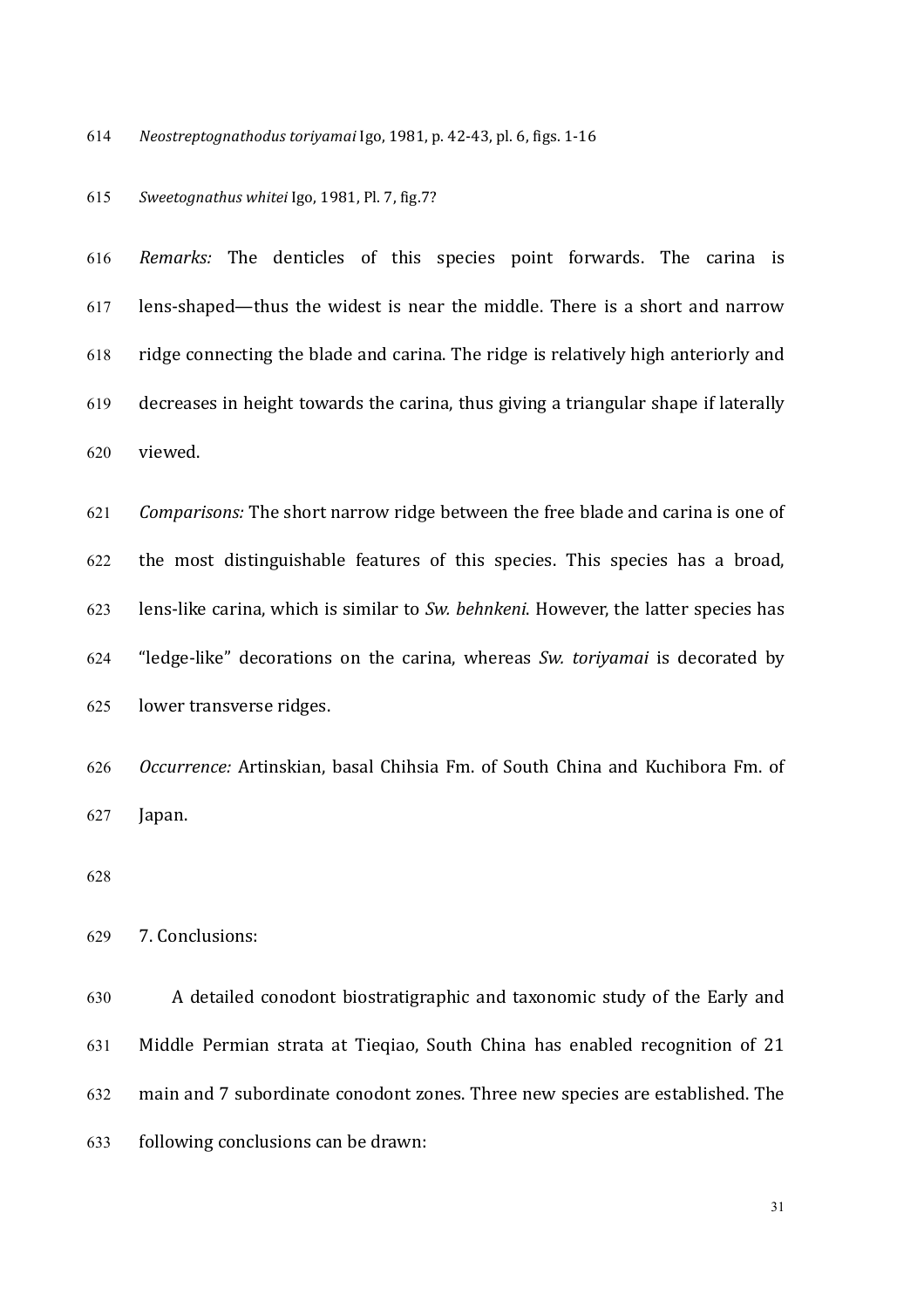634 1) The Tieqiao strata record a change in conodont faunas from Early Permian *Sweetognathus* dominated assemblages to Middle Permian gondolellids dominated assemblages from the latest Kungurian onwards. This shift coincided with a relative sea-level rise and change to deeper water facies.

638 2) The Early Permian *Sweetognathus* fauna represents an important evolution 639 lineage and a shallower (surface?) water group, which evolved in parallel to the 640 contemporary but possibly deeper-dwelling *Mesogondolella* fauna.

641 3) The Chihsia Fm., which had been in many cases erroneously regarded as a 642 Middle Permian unit, is of Early Permian age. It spans the Artinskian to the late  $643$  Kungurian whilst the overlying Maokou Fm. straddles the Early and Middle 644 Permian from the late Kungurian to latest Capitanian. The Chihsia/Maokou 645 lithological boundary is thus locally not suitable for defining the Early-Middle 646 Permian boundary (Kungurian-Roadian stage boundary).

647 4) Species such as *J. palmata* and *J. errata* occur at time-equivalent stratigraphic 648 levels at Tieqiao as in west Texas, suggesting that they can be used for 649 intercontinental correlations.

650

# 651 Acknowledgements

652 Many colleagues helped with field and lab work, including H.S. Jiang (Wuhan), 653 F. Li (now Guilin), Q. Li (now Qingdao), D. Lutz (Erlangen), F. Nenning (now 654 Münster), W. Pan (now Guangzhou), L.N. Wang (Wuhan), Y.J. Yan (now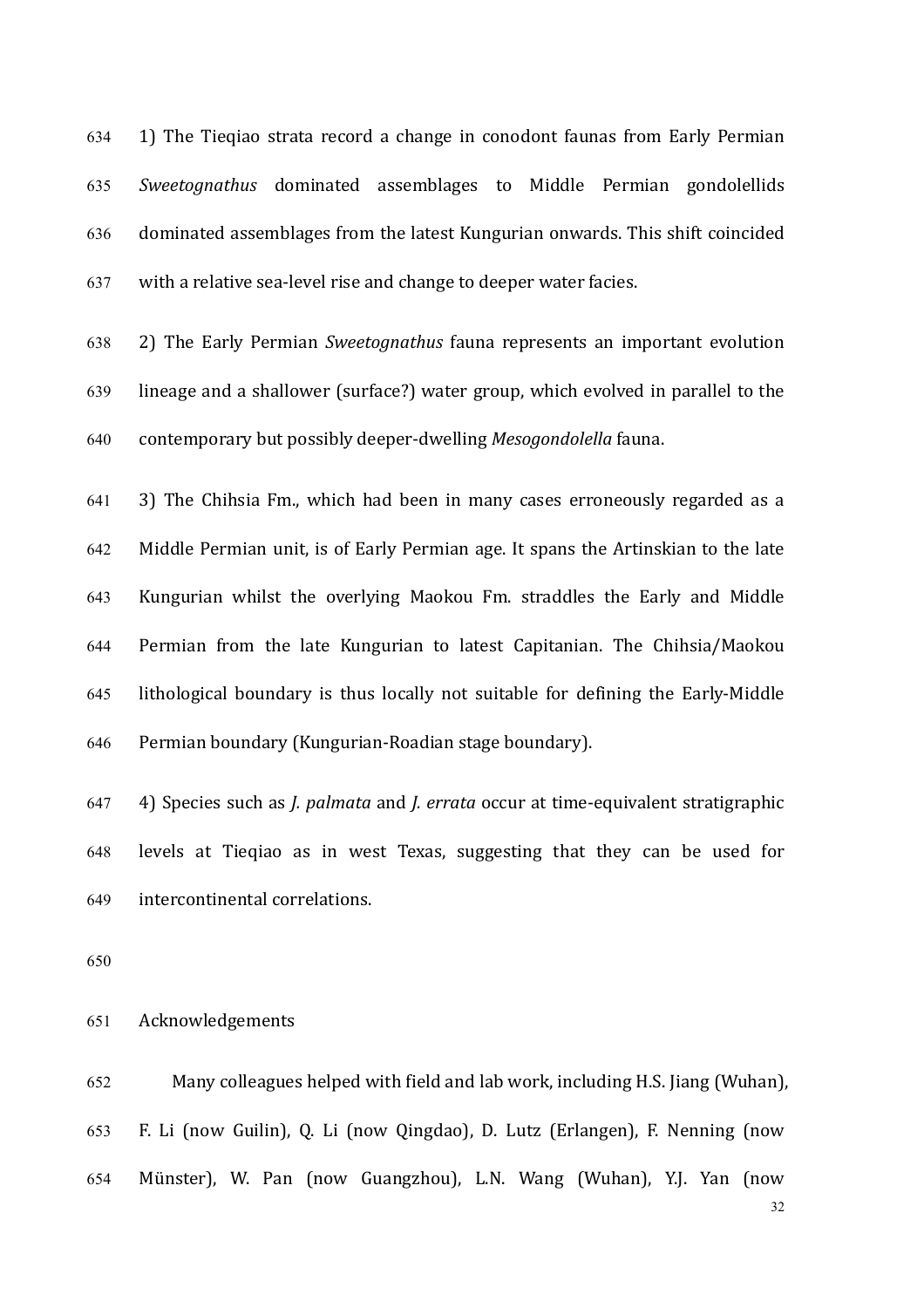| 655 | Lianyungang) and W.Q. Xue (Wuhan). H. Igo and B. R. Wardlaw are thanked for  |
|-----|------------------------------------------------------------------------------|
| 656 | providing conodont literature. Y.D. Sun acknowledges the Alexander von       |
| 657 | Humboldt Foundation for a fellowship. This study is supported by the Chinese |
| 658 | Fundamental Research Funds for the Central Universities (CUG130615), 973     |
| 659 | Program (2011CB808800), the Natural Science Foundation of China (41272044;   |
| 660 | 41472087; 41572002) and the 111 Project (B08030). DB acknowledges funding    |
| 661 | from the UK Natural Environment Research Council (grant NE/J01799X/1).       |
| 662 |                                                                              |
| 663 | References                                                                   |
| 664 | Beauchamp, B., Henderson, C.M., 1994. The Lower Permian Raanes, Great Bear   |
| 665 | Cape and Trappers Cove Formations, Sverdrup Basin, Canadian Arctic -         |
| 666 | Stratigraphy and Conodont Zonations. Bulletin of Canadian Petroleum          |

667 Geology,  $42(4)$ : 562-597.

# Behnken, F.H., 1975. Leonardian and Guadalupian (Permian) Conodont 669 Biostratigraphy in Western and Southwestern United States. Journal of 670 Paleontology, 49(2): 284-315.

- 671 Bender, H., Stoppel, D., 1965. Perm-Conodonten. Geologisches Jahrbuch, 82: 331-364.
- 673 Bond, D.P.G., Hilton, J., Wignall, P.B., Ali, J.R., Stevens, L.G., Sun, Y., Lai, X., 2010. The 674 Middle Permian (Capitanian) mass extinction on land and in the oceans. **Earth-Science Reviews, 102(1-2): 100-116.**
- 676 Bond, D.P.G., Wignall, P.B., Joachimski, M.M., Sun, Y., Savov, I., Grasby, S.E., 677 Beauchamp, B., Blomeier, D.P.G., 2015. An abrupt extinction in the Middle 678 Permian (Capitanian) of the Boreal Realm (Spitsbergen) and its link to 679 anoxia and acidification. Geological Society of America Bulletin, 127(9-10): 1411-1421.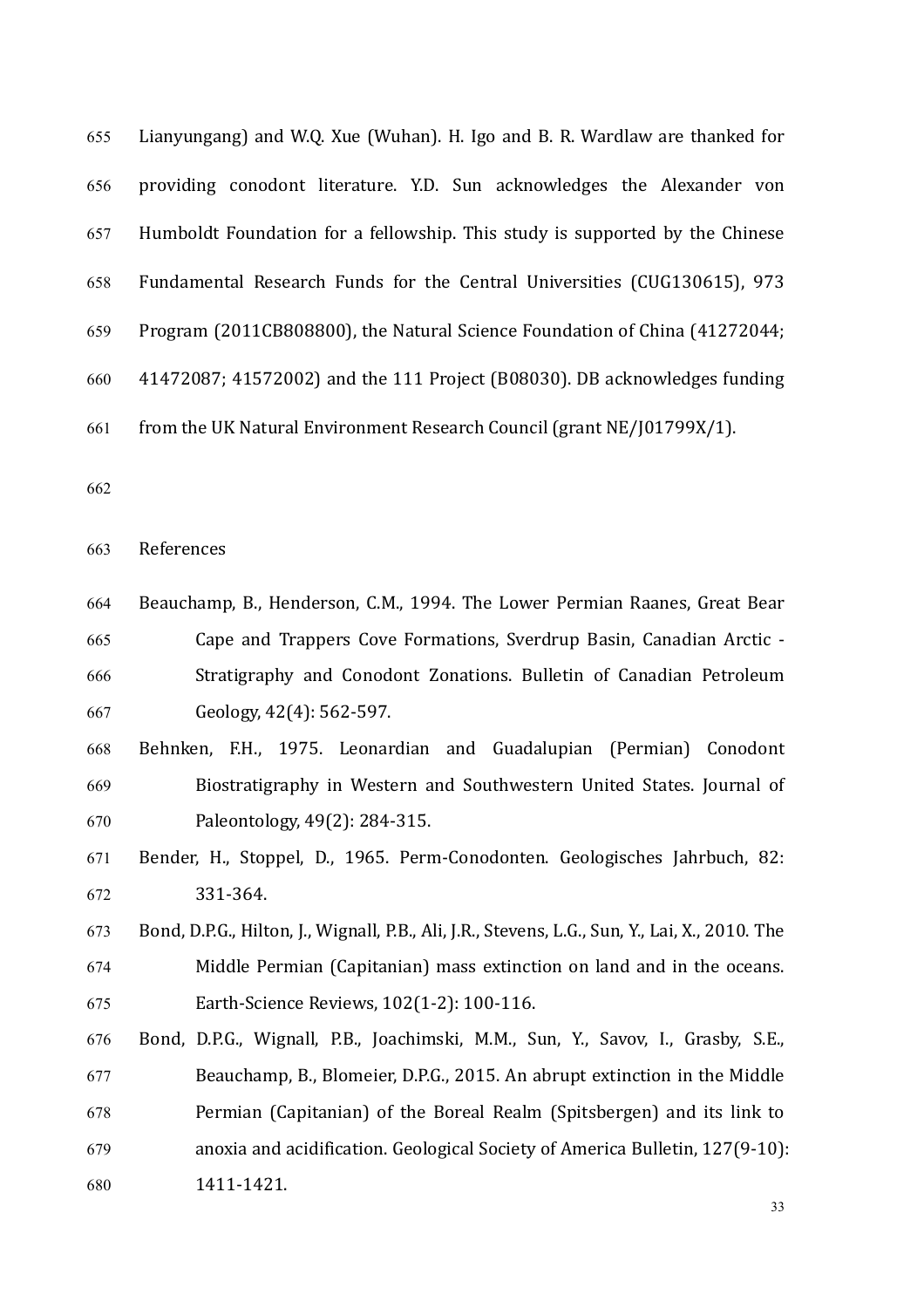681 Bucur, I.I., Munnecke, A., Granier, B., Yan, J., 2009. Remarks on the Permian 682 dasycladalean alga Sinoporella leei Yabe, 1949. Geobios, 42(2): 221-231.

- 683 Burrett, C., Udchachon, M., Thassanapak, H., Chitnarin, A., 2015. Conodonts, 684 radiolarians and ostracodes in the Permian E-Lert Formation, Loei Fold 685 Belt, Indochina Terrane, Thailand. Geological Magazine, 152(01): 106-142. 686 Chen, B., Joachimski, M.M., Sun, Y.D., Shen, S.Z., Lai, X.L., 2011. Carbon and 687 conodont apatite oxygen isotope records of Guadalupian-Lopingian 688 boundary sections: Climatic or sea-level signal? Palaeogeography 689 Palaeoclimatology Palaeoecology, 311(3-4): 145-153.
- 690 Chen, Z.Q., George, A., Yang, W.R., 2009. Effects of Middle-Late Permian sea-level 691 changes and mass extinction on the formation of the Tieqiao skeletal 692 mound in the Laibin area, South China. Australian Journal of Earth 693 Sciences, 56(6): 745-763.
- 694 Chuvashov, B.I., Dyupina, G.V., Mizens, G.A., Chernykh, V.V., 1990. Basic Sections of 695 Carboniferous and Lower Permian of Western Slope of Urals. Ural Branch 696 Academic Science of Russia, Sverdlovsk, 369 pp.
- 697 Clark, D.L., Behnken, F.H., 1971. Conodonts and Biostratigraphy of the Permian. 698 Geological Society of America Memoir, 127: 415-439.
- 699 Clark, D.L., Carr, T.R., Behnken, F.H., Wardlaw, B.R., Collinson, J.W., 1979. Permian 700 Conodont Biostratigraphy in the Great Basin. In: Sandberg, C.A., Clark, D.L. 701 (Eds.), Conodont biostratigraphy of the Great Basin and Rocky Mountains. 702 Brigham Young University, Geology Studies, pp. 143-150.
- 703 Ding, H., Wan, S., 1990. The Carboniferous-Permian conodont event-stratigraphy 704 in the South of the North China Platform. Courier Forschungsinstitut 705 Senckenberg, 118: 131-155.
- 706 Gong, Y.-M., Shi, G.R., Zhang, L.-J., Weldon, E.A., 2010. *Zoophycos* composite 707 ichnofabrics and tiers from the Permian neritic facies in South China and 708 south-eastern Australia. Lethaia, 43(2): 182-196.
- 34 709 Gullo, M., Kozur, H., 1992. Conodonts from the pelagic deep-water Permian of 710 central Western-Sicily (Italy). Neues Jahrbuch für Geologie und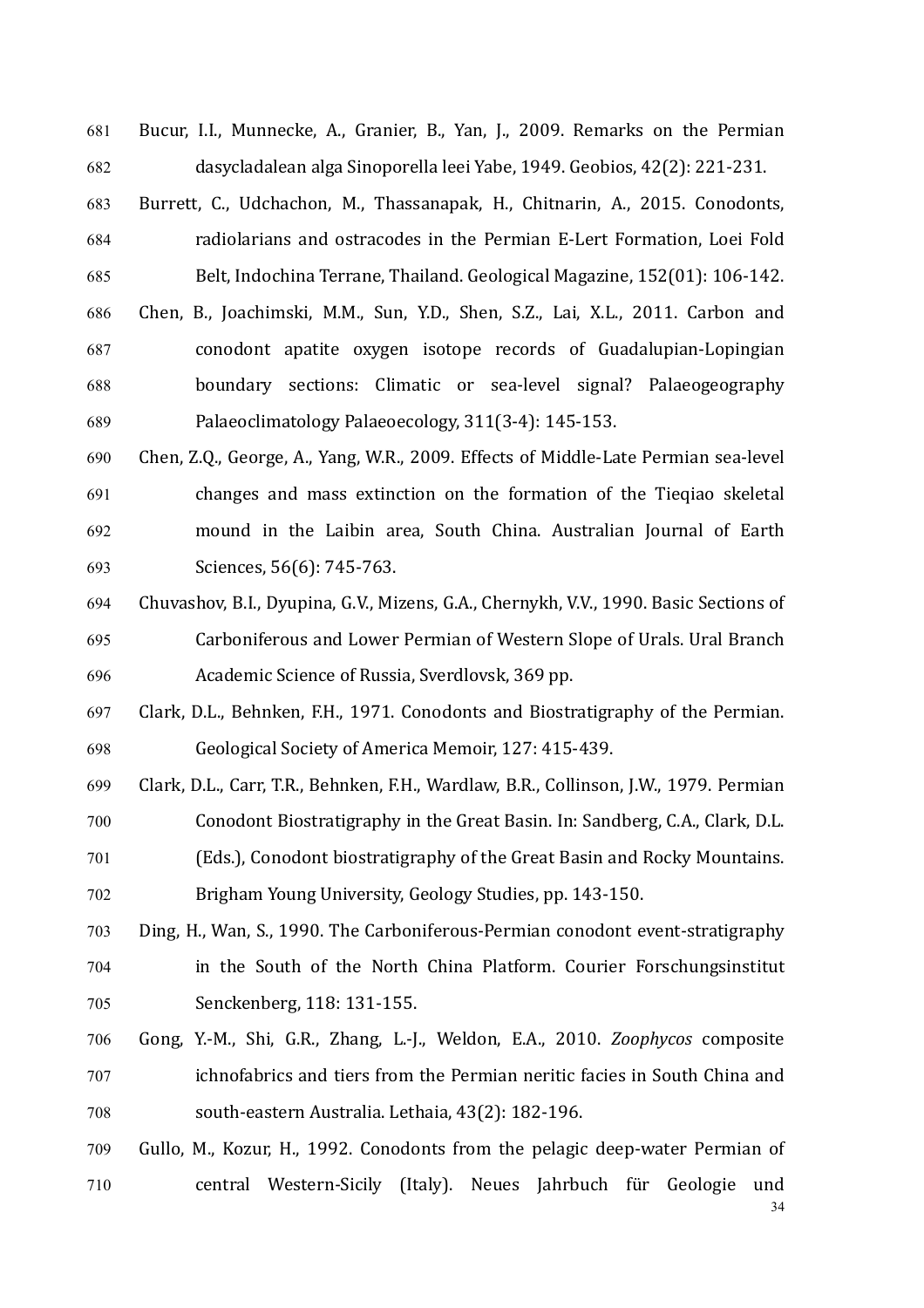- 711 Paläontologie Abhandlungen, 184(2): 203-234.
- 712 Henderson, C.M., Mei, S., 2003. Stratigraphic versus environmental significance of 713 Permian serrated conodonts around the Cisuralian-Guadalupian boundary: 714 new evidence from Oman. Palaeogeography, Palaeoclimatology, 715 Palaeoecology, 191(3-4): 301-328.
- 716 Henderson, C.M., Davydov, D.I., Wardlaw, B.R., 2012. The Permian Period. In: 717 Gradstein, F.M., Ogg, J.G., Schmitz, M.D., Ogg, G.M. (Eds.), The Geologic Time 718 Scale 2012. Elsevier, pp. 653-679.
- 719 Igo, H., 1981. Permian conodont biostratigraphy of Japan. Palaeontological 720 Society of Japan special papers, 24. Palaeontological Society of Japan, 721 Tokyo, 51 pp.
- 722 Ji, Z.S., Yao, J.X., Jin, X.C., Yang, X.N., Wang, Y.Z., Yang, H.L., Wu, G.C., 2004. Early 723 **Permian Conodonts from the Baoshan Block, Western Yunnan, China. Acta** 724 **Geologica Sinica, 78(6): 1179-1184.**
- 725 Jiang, H.S., Lai, X.L., Luo, G.M., Aldridge, R., Zhang, K.X., Wignall, P.B., 2007. 726 Restudy of conodont zonation and evolution across the P/T boundary at 727 Meishan section, Changxing, Zhejiang, China. Global and Planetary Change, 728 55: 39-55.
- 729 Jin, Y.G., Wardlaw, B.R., Glenister, B.F., Kotlyar, G.V., 1997. Permian 730 chronostratigraphic subdivisions. Episodes, 20(1): 10-15.
- 731 Jin, Y.G., Shen, S.Z., Henderson, C.M., Wang, X.D., Wang, W., Wang, Y., Cao, C.Q., 732 Shang, Q.H., 2006. The Global Stratotype Section and Point (GSSP) for the 733 boundary between the Capitanian and Wuchiapingian Stage (Permian). 734 Episodes, 29(4): 253-262.
- 735 Kozur, H., 1993. Gullodus n. gen.–a new conodont genus and remarks to the 736 pelagic Permian and Triassic of Western Sicily. Jb. Geol. B. -A., 136(1): 737 77-87.
- 738 Kozur, H., 1995. Permian Conodont Zonation and its Importance for the Permian 739 Stratigraphic Standard Scale. Geol. Palaont. Mitt. Innsbruck, 20(165-205).
- 35 740 Kozur, H., Mostler, H., 1995. Guadalupian (Middle Permian) conodonts of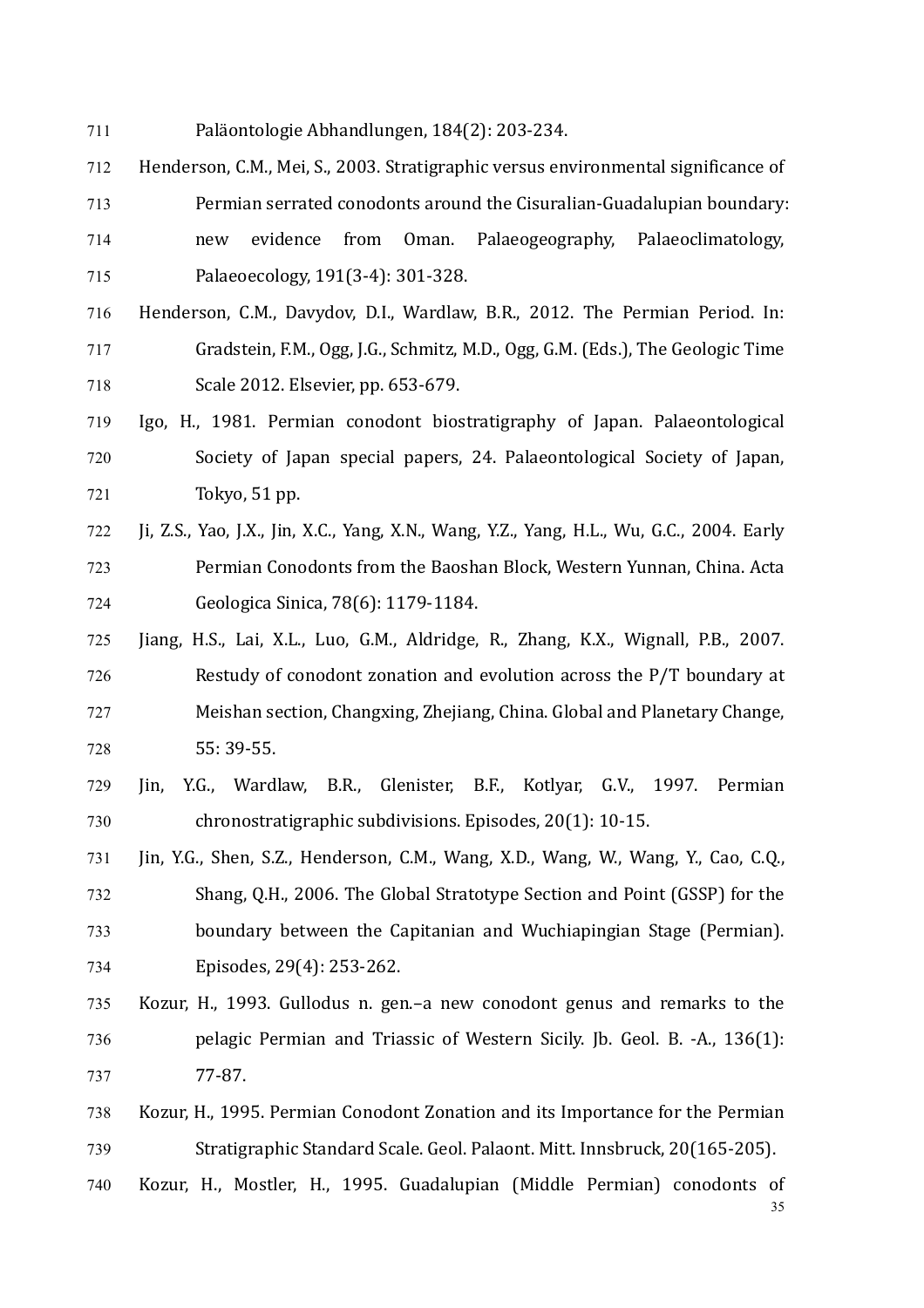- 741 sponge-bearing limestones from the margins of the Delaware Basin, West 742 Texas. Geologia Croatica, 48(2): 107-128.
- 743 Lambert, L.L., Wardlaw, B.R., Nestell, M.K., Nestell, G.P., 2002. Latest Guadalupian 744 (Middle Permian) conodonts and foraminifers from West Texas. 745 Micropaleontology, 48(4): 343-364.
- 746 Lambert, L.L., Gorden L. Bell, J., Fronimos, J.A., Wardlaw, B.R., O.Yisa, M., 2010. 747 Conodont biostratigraphy of a more complete Reef Trail Member section 748 128 near the type section, latest Guadalupian Series type region. 749 Micropaleontology, 56(1-2): 233-253.
- 750 Li, Z.S., Zhan, L.P., Dai, J.Y., Jin, R.G., Zhu, X.F., Zhang, J.H., Huang, H.Q., Xu, D.Y., Yan, 751 Z., Li, H.M., 1989. Study on the Permian-Triassic biostratigraphy and event 752 stratigraphy of northern Sichuan and southern Shaanxi. Geological 753 Memoirs, 9. Geological Publishing House, Beijing, 435 pp.
- 754 Mei, S.L., Jin, Y.G., Wardlaw, B.R., 1994a. Succession of conodont zones from the 755 Permian 'Kuhfeng' Formation, Xuanhan, Sichuan and its implication in 756 global correlation. Acta Palaeontologica Sinica, 33(1): 1-23.
- 757 Mei, S.L., Jin, Y.G., Wardlaw, B.R., 1994b. Succession of Wuchiapingian conodonts 758 from northeast Sichuan Province and its worldwide correlation. Acta 759 Micropalaeontologica Sinica, 11: 121-139.
- 760 Mei, S.L., Jin, Y.G., Wardlaw, B.R., 1994c. Zonation of conodonts from the 761 Maokouan-Wuchiapingian boundary strata, South China. Palaeoworld, 4: 762 225-233.
- 763 Mei, S.L., Jin, Y.G., Wardlaw, B.R., 1998. Conodont Succession of the 764 Guadalupian-Lopingian Boundary Strata in Laibin of Guangxi, China and 765 West Texas, USA, Palaeoworld, 9: 53-76.
- 766 Mei, S.L., Henderson, C.M., Wardlaw, B.R., 2002. Evolution and distribution of the 767 conodonts *Sweetognathus* and *Iranognathus* and related genera during the 768 Permian, and their implications for climate change. Palaeogeography, 769 Palaeoclimatology, Palaeoecology, 180(1-3): 57-91.
- 36 770 Metcalfe, I., Sone, M., 2008. Biostratigraphy and palaeobiogeography of Lower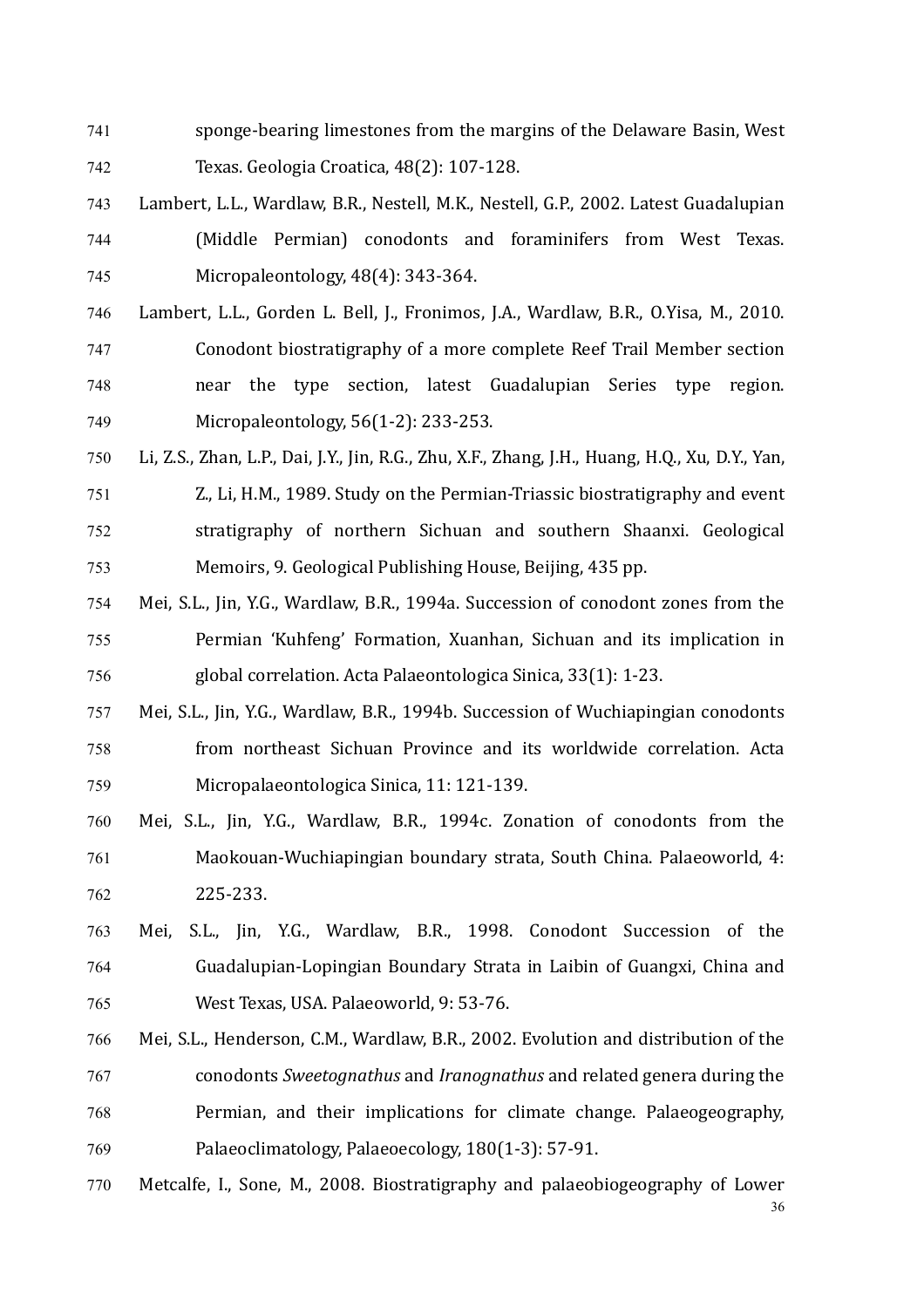- 771 Permian (lower Kungurian) conodonts from the Tak Fa Formation 772 (Saraburi Limestone), Thailand. Palaeogeography, Palaeoclimatology, 773 Palaeoecology, 257(1-2): 139-151.
- 774 Nestell, M.K., Nestell, G.P., Wardlaw, B.R., Sweatt, M.J., 2006. Integrated 775 biostratigraphy of foraminifers, radiolarians and conodonts in shallow 776 and deep water Middle Permian (Capitanian) deposits of the "Rader slide", 777 Guadalupe Mountain, West Texas. Stratigraphy, 3(3): 161-194.
- 778 Nestell, M.K., Wardlaw, B.R., 2010a. *Jinogondolella palmata*, a new Gondolellid 779 conodont species from the Bell Canyon Formation, Middle Permian, West 780 Texas. Micropaleontology, 56(1-2): 185-194.
- 781 Nestell, M.K., Wardlaw, B.R., 2010b. Radiolarians and conodonts of the 782 Guadalupian (Middle Permian) of West Texas: advances in taxonomy and 783 biostratigraphy. Micropaleontology, 56(1-2): 1-6.
- 784 Orchard, M.J., 1984. Early Permian conodonts from the Harper Ranch beds, 785 Kamloops area, southern British Columbia. Paper - Geological Survey of 786 Canada, 84-1B: 207-215.
- 787 Orchard, M.J., Forster, P.J.L., 1988. Permian conodont biostratigraphy of the 788 Harper Ranch Beds, near Kamloops, south-central British Columbia. 789 Energy, Mines and Resources Canada, pp. 1-27.
- 790 Qiu, Z., Wang, Q., Zou, C., Yan, D., Wei, H., 2013. Transgressive–regressive 791 sequences on the slope of an isolated carbonate platform (Middle–Late 792 Permian, Laibin, South China). Facies, 10.1007/s10347-012-0359-4: 1-19.
- 793 Rhodes, F.H., 1963. Conodont from the topmost Tensleep Sandstone of the 794 eastern Big Norn Mountains, Wyoming. Journal of Paleontology, 37: 795 401-408.
- 796 Ritter, S.M., 1986. Taxonomic revision and phylogeny of post-Early Permian crisis 797 *bisselli-whitei* Zone conodonts with comments on late Paleozoic diversity. 798 Geologica et Palaeontologica, 20: 139-165.
- 37 799 Sha, O.A., Wu, S.W., Fu, I.M., 1990. An integrated investigation on the Permian 800 System of Qin-Gui areas, with discussion on hydrocarbon potential.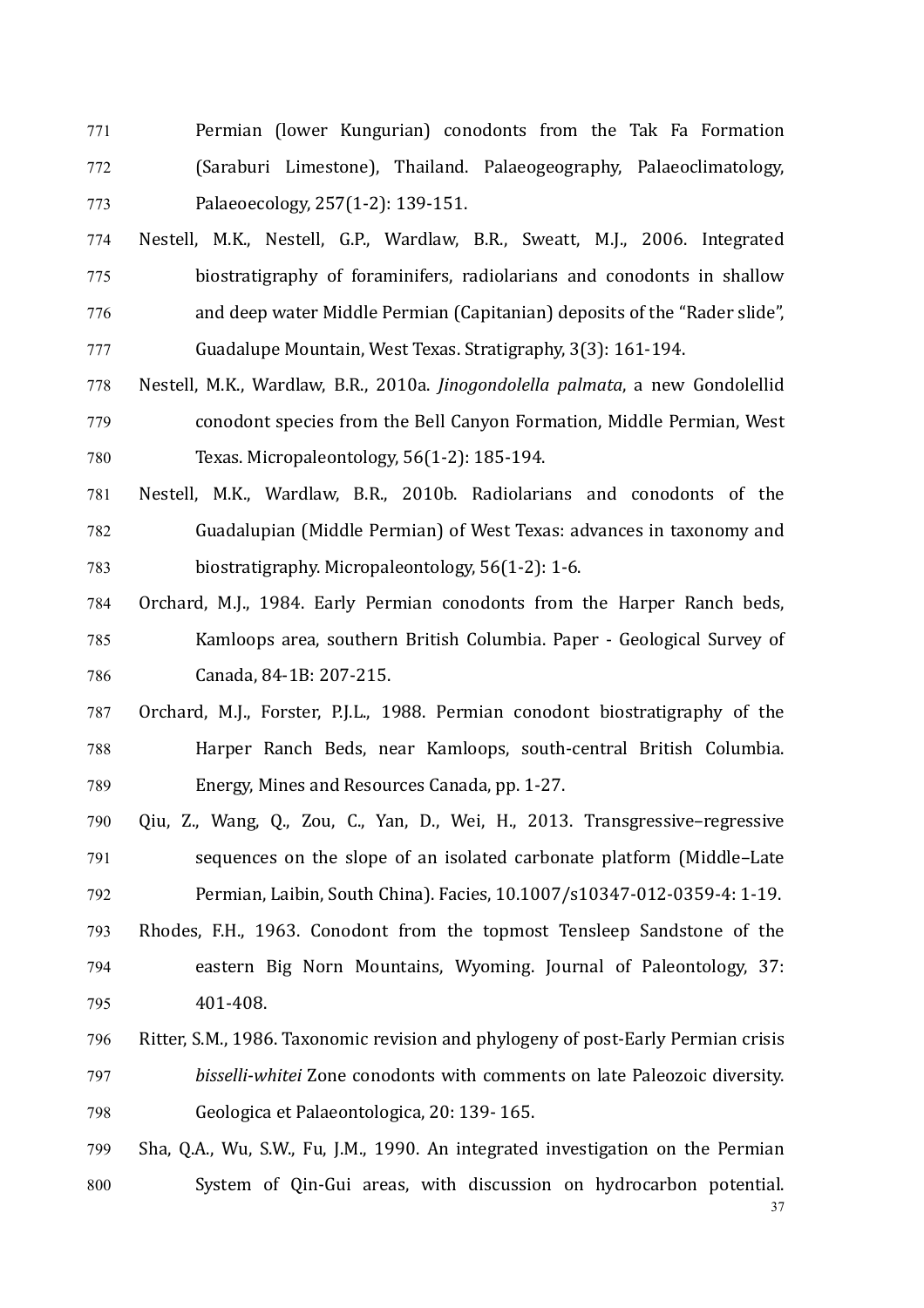801 Science Press, Beijing.

- 802 Shen, S.Z., Wang, Y., Henderson, C.M., Cao, C.Q., Wang, W., 2007. Biostratigraphy 803 and lithofacies of the Permian System in the Laibin-Heshan area of 804 Guangxi, South China. Palaeoworld, 16(1-3): 120-139.
- 805 Shen, S.Z., Yuan, D.X., Henderson, C.M., Tazawa, J., Zhang, Y.C., 2012. Implications 806 of Kungurian (Early Permian) conodonts from Hatahoko, Japan, for 807 correlation between the Tethyan and international timescales. 808 Micropaleontology, 58(6): 505-522.
- 809 Sheng, J.Z., Jin, Y.G., 1994. Correlation of Permian deposits of China. Palaeoworld, 810 4: 14-113.
- 811 Sun, Y.D., Lai, X.L., Jiang, H.S., Luo, G.M., Sun, S., Yan, C.B., Wignall, P.B., 2008. 812 **Guadalupian (Middle Permian) Conodont Faunas at Shangsi Section,** 813 Northeast Sichuan Province. Journal of China University of Geosciences,  $814$  19(5): 451-460.
- 815 Sun, Y.D., Lai, X.L., Wignall, P.B., Widdowson, M., Ali, J.R., Jiang, H.S., Wang, W., Yan, 816 C.B., Bond, D.P.G., Védrine, S., 2010. Dating the onset and nature of the 817 Middle Permian Emeishan large igneous province eruptions in SW China 818 using conodont biostratigraphy and its bearing on mantle plume uplift 819 models. Lithos, 119(1-2): 20-33.
- 820 Wang, C.Y., Ritter, S.M., Clark, D.L., 1987. The *Sweetognathus* complex in the 821 Permian of China: implications for evolution and homeomorphy. Journal 822 of Paleontology, 61: 1047-1057.
- 823 Wang, C.Y., 2002. Permian conodonts from Laibin and Heshan, Guangxi. Bulletin 824 of Nanjing Institute of Geology and Palaeontology, Acdemia Sinica, 15: 825 180-190.
- 826 Wang, W., Cao, C.Q., Wang, Y., 2004. The carbon isotope excursion on GSSP 827 candidate section of Lopingian-Guadalupian boundary. Earth and 828 Planetary Science Letters, 220(1-2): 57-67.
- 829 Wang, X.-D., Sugiyama, T., 2000. Diversity and extinction patterns of Permian  $830$  coral faunas of China. Lethaia,  $33(4)$ : 285-294.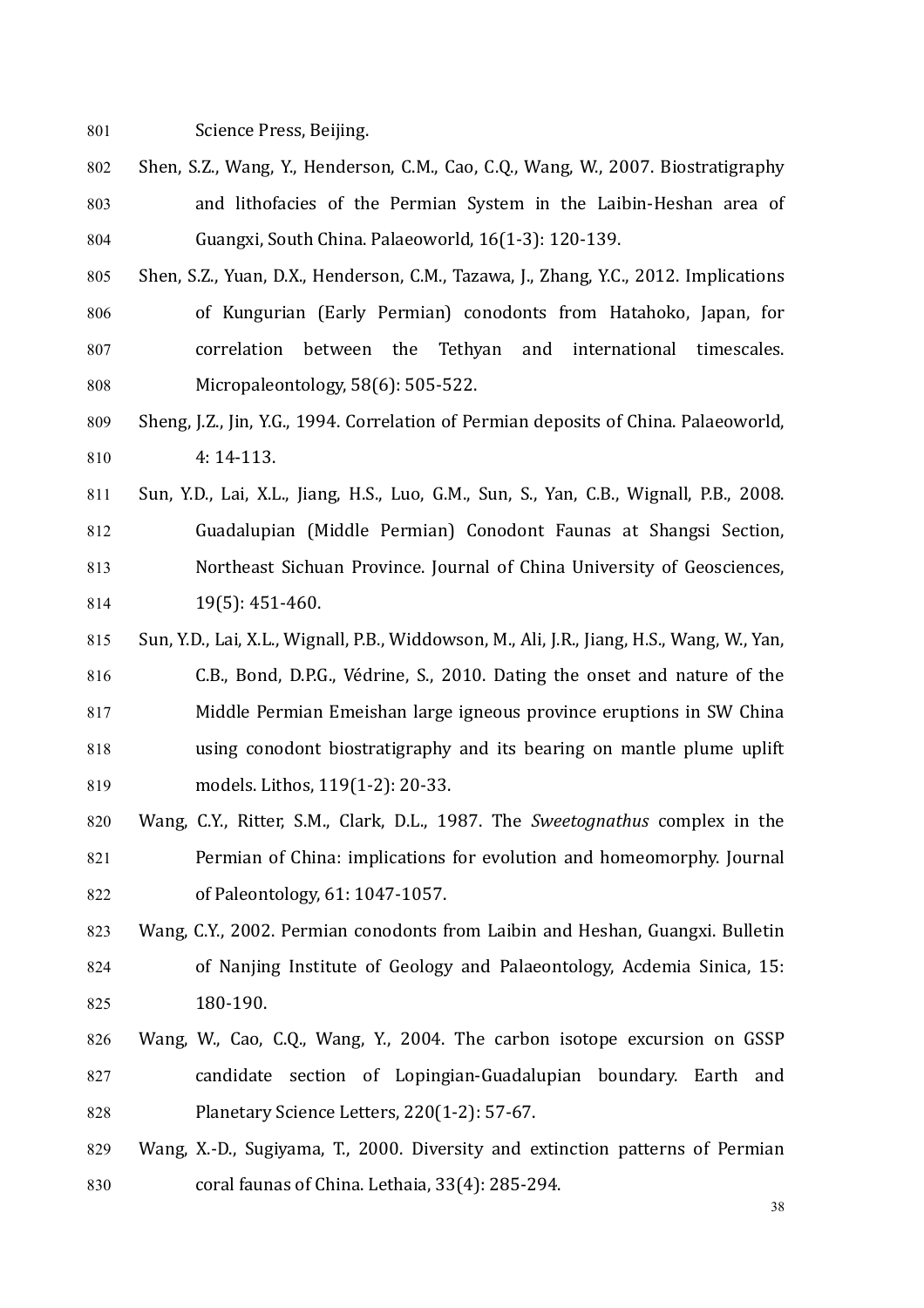- $831$  Wang, Y., Iin, Y.G., 2000. Permian palaeogeographic evolution of the Ijangnan 832 Basin, South China. Palaeogeography, Palaeoclimatology, Palaeoecology,  $833$  160(1-2): 35-44.
- 834 Wang, Y., Wang, J., Chen, J., Wang, W.J., Shen, S.Z., Henderson, C.M., 2011. Progress, 835 Problems and Prospects on the Stratigraphy and Correlation of the 836 Kungurian Stage, Early Permian (Cisuralian) Series. Acta Geologica Sinica, 837 85(2): 387-398.
- 838 Wang, Z.H., 1994. Early Permian Conodonts from the Nashui Section, Luodian of 839 Guizhou. Palaeoworld, 4: 203-224.
- 840 Wardlaw, B.R., Grant, R.E., 1990. Conodont biostratigraphy of the Permian Road 841 Canyon Formation, Glass Mountains, Texas. U.S. Geological Survey Bulletin, 842 1895: 63-66.
- 843 Wardlaw, B.R., 2000. Guadalupian conodont biostratigraphy of the Glass and Del 844 Norte Mountains. In: Wardlaw, B.R., Grant, R.E., Rohr, D.M. (Eds.), The 845 Guadalupian symposium-Smithsonian Contributions to the Earth Sciences, 846 pp. 37-87.
- 847 Wardlaw, B.R., Nestell, M.K., 2010. Latest Middle Permian conodonts from the 848 Apache Mountains, West Texas. Micropaleontology, 56(1-2): 149-183.
- 849 Wignall, P.B., Sun, Y., Bond, D.P.G., Izon, G., Newton, R.J., Védrine, S., Widdowson, 850 M., Ali, J.R., Lai, X., Jiang, H., Cope, H., Bottrell, S.H., 2009a. Volcanism, Mass 851 Extinction, and Carbon Isotope Fluctuations in the Middle Permian of 852 China. Science, 324: 1179-1182.
- 853 Wignall, P.B., Védrine, S., Bond, D.P.G., Wang, W., Lai, X.-L., Ali, J.R., Jiang, H.-S., 854 2009b. Facies analysis and sea-level change at the Guadalupian–Lopingian 855 Global Stratotype (Laibin, South China), and its bearing on the 856 end-Guadalupian mass extinction. Journal of the Geological Society, 857 166(4): 655-666.
- 858 Youngquist, W.L., Hawley, R.W., Miller, A.K., 1951. Phosphoria conodonts from 859 southeastern Idaho. Journal of Paleontology, 25(3): 356-364.
- 39 860 Zhang, K.X., Lai, X.L., Ding, M.H., Liu, J., 1995. Conodont Sequence and its Global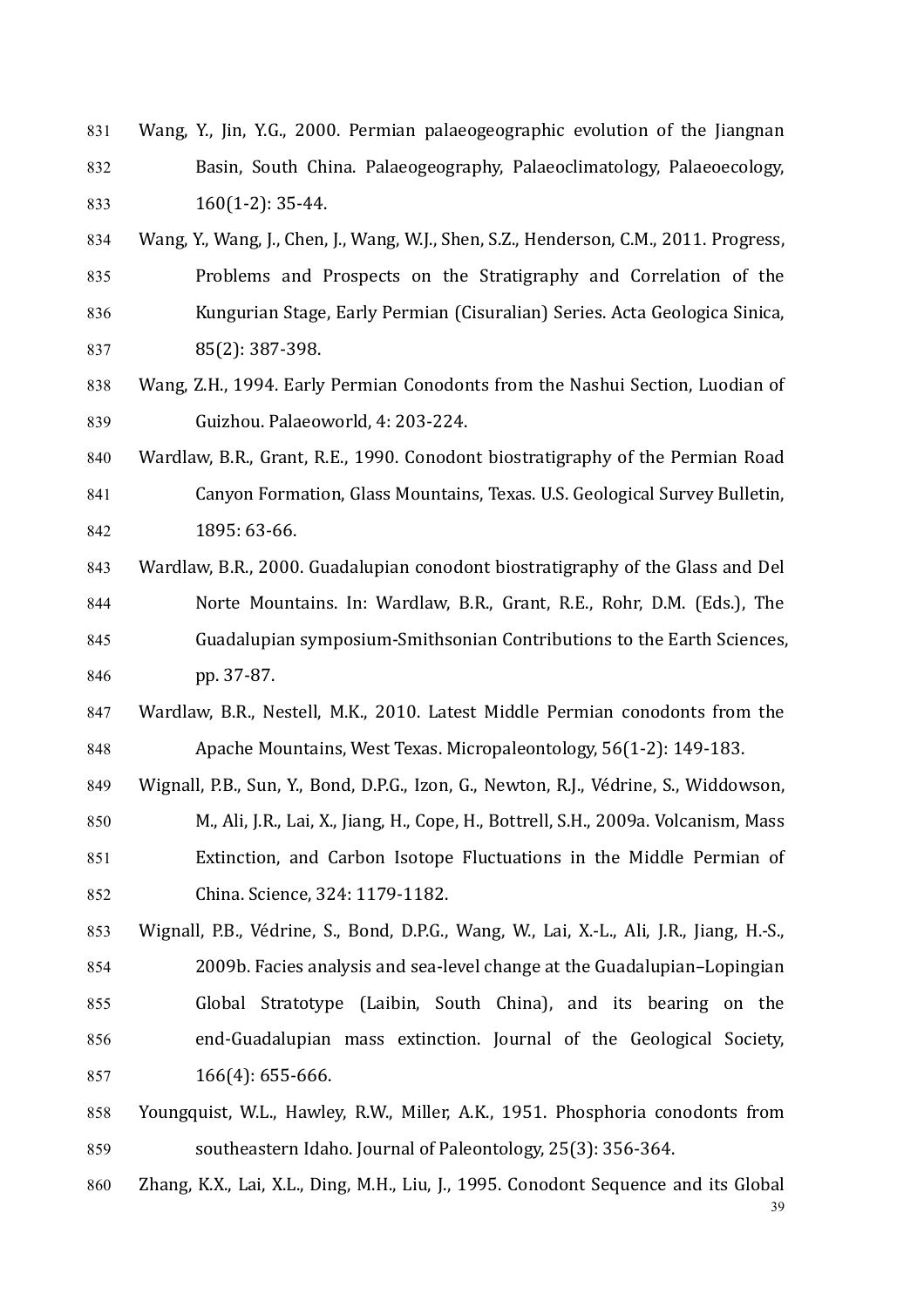- 861 Correlation of Permian-Triassic Boundary in Meishan Section, Changxing, 862 Zhejiang Province. Earth Science-Journal of China University of 863 Geosciences, 20(6): 669-676.
- 864 Zhang, Z., Wang, Y., Zheng, O.F., 2015. Middle Permian smaller foraminifers from 865 the Maokou Formation at the Tieqiao section, Guangxi, South China. 866 Palaeoworld, 24(3): 263-276.
- 867

868 Figure captions

869 Fig. 1 Middle Permian palaeogeographic reconstructions of South China and  $870$  Laibin area (after Wang and  $\lim_{h \to 0} 2000$ ; Wignall et al., 2009b).

871

872 Fig. 2 Field photographs of the studied section. A, an overview of the Chihsia Fm. 873 in the lower part of the section. A digger in the far side (blue square) as scale. B, a 874 close review of fine laminated Bed 111-112 transition (Roadian-Wordian). The 875 pen  $\left(\sim 15 \text{ cm} \text{ long}\right)$  as scale.

876

 $877$  Fig. 3 Log of the lower part of Tieqiao section (Asselian to Kungurian) with 878 conodont ranges and zonation.

879

40 880 Fig. 4 Log of the middle part of Tieqiao section (Kungurian to Wordian) with 881 conodont ranges and zonation. Keys are the same as in Fig. 3. Note that the 882 reported occurrence of *Mesogondolella bisselli* in Bed 91 (Sha et al., 1990) cannot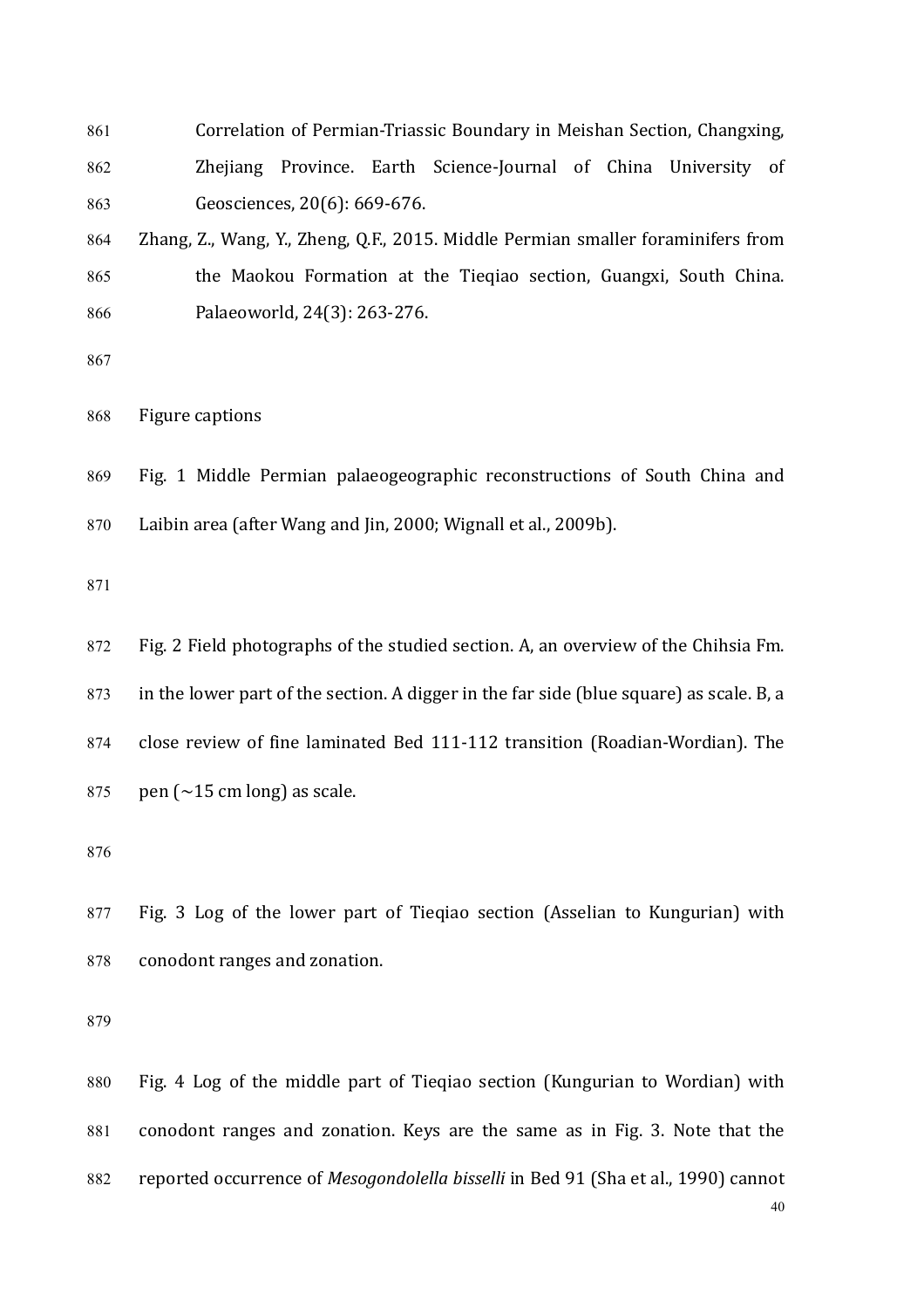883 be confirmed by our dataset (for details see discussion of the *Sw. adjunctus* zone). 884 Keys is the same as in figure 3.

885

886 Fig. 5 Log of the upper part of Tieqiao section (Wordian to Wuchiapingian) with 887 conodont ranges and zonation. Keys is the same as in figure 3.

888

889 Fig. 6 Correlation chart of the Early-Middle Permian with standard conodont 890 zonation (Henderson et al. 2012) and Tieqiao (this study) and Nashui (Mei et al., 891 2002) sections. 1., *Pseudosw. monocornus*; 2., *H. gulloides*; 3., *G. sicilianus*; 4., *H.* 892 *excavates*.

893

894 Plate 1. SEM images of Tiegiao conodonts-genus *Sweetognathus*. Bar scale for 100 895 um, 'a' for oral view, 'b' for lateral view. Default is oral view. 1, 7, 14, 17. 896 *Sweetognathus asymmetrica* n. sp., 1, holotype, S1\_018 (18-1); 7, paratype, 897 S1\_037 (22-2); 14, S\_001 (18-1); 17, S\_006 (24A); 2, 16. *Sweetognathus whitei* 898 (Rhodes, 1963), 2, S1\_019 (18-1); 16, S\_005 (23A); 3, 8. *Pseudosweetognathus* 899 *costatus* Wang, Ritter and Clark, 1987, 3, S1 021 (19-2), 8, S1 025 (21-2), 4. 900 *Sweetognathus sp.* 4, S1\_023 (19-2); 5. Transitional form from *Sw. inornatus* to *Sw.* 901 *asymmetrica*  n. sp., S1\_038 (22-2); 6. *Sweetognathus* sp., S1\_031 (22-1). 9. 902 *Sweetognathus* sp. A., S1 026 (21-2); 10. *Sweetognathus inornatus* Ritter, 1986, 903 S1\_030 (22-1); 11. *Sweetognathus cf. bogoslovskajae* Kozur in Kozur and Mostler,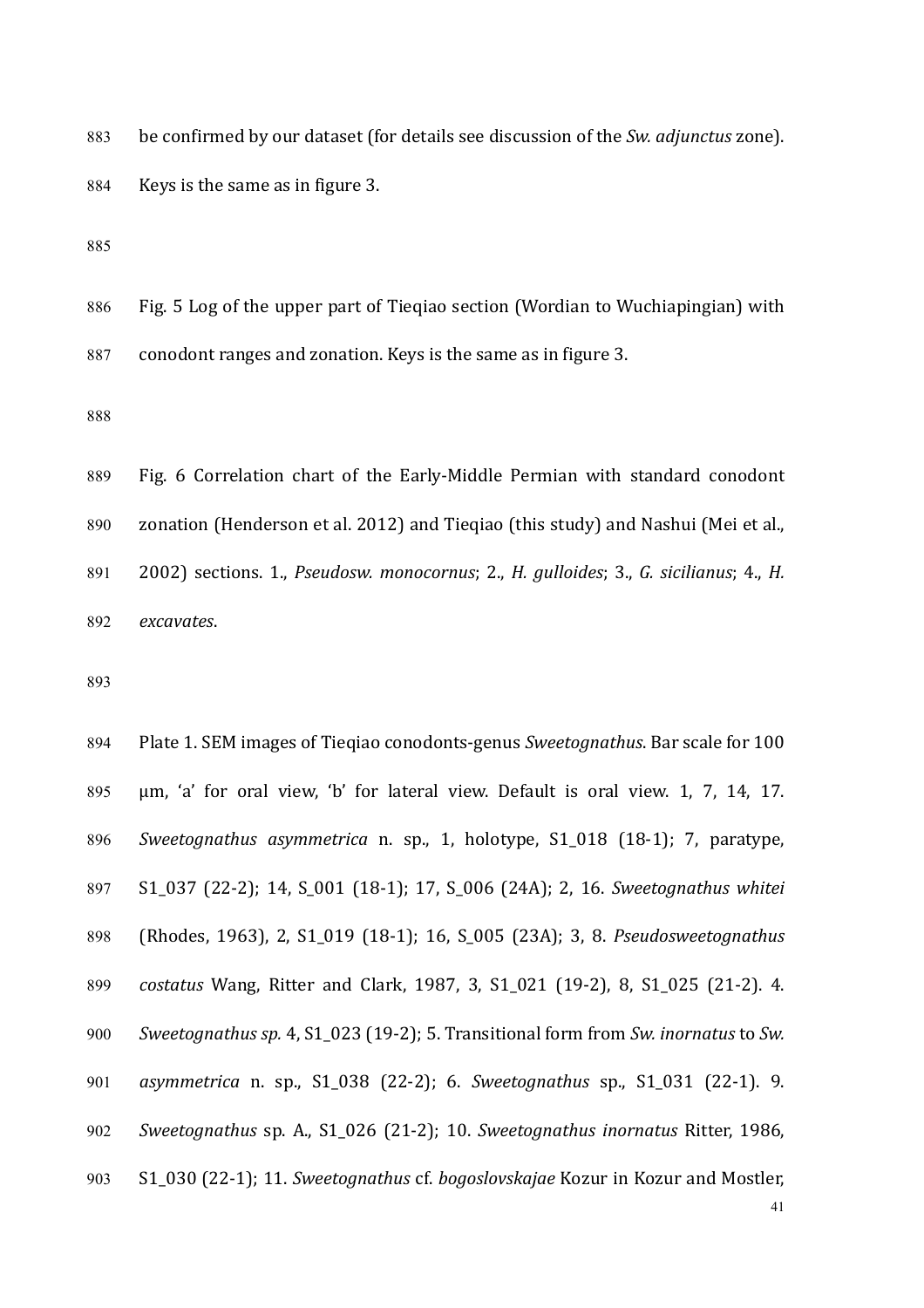904 1976, S1\_020 (18-1); 12, 15. *Sweetognathus toriyamai* (Igo, 1981), 12, S\_002 905 (17c), 15, juvenile form, S<sub>\_</sub>003 (17c); 13. Neostreptognathodus ex gr. *pequopensis*, 906 S 004 (17c).

907

908 Plate 2. SEM images of Tieqiao conodonts—genera *Sweetognathus*, 909 *Pseudosweetognathus, Neostreptognathodus and Hindeodus.* Scale bar is 100 μm, 910 'a' for oral view, 'b' for lateral view. Default is oral view. 1, 2, 4, 9. *Sweetognathus* 911 *bogoslovskajae* Kozur in Kozur and Mostler, 1976, 1, S1\_039 (22-2), 2, S1\_043 912 (24-3), 4, juvenile, S1 057 (39-1), 9, S1 051 (27-1); 3, 12. *Sweetognathus* 913 *guizhouensis* Bando et al., 1980, 3. S1\_048 (26-3), 12. S1\_055 (39-1); 5-7. 914 *Pseudosweetognathus costatus* Wang, Ritter and Clark, 1987, 5, S1 047 (26-2), 6. 915 S1\_049 (26-4), 7. S1\_045 (25-2); 8. *Neostreptognathodus prayi* Behnken, 1975, 916 gerontic form, S1 046 (25-2); 10. *Sweetognathus clarki* Morphotype I, (Kozur, 917 1976), S1 050 (27-1); 11. *Sweetognathus inornatus* Ritter, 1986, S1 053 (29-1); 918 13. *Hindeodus*  aff. *catalanoi*, S1\_022 (19-2); 14, 16, 17. *Hindeodus minutus* 919 (Ellison, 1941), 14, S1\_044 (25-1), 16, S1\_056 (39-1), 17, S1\_052 (28-1); 15. 920 *Hindeodus sp.* S1\_042 (23-3).

921

922 Plate 3. SEM images of Tieqiao conodonts—genera *Sweetognathus* and 923 *Pseudosweetognathus*. Scale bar is 100 μm, 'a' for oral view, 'b' for lateral view. 924 Default is oral view. 1-3. *Pseudosweetognathus costatus* Wang, Ritter and Clark,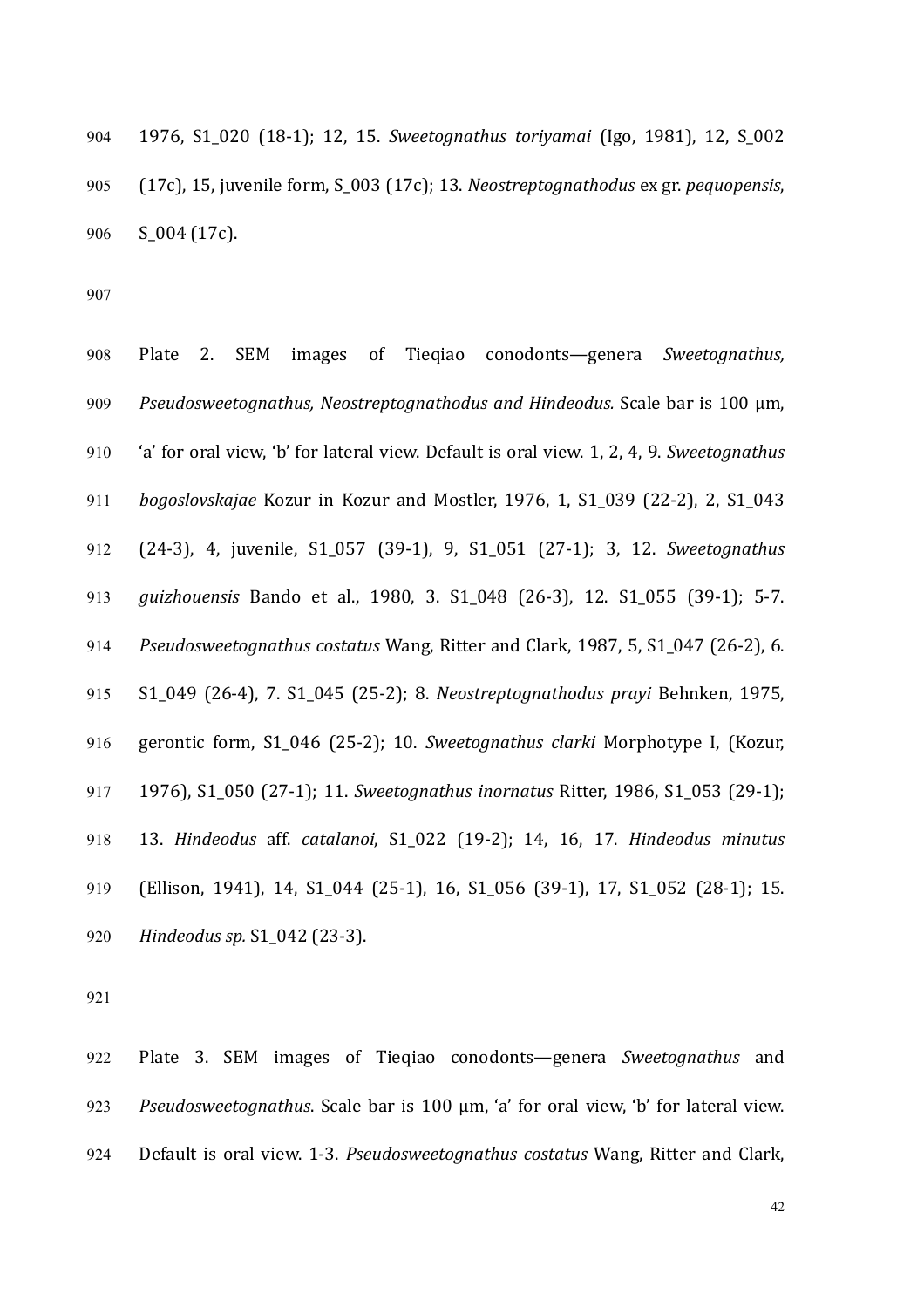925 1987, 1. S1\_065 (52-2); 2. S1\_066 (58-1), 3. S1\_068 (65-2); 4, 5. *Sweetognathus* 926 *iranicus* Kozur, 1975, 4, S1\_069 (66-3), 5, S1\_071 (71-1); 6. *Pseudosweetognathus* 927 *monocornus* (Dai and Zhang, 1989), S2\_001 (94-2); 7, 9, 19. *Sweetognathus* sp. 7. 928 S1\_072 (90-7), 9. S2\_002 (97-2), 19. S2\_020 (100-1); 8, 10, 11. *Sweetognathus*  929 *adjunctus* (Behnken, 1975), 8. S2\_004 (97-2), 10. S2\_005 (97-2), 11. S1\_076 930 (91-1); 12, *Sweetognathus*  cf. *paraguizhouensis* S1\_078 (91-3); 13. Transitional 931 form between *Sweetognathus iranicus* and *Sweetognathus hanzhongensis*, S2 007 932 (99-4); 14. *Sweetognathus subsymmetrics* Wang, Ritter and Clark, 1987, S2\_039 933 (100-3); 15-18. *Sweetognathus hanzhongensis* (Wang, 1978), 15, S2 038 (100-5), 934 16, S2 018 (100-1), 17, S2 010 (100-1), 18, S2 028 (100-3).

935

43 936 Plate 4. SEM images of Tieqiao conodonts—genera *Sweetognathus*, *Gullodus*, 937 *Hindeodus* and *Pseudohindeodus*. Scale bar is 100 μm, 'a' for oral view, 'b' for 938 lateral view. Default is oral view. 1. *Sweetognathus* sp. S2\_049 (102-2); 2-4. 939 *Sweetognathus subsymmetrics* Wang, Ritter and Clark, 1987, 2. S2\_051 (102-3); 3. 940 S2\_056 (102-4); 4. S2\_058 (102-4); 5, 15. *Sweetognathus iranicus* Kozur, 1975, 5, 941 S2\_082 (105-3), 15, S2\_072 (103-2); 6-7. *Gullodus tieqiaoensis* n sp., 6. holotype, 942 S1\_060 (41-1), 7. paratype, S1\_062 (41-2); 8. *Gullodus sicilianus* (Bender and 943 Stoppel, 1956), S3 020 (115-4); 9, 10, 16, 18. Transitional forms between 944 Hindeodus and Pseudohindeodus. Note that these elements developed weak apron 945 structures on basal cavities. 9. S1\_074 (91-1), 10. S1\_075 (91-1), 16. S2\_057 946 (102-4), 18. S2 053 (102-3); 11, 12. *Gullodus duani* Mei et al., 2002, 11. S1 013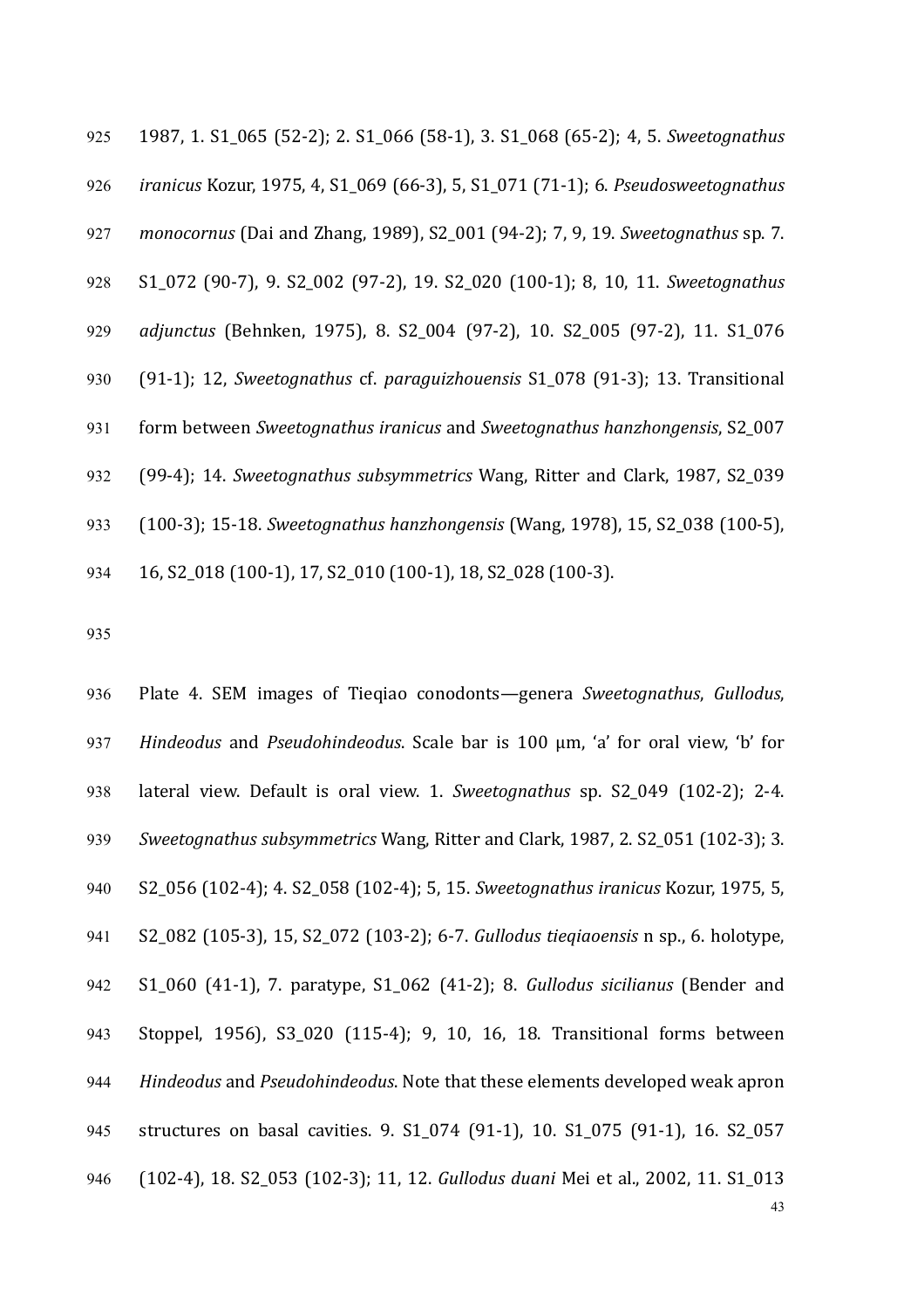(TQ-28), 12. S3\_022 (115-7); 13. *Pseudohindeodus ellipticae* n. sp. Sun and Lai, 948 paratype, S2\_075 (104-2); 14. *Pseudohindeodus ramovsi* Gullo and Kozur, 1992, S2\_073 (103-4); 17. *Hindeodus* cf. *wordensis* Wardlaw, 2000; 17, S2\_060 (102-5); 19, 20. *Hindeodus*  cf*. julfensis* 19, S2\_014 (100-1), 20. S2\_011 (100-1); 21. *Hindeodus* cf. *permicus*, S2\_050 (102-2); 22, 36. *Hindeodus* sp*.* 22, S2\_061 (102-5), 36, S2\_022 (100-3); 23, 26. *Hindeodus*  sp. A. 23, S2\_068 (103-2); 26, S2\_084 (106-1). 24, 25, 27, 30-32, 34, 35. *Hindeodus permicus* (Igo, 1981) 24. S2\_081 954 (105-3), 25. S2 034 (100-4), 27. S2 026 (100-3), 30. S2 083 (105-3), 31. S2 016 955 (100-1), 32. S2 062 (103-1), 34. S2 071 (103-2); 35, S2 067 (103-2). 28, 29. *Hindeodus minutus* (Ellison, 1941), 28. S2\_027 (100-3); 29. S2\_021 (100-2); 33. 957 Hindeodus golloides Kozur and Mostler, 1995, S2 066 (103-2).

958

44 959 Plate 5. SEM images of Tieqiao conodonts—genera *Mesogondolella* and 960 *Jinogondolella*. Scale bar is 100 μm, 'a' for oral view, 'b' for lateral view. Default is 961 oral view. 1, 7. transitional type between *M. lamberti* to *J. nankingensis*, 1, S3\_001 962 (109-2), 7, S3\_012 (113-2); 2. *Mesogondolella lamberti* Mei and Henderson, 2002, 963 S3\_002 (109-2); 3, 8. *Mesogondolella* sp., 3, S3\_004 (109-3), 8. S3\_013 (113-7); 4. 964 *Mesogondolella idahoensis* (Youngquist, Hawley, Miller, 1951), S3 005 (110-2); 5, 965 6. *Mesogondolella siciliensis* (Kozur, 1975), 5. S3 007 (111-1); 6. S3 006 (111-1); 966 9. *Jinogondolella nankingensis* (Ching, 1960), S3\_011 (111-5); 10-11. *Jinogodolella* 967 *errata* Wardlaw and Nestell, 2000, 10. S3 019 (115-3), 11. S3 017 (115-2); 12. 968 *Jinogondolella aserrata* (Clark and Behnken, 1979), S3\_021 (115-4); 13, 16.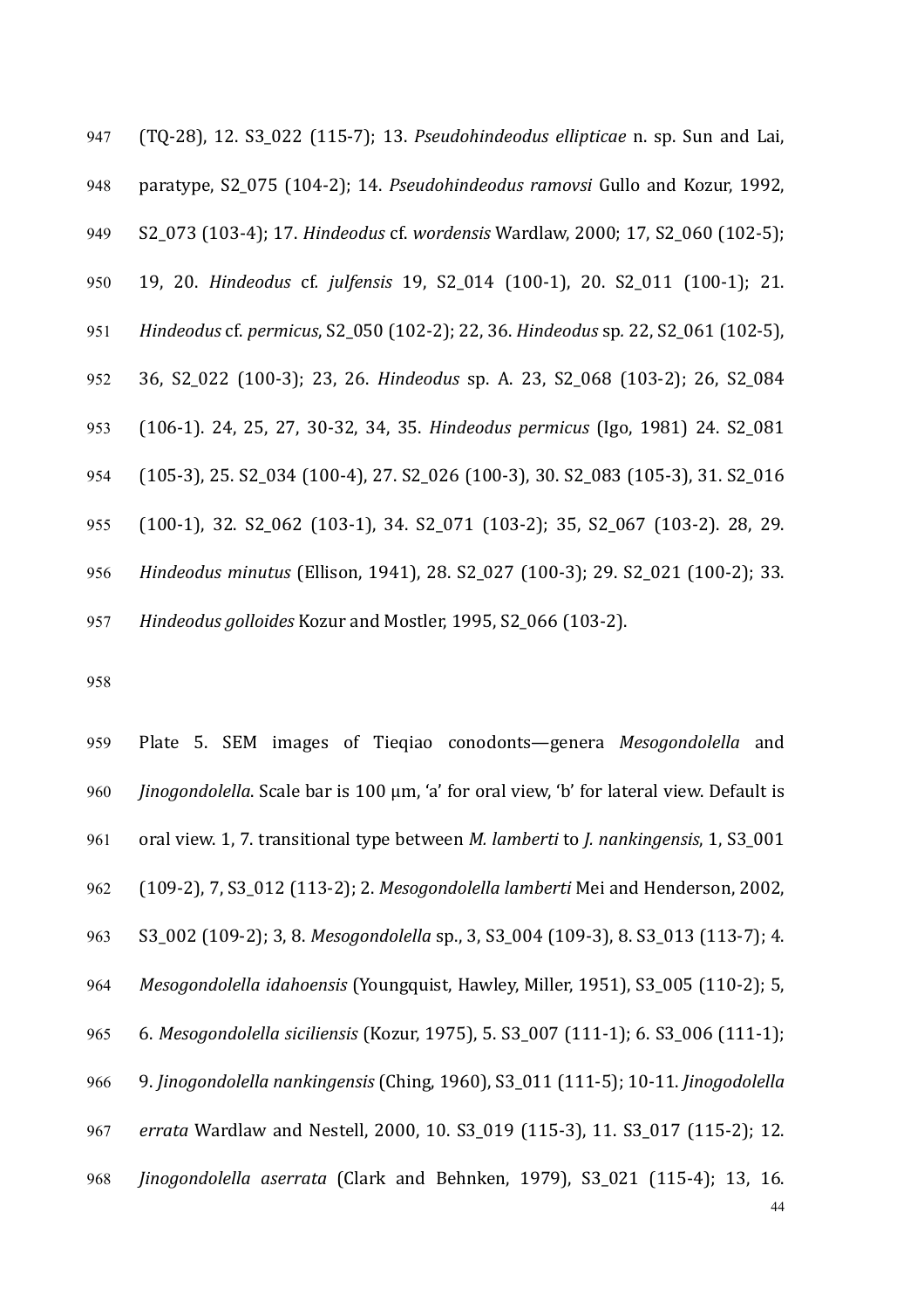*Jinogondolella* sp., 13. SP\_051 (115-3), 16, S3\_037 (116-7); 14, 15. *Jinogondolella postserrata* (Behnken, 1975), S3\_028 (116-1); 15. S3\_036 (116-7); 17, 18. *Jinogondolella shannoni* (Wardlaw, 1994), 17, S3 040 (116-8); 18, S3 030 (116-2); 19. *Jinogondolella altudaensis* (Kozur, 1992), S3\_033 (116-3).

973

974 Plate 6. SEM images of Tieqiao conodonts—genera *Jinogondolella* and *Clarkina*. 975 Scale bar is 100  $\mu$ m, 'a' for oral view, 'b' for lateral view and 'c' for back view. 976 Default is oral view. 1. *Jinogondolella prexuanhanensis* (Mei and Wardlaw, 1994), 977 S4\_004 (TQ-11); 2. *Jinogondolella*  cf. *prexuanhanensis* SP\_010 (118-2); 3-5. 978 *Jinogondolella shannoni* (Wardlaw, 1994), 3. S3\_062 (118-2); 4. S4\_006 (TQ-17+); 979 5, SP 014 (118-2); 6, 17. *Jinogondolella* sp., 6, SP 013 (118-2), 17, S 035 (119A); 980 7. *Jinogondolella xuanhanensis* (Mei and Wardlaw, 1994), 06-70<sub>\_</sub>023 (TQ-6f); 981 8-11. *Jinogondolella granti* (Mei and Wardlaw, 1994), 8. 06-70\_024 (TQ-6f), 9. 982 06-70 022 (TQ-6f), 10. TQ6f 010 (TQ-6f), 11. 06-70 027b (TQ-6f); 12-13. 983 *Clarkina postbitteri* Mei and Warldlaw, 1994, 12. S6\_054 (TQ-1), 13. C6\_040a 984 (TQ-1). 14. *Clarkina* sp., S6 055 (TQ-1); 15. *Clarkina transcaucasica* Gullo and 985 Kozur, 1992, S4\_003 (134-9); 16. *Clarkina hongshuiensis* Henderson, Mei and 986 Wardlaw, 2002, S\_029 (TQ-1).

987

988 Plate 7. SEM images of Tieqiao conodonts—genera *Hindeodus, Jinogondolella*, 989 *Mesogondolella* and *Sweetognathus*. Scale bar is 100 μm, 'a' for oral view, 'b' for